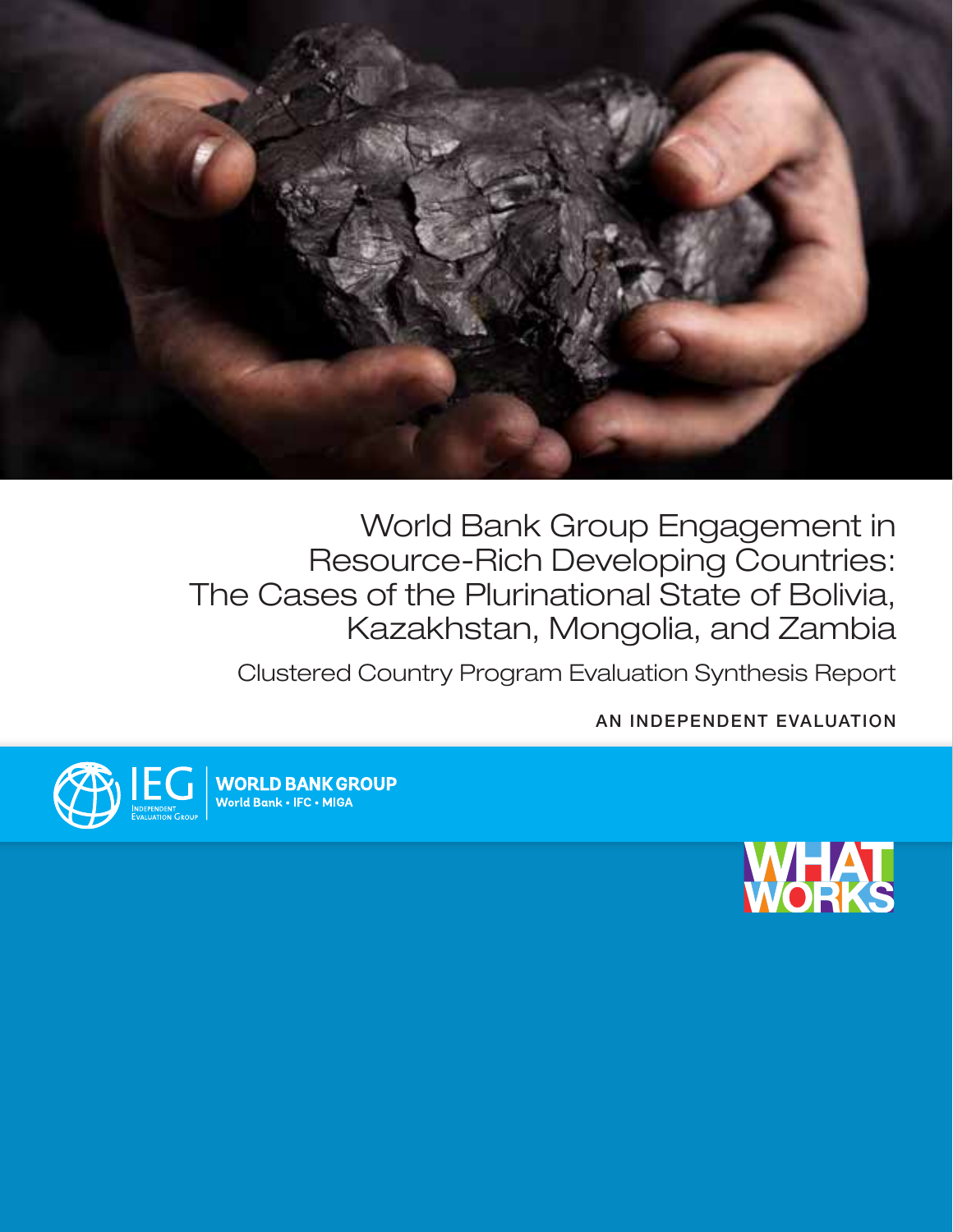

# **World Bank Group Engagement in Resource-Rich Developing Countries: The Cases of the Plurinational State of Bolivia, Kazakhstan, Mongolia, and Zambia**

**Clustered Country Program Evaluation Synthesis Report** 

**An Independent Evaluation**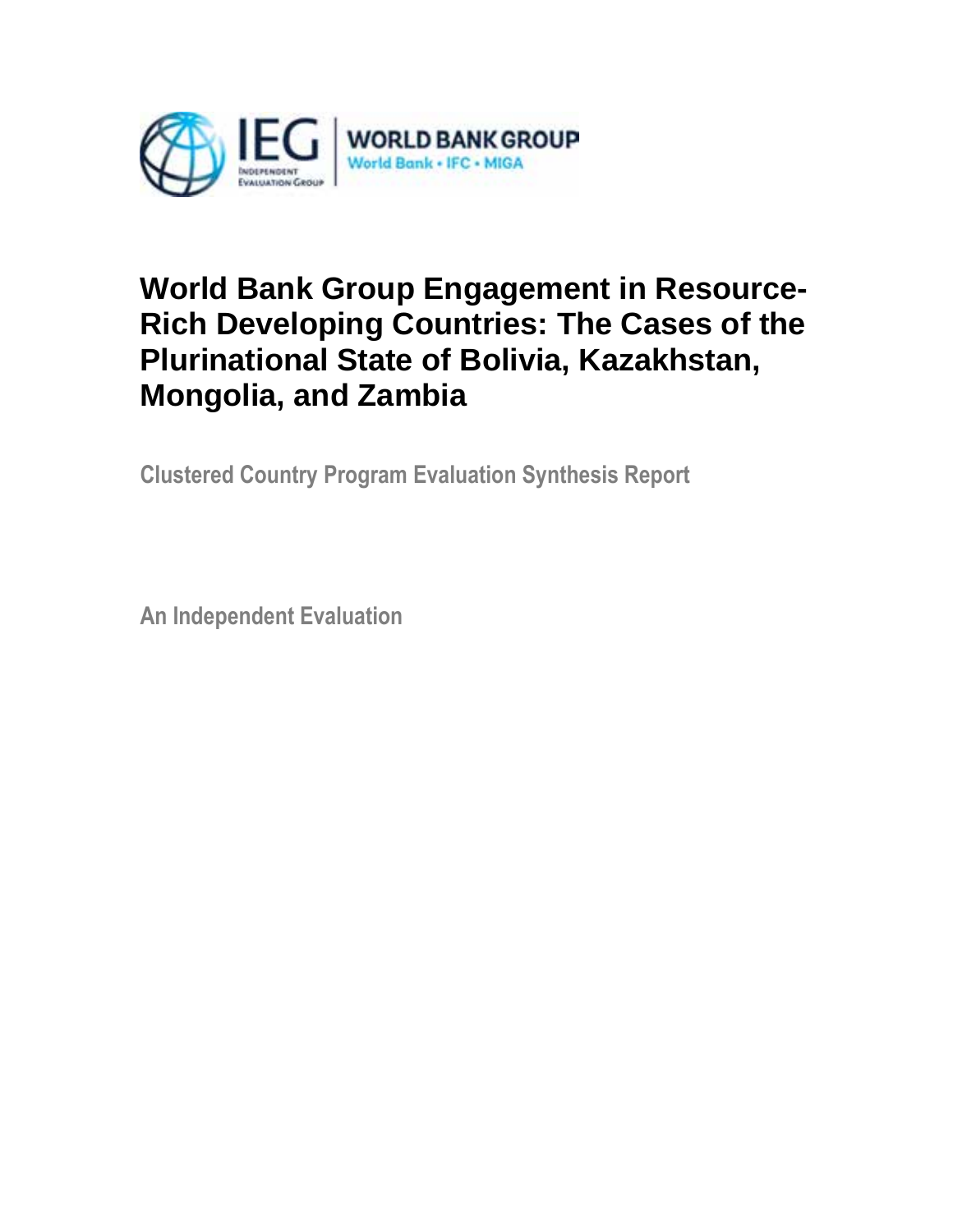© 2015 International Bank for Reconstruction and Development / The World Bank 1818 H Street NW Washington DC 20433 Telephone: 202–473–1000 Internet: www.worldbank.org

This work is a product of the staff of The World Bank with external contributions. The findings, interpretations, and conclusions expressed in this work do not necessarily reflect the views of The World Bank, its Board of Executive Directors, or the governments they represent.

The World Bank does not guarantee the accuracy of the data included in this work. The boundaries, colors, denominations, and other information shown on any map in this work do not imply any judgment on the part of The World Bank concerning the legal status of any territory or the endorsement or acceptance of such boundaries.

#### **Rights and Permissions**

The material in this work is subject to copyright. Because The World Bank encourages dissemination of its knowledge, this work may be reproduced, in whole or in part, for noncommercial purposes as long as full attribution to this work is given.

Any queries on rights and licenses, including subsidiary rights, should be addressed to World Bank Publications, The World Bank Group, 1818 H Street NW, Washington, DC 20433, USA; fax: 202–522–2625; e-mail: pubrights@worldbank.org.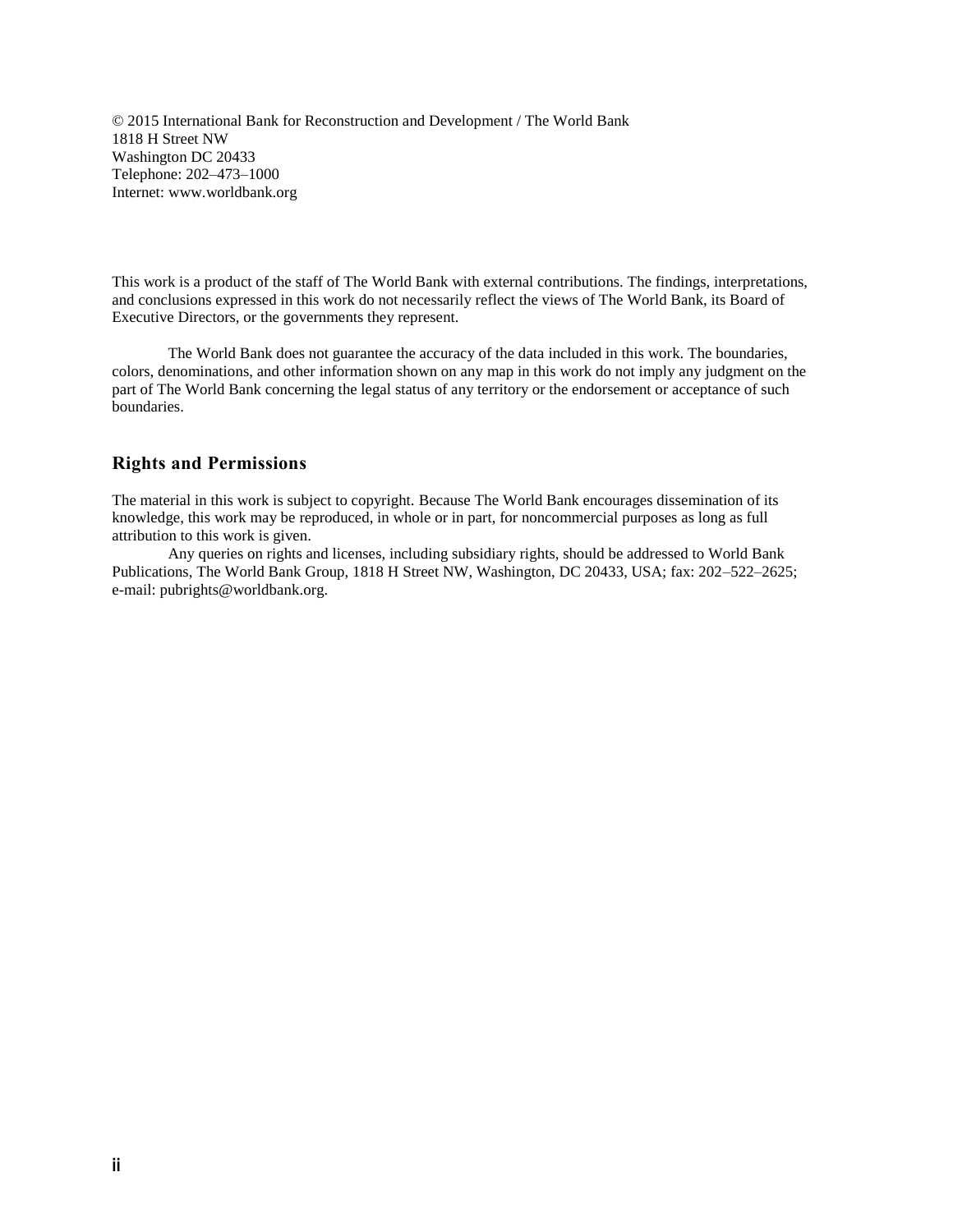# **Contents**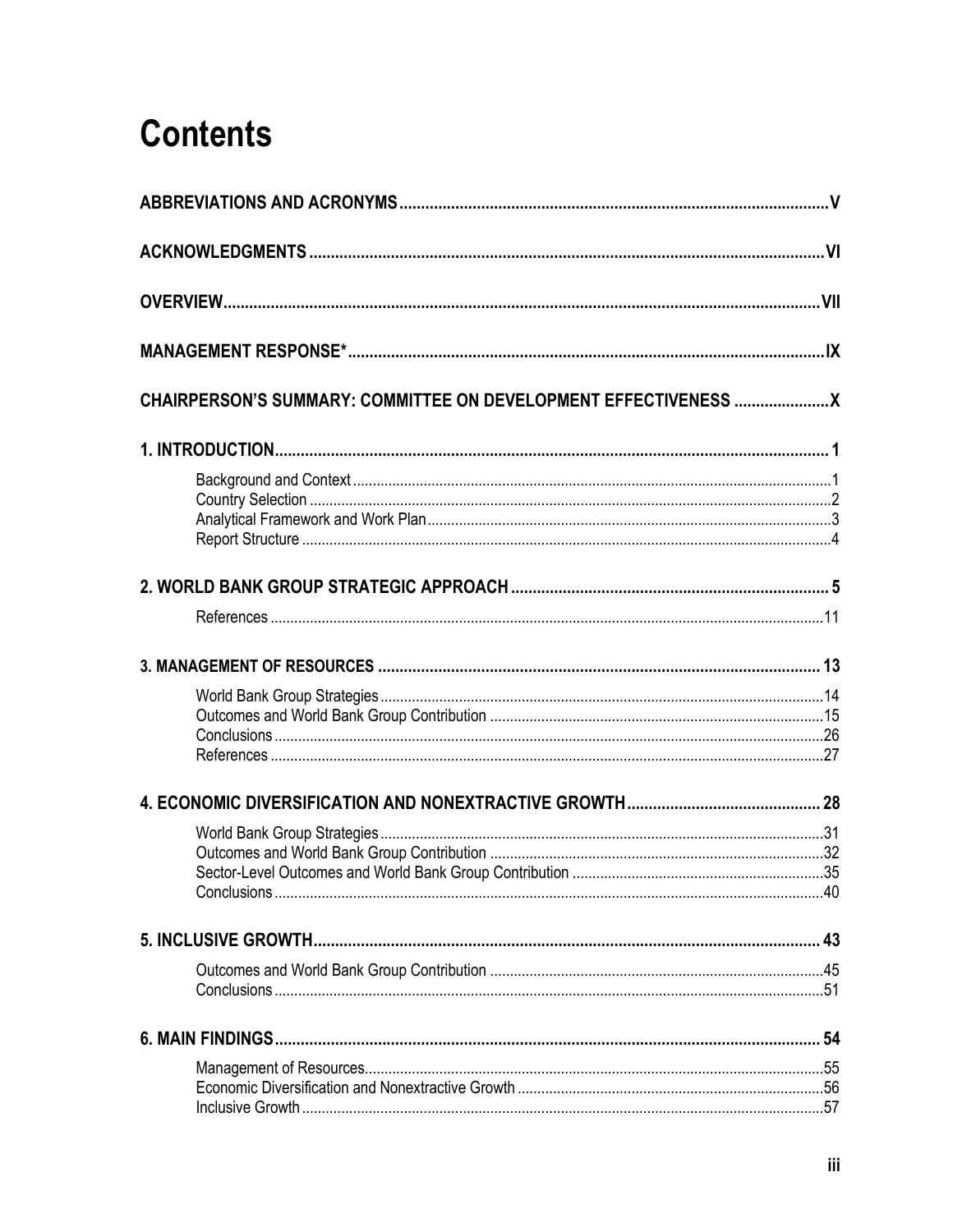|--|

# **Boxes**

# **Figures**

| Figure 3.1. CPIA Rating for the Quality of Public Sector Management and Institutions, Cluster Average, |  |
|--------------------------------------------------------------------------------------------------------|--|
|                                                                                                        |  |
| Figure 3.2. Corruption Perception Index Scores for Selected Resource-Rich Countries, 2006–13 23        |  |
|                                                                                                        |  |
|                                                                                                        |  |
|                                                                                                        |  |
|                                                                                                        |  |
| Figure 4.5. Average Herfindahl-Hirschman Index for Domestic Economic Diversification 34                |  |
|                                                                                                        |  |

# **Tables**

| Table 5.1. Select Economic Performance, Poverty, and Human Development Indicators45 |  |
|-------------------------------------------------------------------------------------|--|

*\*To come.*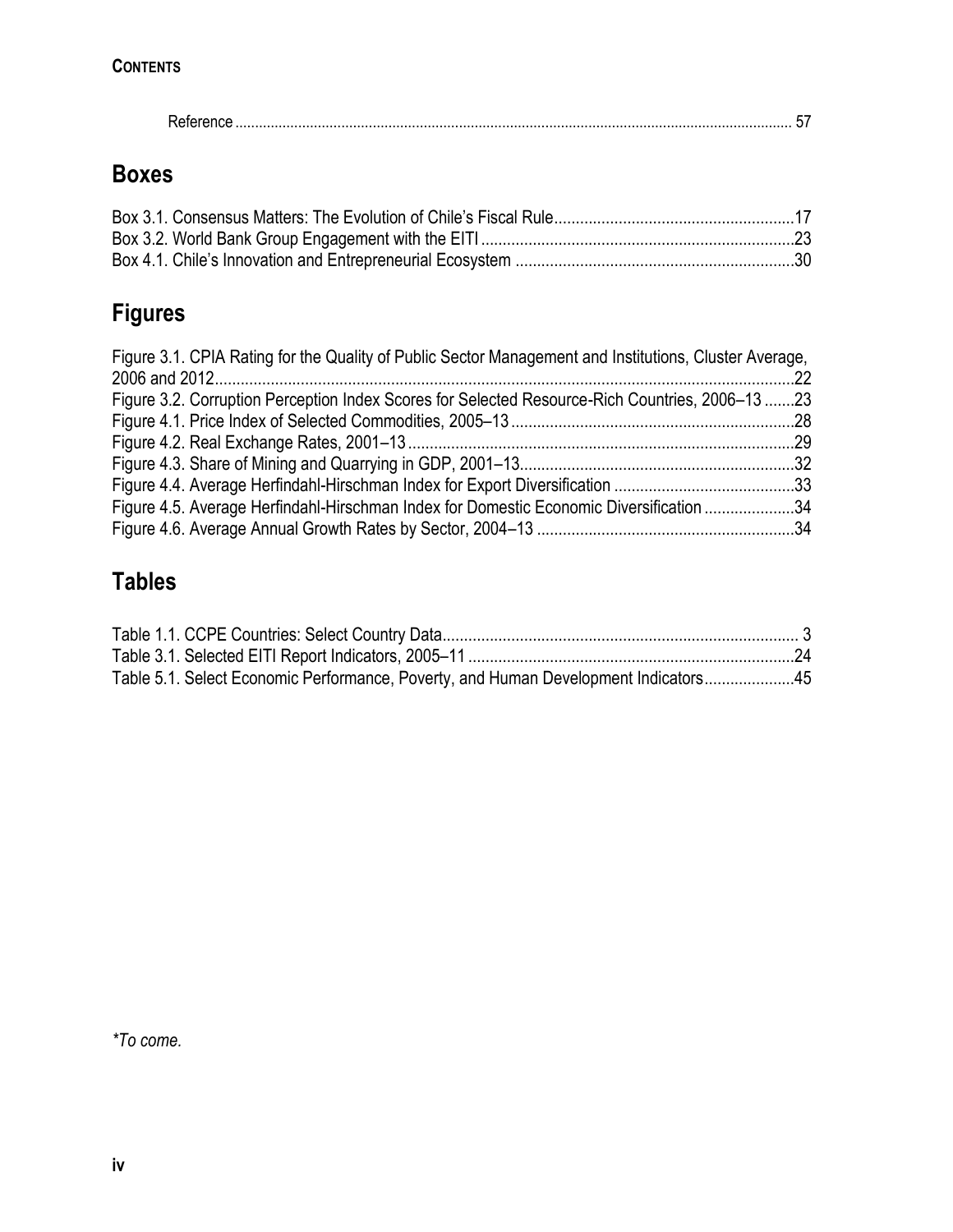# <span id="page-5-0"></span>**Abbreviations and Acronyms**

| AAA          | analytic and advisory activities                    |
|--------------|-----------------------------------------------------|
| <b>CNIC</b>  | National Council on Innovation for Competitiveness  |
| <b>CCPE</b>  | clustered country program evaluation                |
| <b>CODE</b>  | Committee on Development Effectiveness              |
| <b>CPE</b>   | country program evaluation                          |
| <b>CPI</b>   | Corruption Perception Index                         |
| <b>CPS</b>   | country partnership strategy                        |
| <b>CSO</b>   | civil society organization                          |
| $DB$         | Doing Business                                      |
| <b>DBM</b>   | Development Bank of Mongolia                        |
| <b>DPL</b>   | Development Policy Loan                             |
| <b>EITI</b>  | Extractive Industries Transparency Initiative       |
| GDP          | gross domestic product                              |
| <b>GFMIS</b> | government financial management information systems |
| <b>HHI</b>   | Herfindahl-Hirschman Index                          |
| <b>HIPC</b>  | <b>Highly-Indebted Poor Countries</b>               |
| <b>IDA</b>   | <b>International Development Association</b>        |
| <b>IEG</b>   | <b>Independent Evaluation Group</b>                 |
| <b>IFC</b>   | <b>International Finance Corporation</b>            |
| <b>IMF</b>   | <b>International Monetary Fund</b>                  |
| <b>JERP</b>  | Joint Economic Research Program                     |
| <b>MDG</b>   | Millennium Development Goal                         |
| <b>MDTF</b>  | Multi-Donor Trust Fund                              |
| <b>MIC</b>   | middle-income country                               |
| <b>MTEF</b>  | Medium-Term Expenditure Framework                   |
| <b>NGO</b>   | nongovernmental organization                        |
| <b>NPL</b>   | nonperforming loan                                  |
| <b>PFM</b>   | public financial management                         |
| <b>PSD</b>   | private sector development                          |
| R&D          | research and development                            |
| <b>RBB</b>   | results-based budgeting                             |
| RM           | resource management                                 |
| <b>RRDC</b>  | resource-rich developing country                    |
| <b>SME</b>   | small and medium enterprise                         |
| <b>SWF</b>   | sovereign wealth fund                               |
| TA           | technical assistance                                |

*All dollar amounts are U.S. dollars unless otherwise indicated.*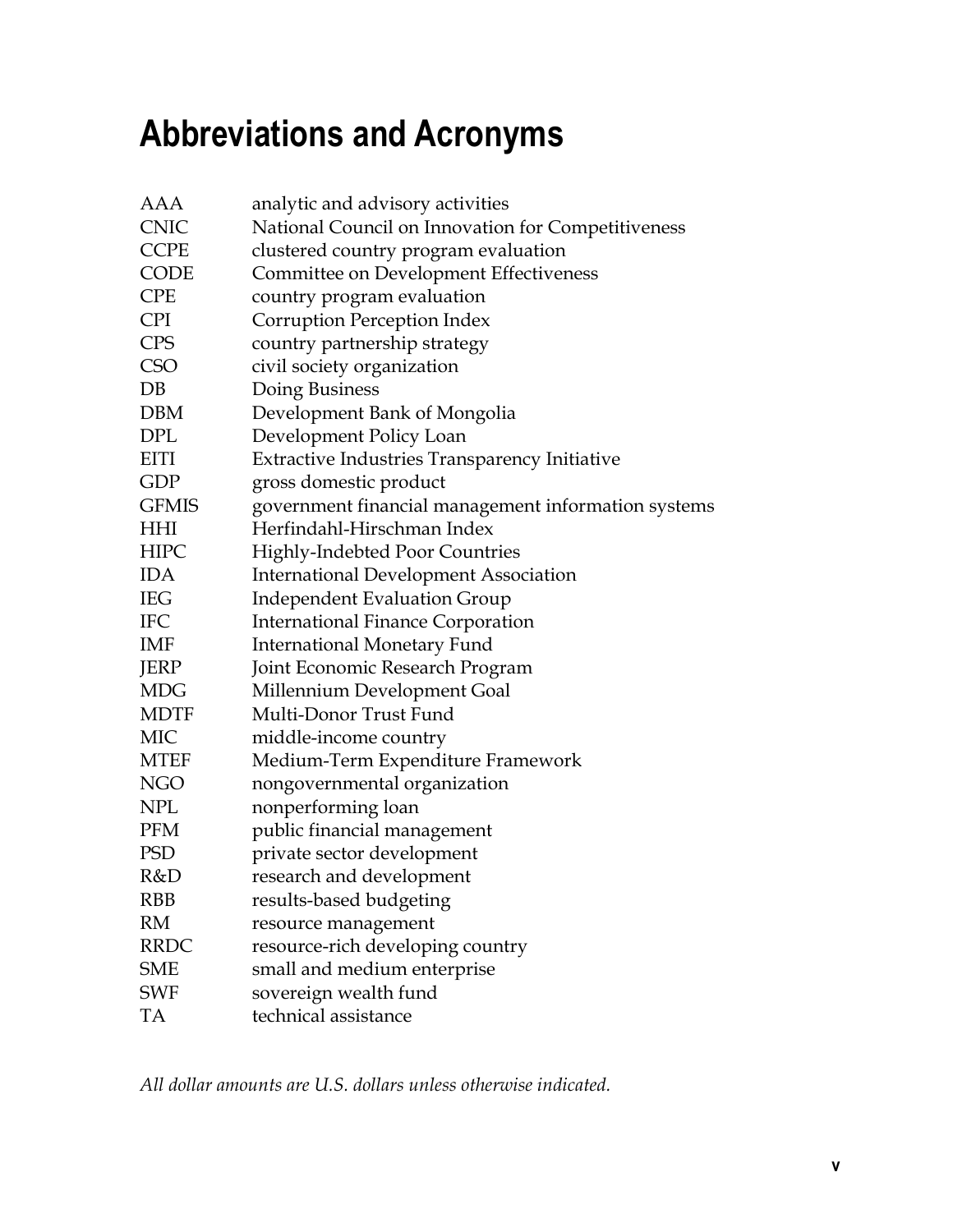# <span id="page-6-0"></span>**Acknowledgments**

The Clustered Country Program Evaluation (Clustered CPE) is a new product prepared by the Independent Evaluation Group (IEG) that includes this synthesis report and four separate country program evaluations of World Bank Group engagement in the Plurinational State of Bolivia, Kazakhstan, Mongolia, and Zambia.

This Clustered CPE was led by Konstantin Atanesyan, and was conducted under the guidance and supervision of Geeta Batra (Manager) and Nick York (Director) and the overall direction of Caroline Heider (Director-General, Evaluation). Country program evaluation teams were led by Konstantin Atanesyan (Kazakhstan), Florence Charlier (Mongolia), Jiro Tominaga (Zambia), and Xiaolun Sun (Bolivia).

Core team members for this synthesis report were Lev Freinkman, Shoghik Hovhannisyan, Takatoshi Kamezawa, Basil Kavalsky, Andres Liebenthal, Marcelo Selowsky, Inder Sud, Steven Webb, and Kendra White. Barbara Balaj edited the report. Corky de Asis and Yasmin Angeles provided administrative support. William Ascher (Claremont McKenna College), Alan Gelb (Center for Global Development), and Andrew Warner (International Monetary Fund) were the peer reviewers for this report.

IEG is grateful to the numerous representatives of the government, private sector entities, and nongovernmental organizations in Bolivia, Botswana, Chile, Kazakhstan, Mongolia, and Zambia as well as World Bank Group management and country teams, who provided valuable time, information, and feedback to the evaluation team.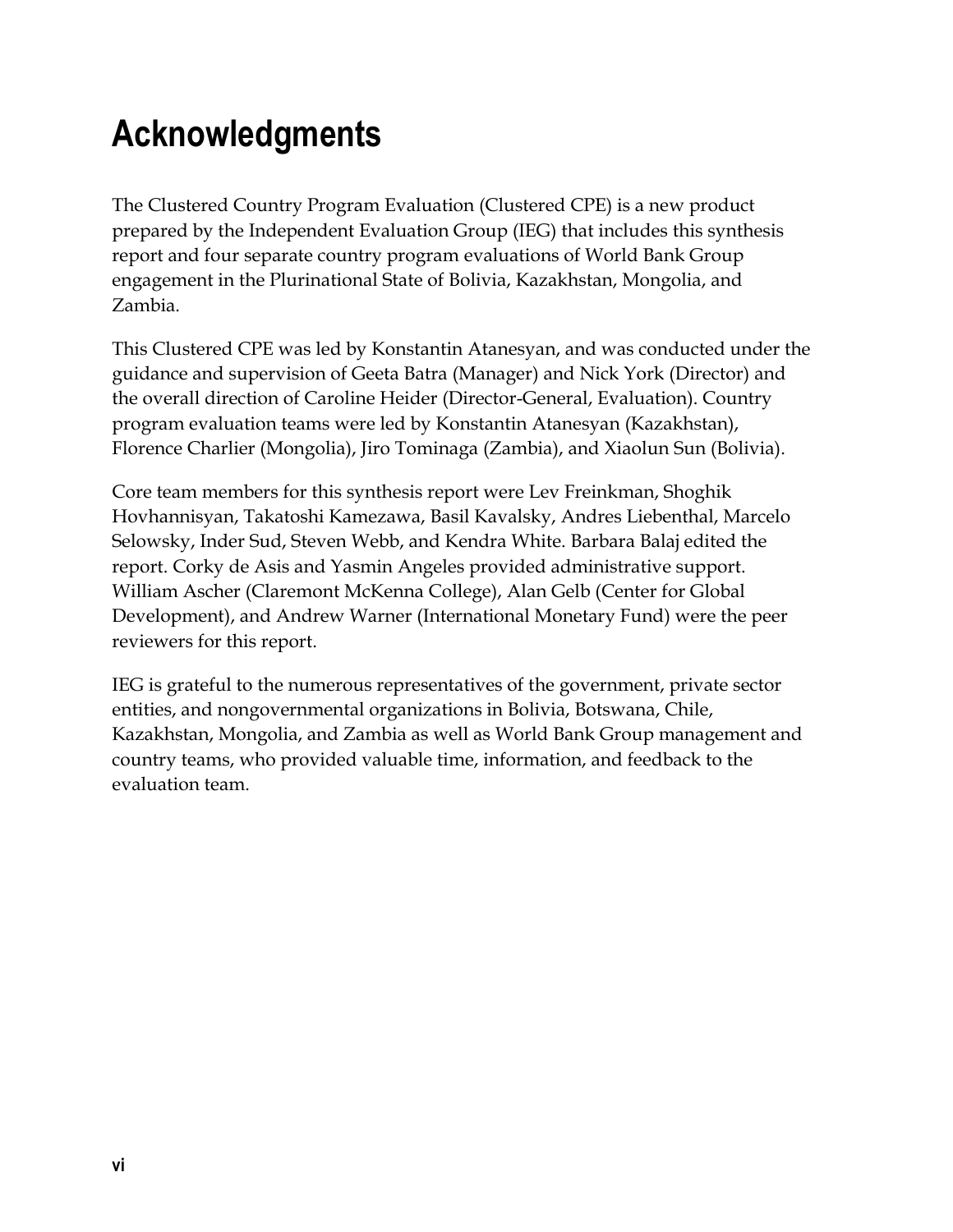# <span id="page-7-0"></span>**Overview**

This report by the Independent Evaluation Group summarizes the experiences of and draws lessons from the country program evaluations of four natural resource-rich countries: the Plurinational State of Bolivia, Kazakhstan, Mongolia, and Zambia. It concludes that although the challenges identified in these countries are not unique, they manifest themselves with particular intensity in three closely interrelated areas that need to be defined and structured as a coherent strategy: (i) management of revenues from an exhaustible resource; (ii) growth and employment in the nonextractive sectors, and (iii) inclusive growth and reduction of poverty.

Overall, looking at the four resourcerich countries in this evaluation, one does not see the World Bank Group as having a consistent framework for engagement, driven by the defining characteristics of these countries their rich endowment with nonrenewable natural resources and dependence on revenues from their exploitation. Each of the four stories evolved in a unique way that depended on how the country teams decided to react to differing country circumstances. The main challenge for the Bank Group in these countries today is how to stay relevant and competitive, as its value proposition is no longer its financial resources, but its knowledge and global experience, which may call for a more modest scope of interventions while keeping the focus on key challenges.

The increasingly demand-driven nature of Bank Group programs in these countries and the focus on clientled selectivity imposed certain limitations on fulfilling the Bank Group's mandate as a global development institution, leaving some gaps in important areas. The quality of the Bank Group's outputs, and especially the increasingly intensive analytical and advisory activities, has been consistently high, but its effectiveness has been uneven, if measured by actual follow-up on policy advice. The World Bank's programs often lacked attention to the demand side of reforms, including building partnerships and maintaining communication with stakeholders beyond the executive branch of government.

Overall, summarizing Bank Group engagement in these countries, the report concludes that: (i) the Bank Group is well-positioned and technically equipped to effectively assist in implementing policies and strengthening institutions for prudent management of natural resources and revenues derived from their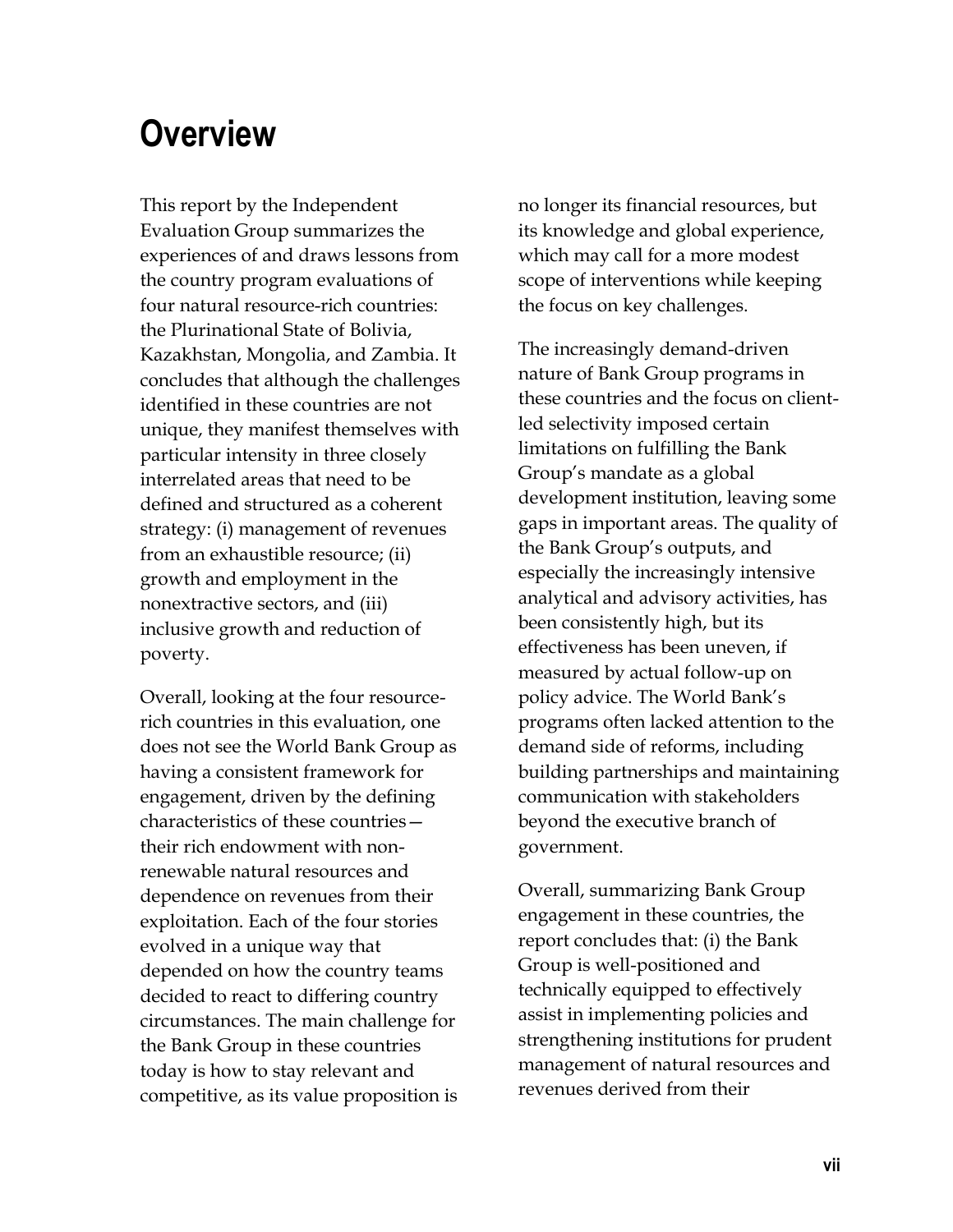### **OVERVIEW**

exploitation; (ii) economic diversification and growth of nonextractive sectors proved to be an elusive target, and Bank Group strategies and analytical products struggled to define diversification as a specific strategic objective; and (iii) a decade of high commodity prices resulted in economic growth and progress on poverty reduction and most social development indicators, but inequality remained a persistent and growing challenge.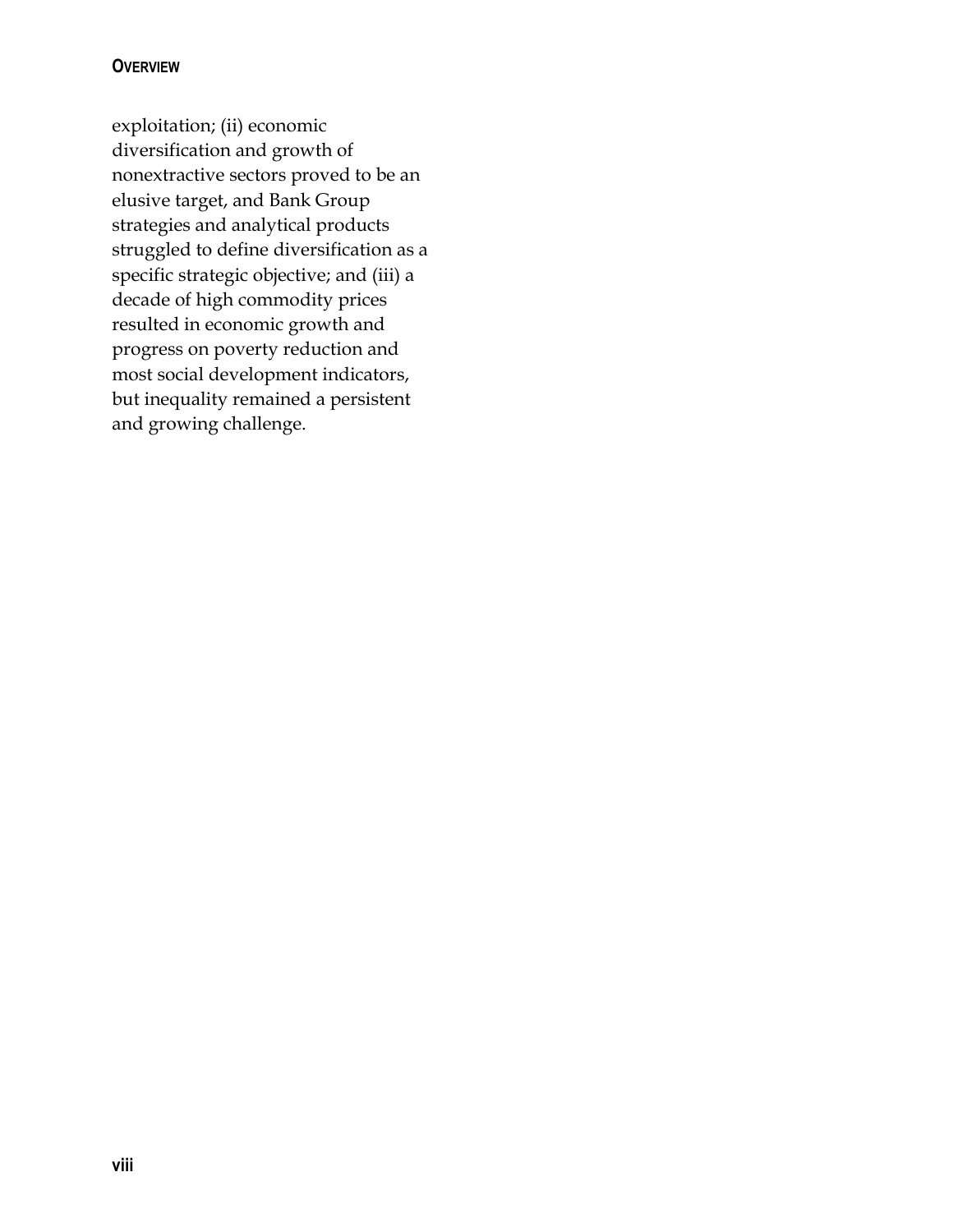<span id="page-9-0"></span>**Management Response**

**TK**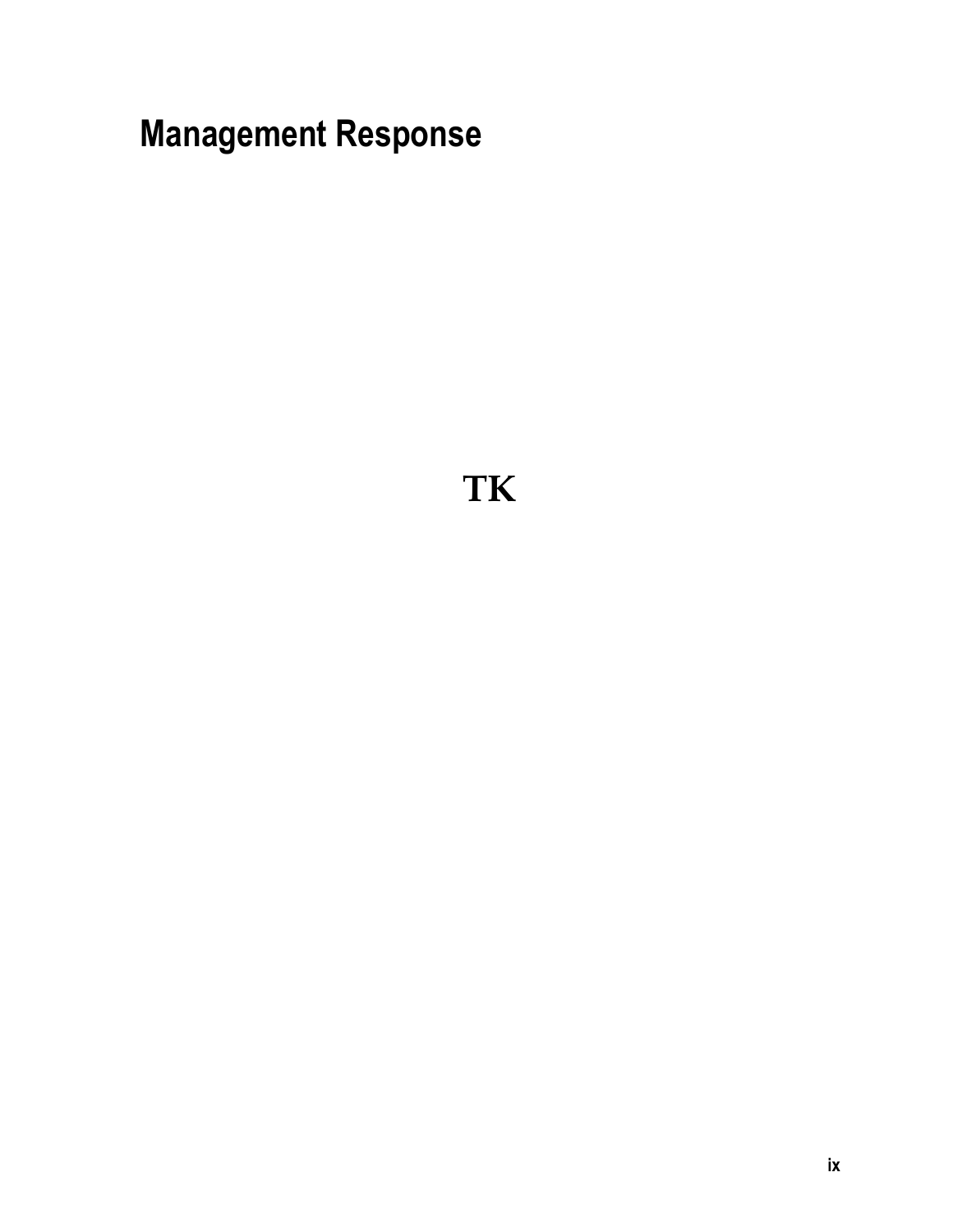# <span id="page-10-0"></span>**Chairperson's Summary: Committee on Development Effectiveness**

The Subcommittee welcomed the Clustered Country Program Evaluation (CCPE) on Resource-Rich Developing Countries (RRDCs) by the Independent Evaluation Group and broadly concurred with the evaluation's conclusions. Members noted the importance of taking into account the heterogeneity and uniqueness of each individual country's development initiatives. They expressed concern with the conclusion that the demand-driven nature of World Bank Group programs in RRDCs and client-led selectivity can impose limitations to fulfilling the Bank Group's mandate. Members underscored the need for the Bank Group to remain flexible enough to allow for support to be provided based on opportunities, constraints, and changing circumstances of each country. They highlighted the relevance of country ownership and that selectivity should remain country driven. They stressed the need for a well-balanced use of nonlending and lending instruments in these countries as well as targeted interventions based on the countries' capabilities and investment needs in key sectors. Members appreciated IEG's clarification that the report does not undermine the demand-driven approach, but that its purpose is to bring lessons and experiences from other countries, in a more systematic way, into the country engagement process.

Members noted that the CCPE could strengthen and inform individual Systematic Country Diagnostics and Country Partnership Frameworks by providing a different lens and new perspectives through its comparative analysis. They encouraged IEG and Management to maintain close coordination and communication in order to make this new learning exercise more effective. Members stressed that the synthesis report is a useful learning product and could be used for analytical purposes. They noted that it could help the Bank Group develop new products and a more coherent strategy to assist RRDCs improve resource mobilization; revenue management; enhance private sector development; and foster growth and employment in nonextractive sectors. The Committee highlighted the need for the Bank Group to strengthen its partnerships with client countries and for the International Finance Corporation and the Multilateral Investment Guarantee Agency to work closer with the World Bank to achieve a better development impact and improve the Bank Group's data metrics and Results Frameworks. They supported the emphasis on capacity building and sovereign wealth fund creation, but noted that more needed to be done in the area of benefits' sharing, particularly in the context of inclusive growth and poverty reduction and local analytical and negotiating capacity to maximize revenue collection.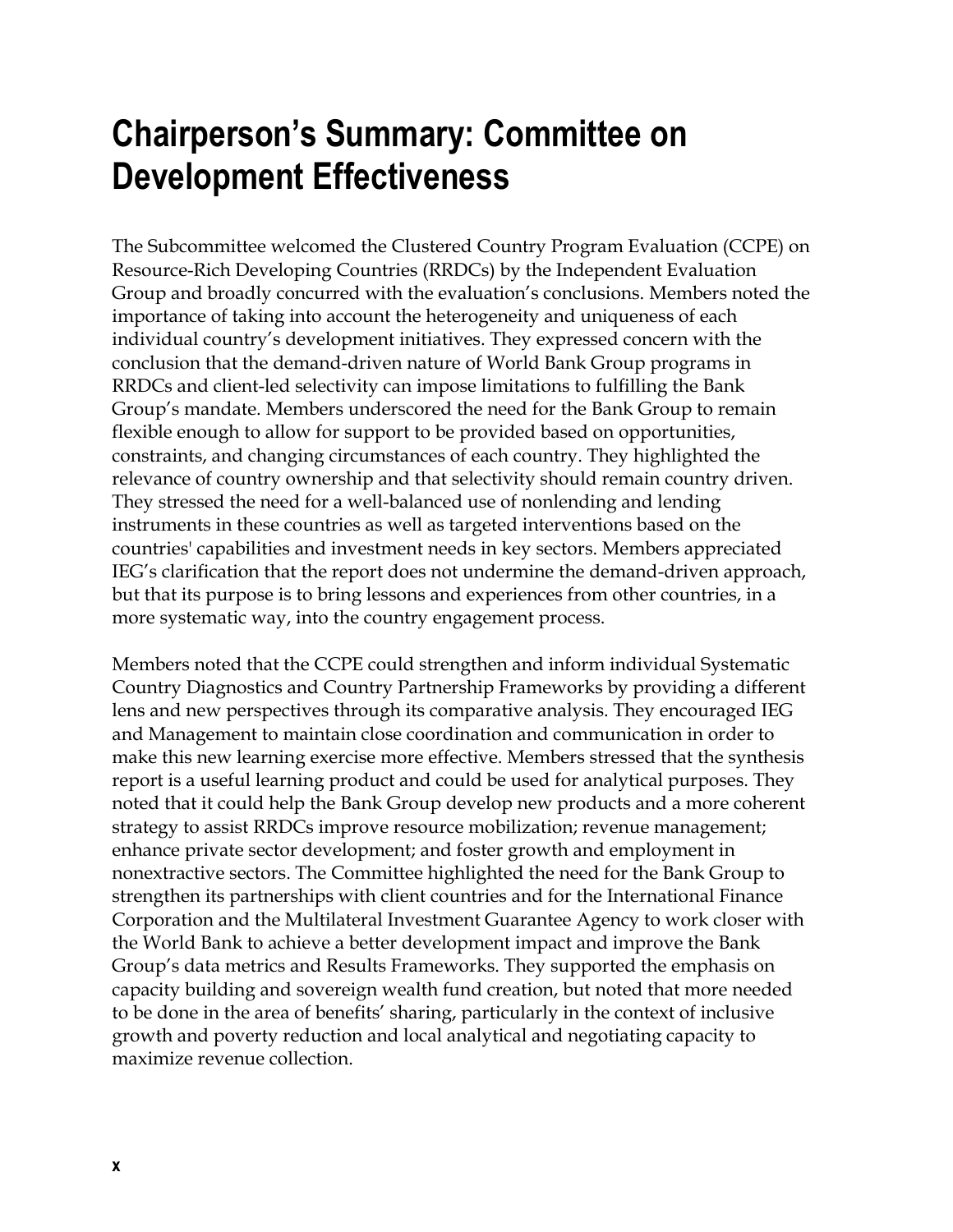#### **CHAIRPERSON'S SUMMARY COMMITTEE ON DEVELOPMENT EFFECTIVENESS**

Speakers acknowledged the challenges the Bank Group faces to stay relevant and competitive in RRDCs since the value proposition is no longer financing but rather knowledge and global experience. They reiterated that if the Bank Group wants to remain engaged in these countries, it has to respect the country's selectivity and ownership. Over time, this may allow the Bank Group to work with client countries to develop projects and programs that can lead to serve the Bank Group's goals, as successfully proven in the case of Kazakhstan. A few observed that for CCPEs to have value, IEG needs to be very careful about the underlying framework, cautioning that different starting points lead to possibly different conclusions and noted that this particular exercise could have benefited from possibly including more than one factor (other than being resource rich) and/or have more countries in the cluster. IEG clarified that each country program evaluation was evaluated individually paying due attention to country specificities and that the framework for the synthesis analysis was spelled out in the approach paper approved by CODE.

> Alejandro T. Foxley **CHAIRPERSON**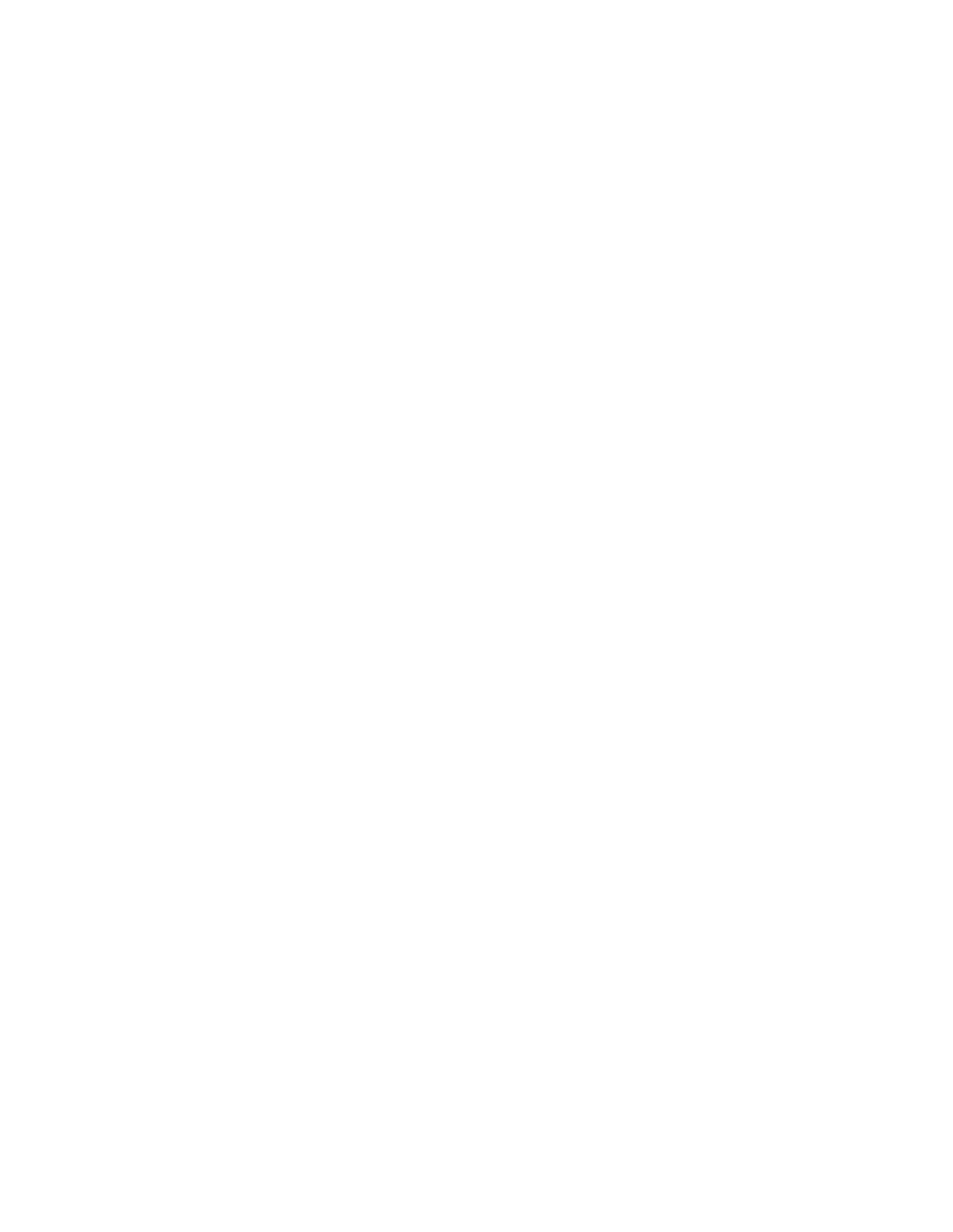# <span id="page-13-0"></span>**1. Introduction**

# <span id="page-13-1"></span>**Background and Context**

This synthesis report draws conclusions and summarizes the first Clustered Country Program Evaluation (clustered CPE) undertaken by the Independent Evaluation Group. In addition to this overview report, the clustered CPE includes four individual country program evaluations (CPEs) for Bolivia, Kazakhstan, Mongolia, and Zambia, covering eight to ten years of World Bank Group engagement in these countries. The purpose of the clustered CPE is to exploit the learning potential of looking across a group of countries that have one common characteristic (in this case, rich endowment with and dependence on the extraction of non-renewable natural resources), but that are otherwise a fairly heterogeneous group in terms of geographic location, income levels, and depth of dialogue with the World Bank Group. The synthesis report summarizes the experiences and draws broader lessons across the four countries and the different models of Bank Group engagement therein. The heterogeneity of the group is intentional and aims to maximize the learning value of the evaluation product. This exercise does not intend to compare or benchmark the performance of these four countries against each other.

A clustered CPE is not a thematic evaluation, and there are important differences between the two. Whereas the clustered CPE is designed to draw lessons across countries, it remains an instrument for establishing Bank Group accountability and for learning from its experience by monitoring the impact of its programs within these countries. Each CPE in the cluster is a free-standing product that derives lessons for the coming country strategies, and provides Bank Group shareholders with an independent assessment of the relevance, effectiveness, and efficiency of Bank Group country programs. By contrast, a thematic evaluation would normally look at a larger and more representative sample, and would be intended to illuminate the Bank Group's global impact on a particular theme. For thematic evaluations, the country case studies carried out for this purpose are generally not designed to be independent products.

The effective management and use of natural resources for development has important impacts on a significant group of Bank Group clients. It relates closely to the Bank Group's twin goals of eradicating poverty and boosting shared prosperity. Therefore, the overarching question that all CPEs included in the cluster were designed to answer—"How effective and relevant was Bank assistance in helping the countries take advantage of their endowment with natural resources in a most effective and efficient manner?"—is relevant for a much larger group of Bank clients. In addition, this is an issue of great interest to Bank Group shareholders: for instance, the document on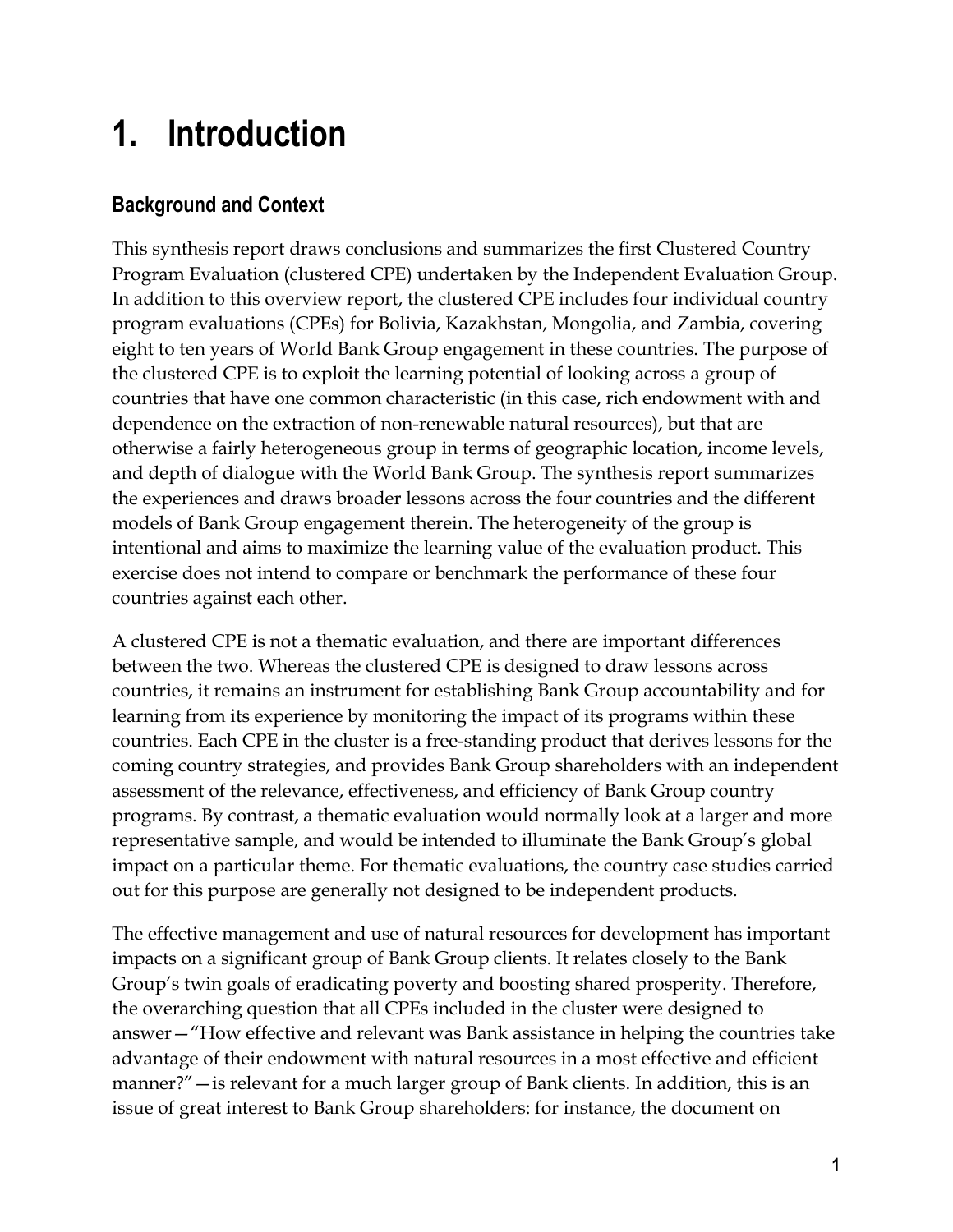### **CHAPTER 1 INTRODUCTION**

Special Themes for International Development Association (IDA)-17 stated that: "Natural resource wealth has the potential to be a game-changer for accelerating development in IDA countries, although when not well managed it can be a significant economic stress factor for conflict."

The World Bank Group does not have a standard definition for resource-richness. Traditional measures included the share of natural resource exports to gross domestic product (GDP) and production flows (mostly, oil and mineral extraction). A distinction is often made between "resource-rich" and "resource-dependent" countries. The term resource-rich normally refers to available deposits of oil, gas, and minerals below the ground, which are finite and can be exhausted; whereas the concept of a resourcedependent country captures the extent to which a country's economy relies on resource rents—usually measured in proportion to GDP, exports, or government revenues. For the purposes of this evaluation, the term resource-rich developing countries (RRDCs) will refer to the countries that are both endowed with abundant non-renewable natural resources (hydrocarbons and minerals) and are resource-dependent, that is, they derive a significant share of their gross national product, exports, and government revenues from exhaustible resources.

# <span id="page-14-0"></span>**Country Selection**

This clustered CPE includes four countries, covering more or less the same period (from 2004–05 to 2012–13), and uses a common analytical framework. The process of country selection included several stages, and began with an analysis of the full set of RRDCs (about 50 countries) included in relevant World Bank Group and International Monetary Fund (IMF) documents. The task team then applied additional criteria,<sup>1</sup> mainly related to the availability of evaluative evidence (presence of a Bank Group program in the last seven to ten years) and potential value for cross-country learning. This analysis led to the selection of Bolivia, Kazakhstan, Mongolia, and Zambia, and included the drawing of lessons from the experience in the widely recognized "good practice" cases of Chile and Botswana.

This selection places a deliberate emphasis on country diversity, aimed at reinforcing the learning value of this cross-country review, and reflecting on how the Bank programs in these countries incorporated the particular needs of the clients and helped them find country-specific solutions to broadly similar challenges. Therefore, additional parameters applied for the final selection included: (a) global coverage—aiming to cover as many Bank regions as possible; (b) type of natural resource—including coverage of mineral-producing countries (Mongolia and Zambia) as well as oil and gas exporters (Bolivia and Kazakhstan); (c) income diversity—including a broad range of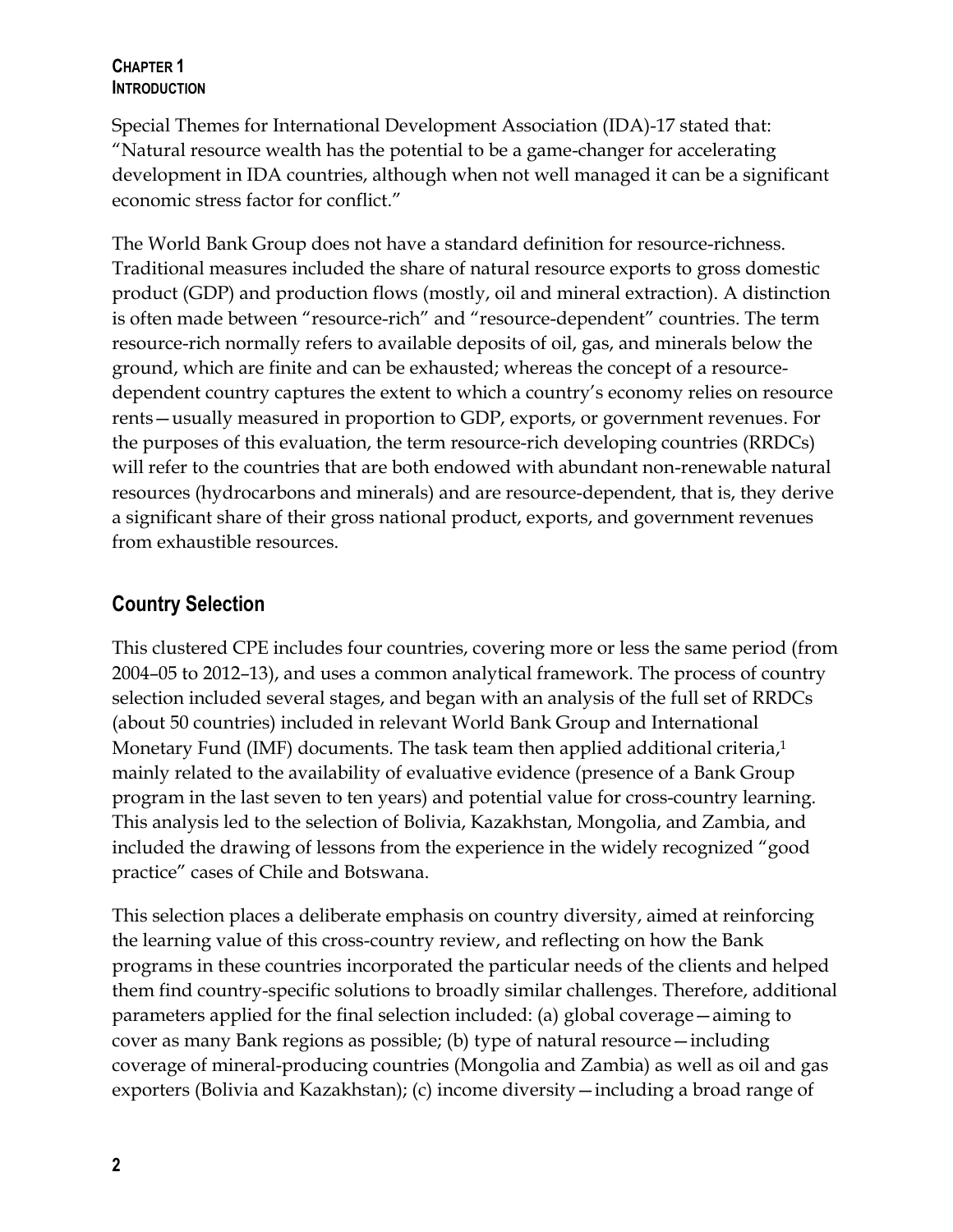income categories, both lower-middle-income (Bolivia, Mongolia, and Zambia) and upper-middle-income (Kazakhstan) economies; IDA, blend,<sup>2</sup> and International Bank for Reconstruction and Development borrowers; (d) including a combination of varying degrees of depth of dialogue and engagement modalities with the clients (lending, technical assistance (TA), reimbursable advisory services, and combinations thereof); and (e) availability of evaluative material—including fairly recent Country Partnership Strategy and Completion Reports and project-level evaluations that indicated potential issues for more in-depth assessments as well as ensuring that there are no overlapping CPEs (see table 1.1).

|                                        |                                                |                      | <b>Country Characteristics</b>          |                                                  | <b>World Bank Portfolio</b>                   |                                 |                               |                                     |                                    |                           |                    |
|----------------------------------------|------------------------------------------------|----------------------|-----------------------------------------|--------------------------------------------------|-----------------------------------------------|---------------------------------|-------------------------------|-------------------------------------|------------------------------------|---------------------------|--------------------|
| <b>Country</b><br>and<br><b>Region</b> | <b>GNI</b><br>per<br>capita<br>2012a<br>(US\$) | Type of<br><b>NR</b> | <b>NR</b><br>exports<br>(% of<br>total) | <b>NR</b><br>fiscal<br>revenue<br>% of<br>total) | <b>Population</b><br>(% living at<br>\$2/day) | <b>Number</b><br>οf<br>projects | Lending<br>(US\$<br>millions) | <b>Number</b><br>of ESW<br>projects | <b>Number</b><br>of TA<br>projects | <b>Borrower</b><br>status | Last<br><b>CPE</b> |
| Bolivia<br>(LAC)                       | 2,220                                          | Gas,<br>mining       | 74                                      | 32                                               | 25                                            | 16                              | 490                           | 14                                  | 19                                 | Blend                     | 2005               |
| Kazakhstan<br>(ECA)                    | 9,730                                          | Oil, gas             | 60                                      | 40                                               |                                               | 13                              | 4,662                         | 19                                  | 121                                | <b>IBRD</b>               | 2001               |
| Mongolia<br>(EAP)                      | 3,160                                          | Mining               | 81                                      | 29                                               | 49                                            | 14                              | 209                           | 36                                  | 16                                 | Blend                     | 2002               |
| Zambia<br>(AFR)                        | 1,350                                          | Copper               | 72                                      | 4                                                | 82                                            | 16                              | 641                           | 28                                  | 29                                 | <b>IDA</b>                | 2003               |
| Botswana<br>(AFR)                      | 7,650                                          | <b>Diamonds</b>      | 66                                      | 63                                               | N/A                                           | 3                               | 372                           | 7                                   | 12                                 | <b>IBRD</b>               |                    |
| Chile<br>(LAC)                         | 14,290                                         | Copper               | 53                                      | 23                                               | $\overline{2}$                                | $6\phantom{.}6$                 | 140                           | 15                                  | 35                                 | <b>IBRD</b>               | 2002               |

#### <span id="page-15-1"></span>**Table 1.1. CCPE Countries: Select Country Data**

*Sources:* IMF and World Bank.

*Note:* The table includes projects approved in the FY07–13 period. AAA data refer to deliveries in a given fiscal year. Averages for years 2006–10. Botswana and Chile country cases are used as reference points and are not part of the cluster. — = not applicable; AFR = Africa; CCPE = Clustered Country Program Evaluation; CPE = Country Program Evaluation; EAP = East Asia and Pacific; ECA = Europe and Central Asia; ESW = economic and sector work; GNI = gross national income; IBRD = International Bank for Reconstruction and Development; IDA = International Development Association; LAC = Latin America and the Caribbean;  $N/A = not available$ ;  $NR =$  natural resource;  $TA =$  technical assistance. a. Atlas method.

# <span id="page-15-0"></span>**Analytical Framework and Work Plan**

The four CPEs follow a similar organizing framework based on a set of challenges that arise from high dependency on natural resources, and adjusted to particular features of the Bank Group program in each country. This synthesis report follows a similar structure based on this framework and a corresponding set of evaluation questions, grouping them into the following three categories: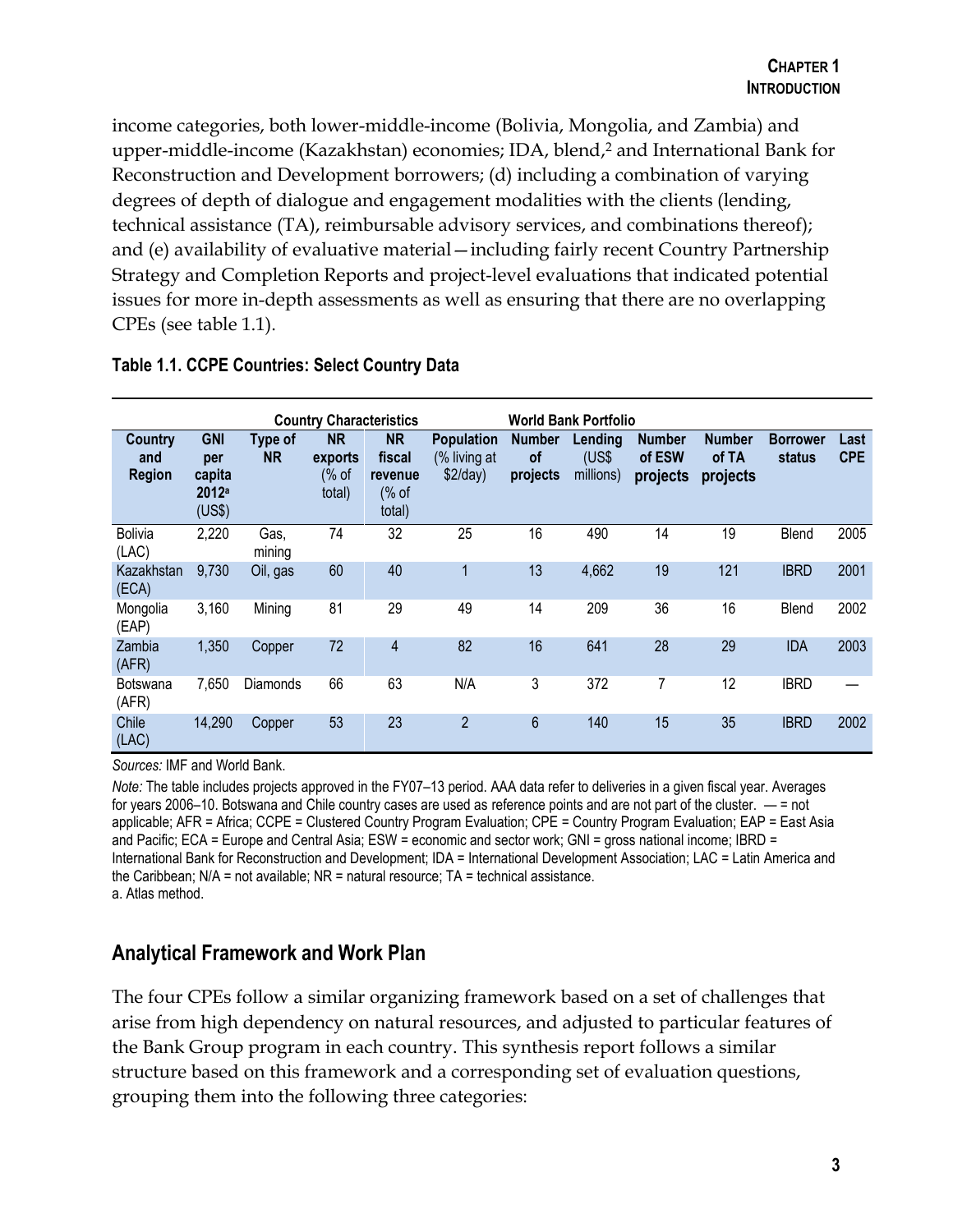### **CHAPTER 1 INTRODUCTION**

- *Management of resources,* including addressing risks to macroeconomic and fiscal sustainability; and improving governance and institutions for the effective use of resources.
- *Economic diversification and nonextractive growth,* including promoting growth, job creation, and the entry of the private sector into nonextractive sectors.
- *Inclusive growth***,** including using revenues from natural resources to reduce poverty, build human capital, and address environmental challenges.

The evaluation work was completed in five main phases: (i) concept development, including a literature review; preparation of the approach paper; thematic and country desk reviews; (ii) headquarters-based interviews and discussions with Bank staff and external experts; (iii) field work, including country visits to Bolivia, Botswana, Chile, Kazakhstan, Mongolia, and Zambia; (iv) preparation and internal review of country reports; and (v) preparation of the consolidated synthesis report.

# <span id="page-16-0"></span>**Report Structure**

This report has six chapters including this introductory chapter. Chapter 2 reviews the World Bank Group strategic approach based on the experience in the four CPE countries; chapters 3, 4, and 5 summarize the main findings of the evaluative work, organized around the three themes/pillars as described previously. Chapter 6 summarizes the most important findings derived from the four CPEs.

 $\overline{a}$ 

<sup>1</sup> The final selection was done on the basis of the following criteria: (i) high levels of resource dependence for exports or revenues (threshold of 50 percent); (ii) the presence of a diverse Bank Group program of lending, technical assistance, and analytic work; and (iii) regional representation and balance.

<sup>2</sup> International Development Association-eligible but also creditworthy for some International Bank for Reconstruction and Development borrowing.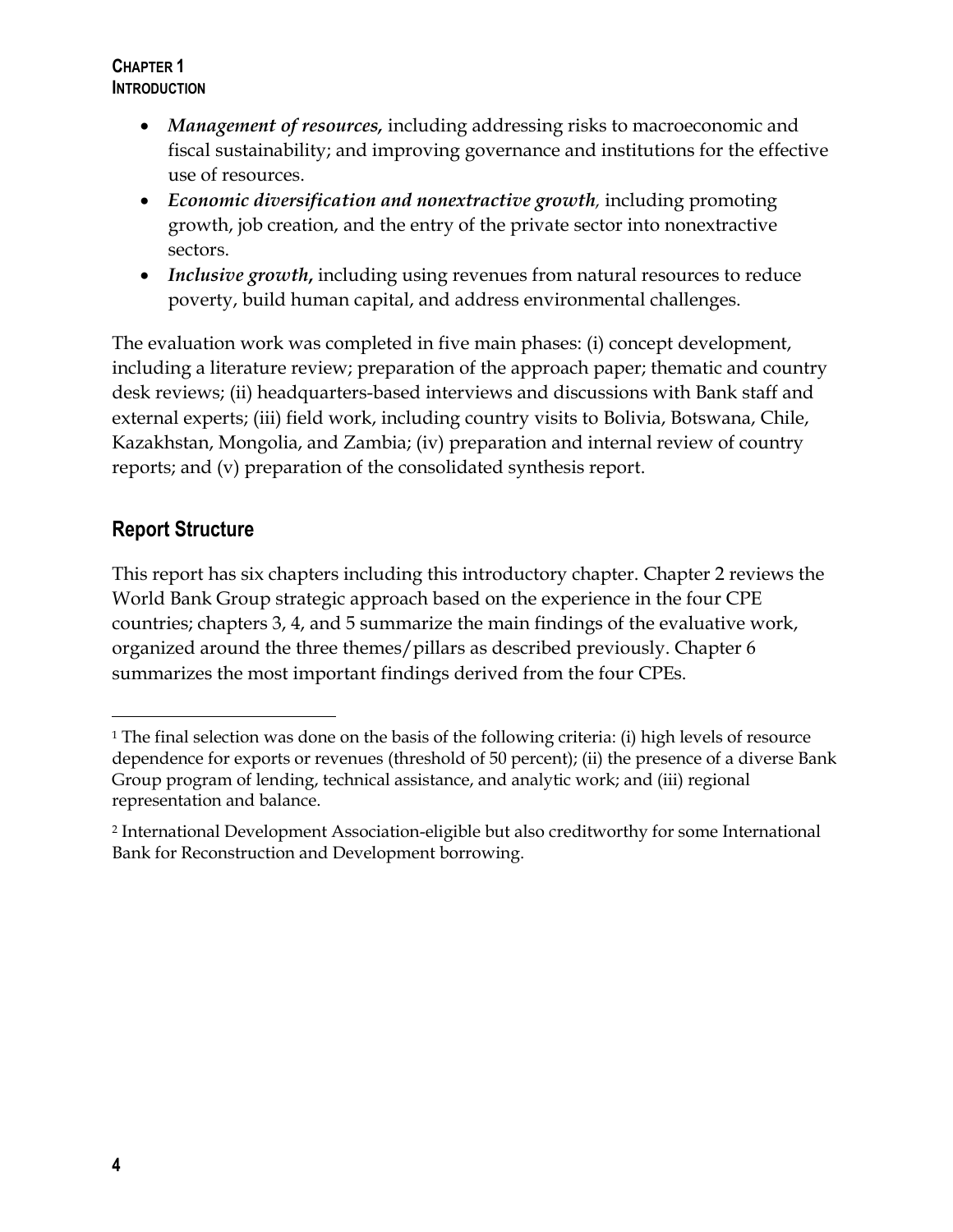# <span id="page-17-0"></span>**2. World Bank Group Strategic Approach**

**Reflecting resource-dependence in World Bank Group country strategies:** All four countries included in this Clustered Country Program Evaluation (clustered CPE) depend heavily on the extraction of nonrenewable natural resources, and extractive sectors play a major role in their economies and public finances. Nevertheless, Bank Group strategies in these countries usually did not focus explicitly on the challenges more typical for resource-rich developing countries (RRDCs), including the role of natural resource revenues as a potential driving force for development and poverty reduction. A notable exception is the country partnership strategy (CPS) for **Mongolia**, which—albeit somewhat belatedly—made the country's endowment with abundant mining resources the centerpiece of Bank Group strategic engagement. Mongolia also stands out in this cluster evaluation as the only country in which the Bank Group actually maintains direct engagement in the extractive sector through lending, analytic and advisory activities (AAA), and International Finance Corporation (IFC) investments. In the rest of the cluster, the Bank Group has been either effectively cut out of the sector, or was never involved in the first place.<sup>1</sup>

At the same time, Bank Group *de facto* engagement in the country program evaluation (CPE) countries, if viewed at the project and AAA levels, did offer solutions to the relevant challenges in the areas where the Bank Group has a comparative advantage, that is, macroeconomic management, infrastructure investment, human development, and so on. Oftentimes, the Bank Group used openings offered through successful AAA to introduce lending and project implementation support.

The country context dictated the prominence of issues related to resource use in the Bank's strategy. The visibility and prominence of the natural resource factor in country strategy documents generally reflected the quality and depth of overall dialogue with the respective government authorities. For example, **Bolivia**'s policy in the hydrocarbon sector, including the 2005 Hydrocarbon Law and the nationalization in 2006, proceeded independently of Bank Group advice. The 2006 policy notes prepared by the Bank Group argued against the direction in which Bolivia's natural gas policy had gone and was about to go even more extremely. As a result, since 2006 the government has not sought any help from the World Bank Group on hydrocarbon sector issues. The Bank Group strategy in **Zambia** implicitly recognized the challenge of extremely high dependency on natural resources, and especially the country's vulnerability to the effects of copper price volatility, which made macroeconomic and fiscal management extremely challenging. However, in the Zambian context many of the questions related to the use of resource revenues had little relevance. Instead, the key question was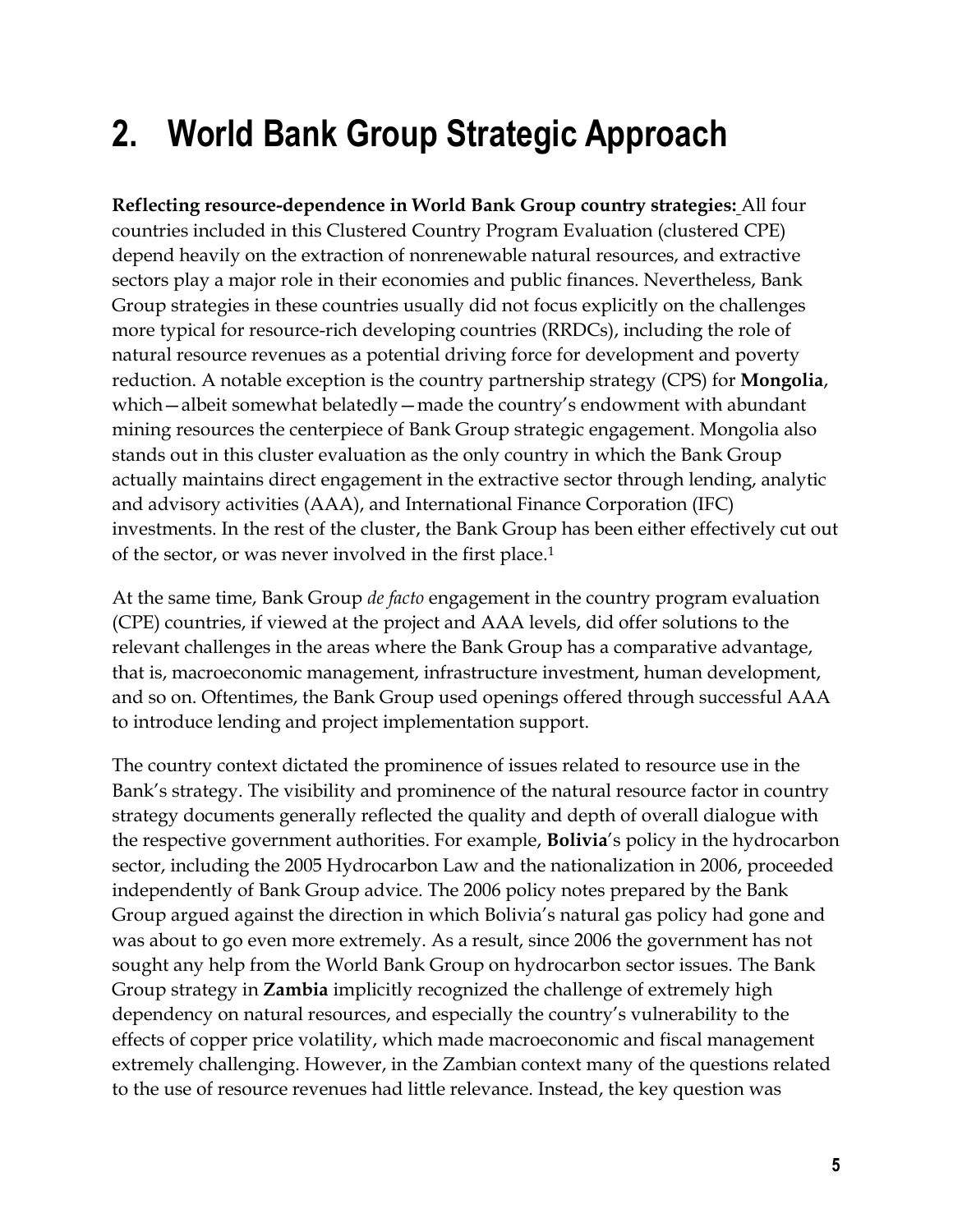#### **CHAPTER 2 WORLD BANK GROUP STRATEGIC APPROACH**

whether the Bank could have done more to assist the government in maximizing revenues, specifically: copper accounted for about 80 percent of exports, but only 4 percent of fiscal revenue. The Bank faced a dilemma: whether to support the renegotiation of the mining contracts or maximize revenue collection within the limits of the existing contracts. The issue was highly sensitive as the Bank did share some responsibility for the contracts negotiated with the privatized mines. These contracts did not include a provision for capturing windfall profits in the event of a rise in copper prices. In hindsight, the Bank could have made an earlier start (in a much more favorable country dialogue climate) on the current agenda to strengthen the capacity of the Ministry of Finance to analyze company accounts and to identify inappropriate use of transfer pricing, write-offs, and depreciation allowances.

IFC does not have an explicit strategy for its operations in RRDCs. Instead, it has a sector strategy for engagement with extractive industries. Despite attractive investment returns, IFC considers extractive industry a "high-risk" business. Due to the combination of high risk and fairly intensive staff needs to structure a transaction, IFC also considers the extractive industry a low-volume business in which it should be highly selective and seeks to optimize both development and financial results. Considering the potential reputational risk for IFC, governance is one of the most important risk factors. For higher risk countries that do not have an established track record of regulatory oversight for the sector, IFC's strategy is to work closely with the World Bank. However, this evaluation found that coordination between the Bank and IFC was ad-hoc and not systematic. CPSs seem to be joint in name only, with weak sector analysis. Both the Bank and IFC generally failed to establish a long-term sector engagement and effective implementation strategy for joint contributions to the CPS and sector objectives. Apart from some pockets of success, IFC struggled to do business in the four CPE countries beyond its main business line of banking and the financial sector. In the four CPE countries, IFC had rather limited engagement in infrastructure, where it has a comparative advantage and global expertise in providing long-term financing and advice on public-private partnerships.<sup>2</sup> In **Bolivia**, despite a growing economy supported by a booming small and medium enterprise (SME) sector, IFC experienced difficulties in finding long-term investment opportunities in general.

**Quality of dialogue:** RRDCs have substantial resources to fund government programs, and are therefore less dependent on donor funding. Their willingness to engage in a dialogue is often dependent on the establishment of a shared vision and mutual trust. Bank Group strategies generally aligned with the governments' development plans. However, very often the overarching objective was to build (or, at times, re-build) a strategic relationship with the authorities. Dramatic positive changes in the macroeconomic situation due to commodity price booms, and the governments' often critical view of the international financial institutions negatively affected the extent and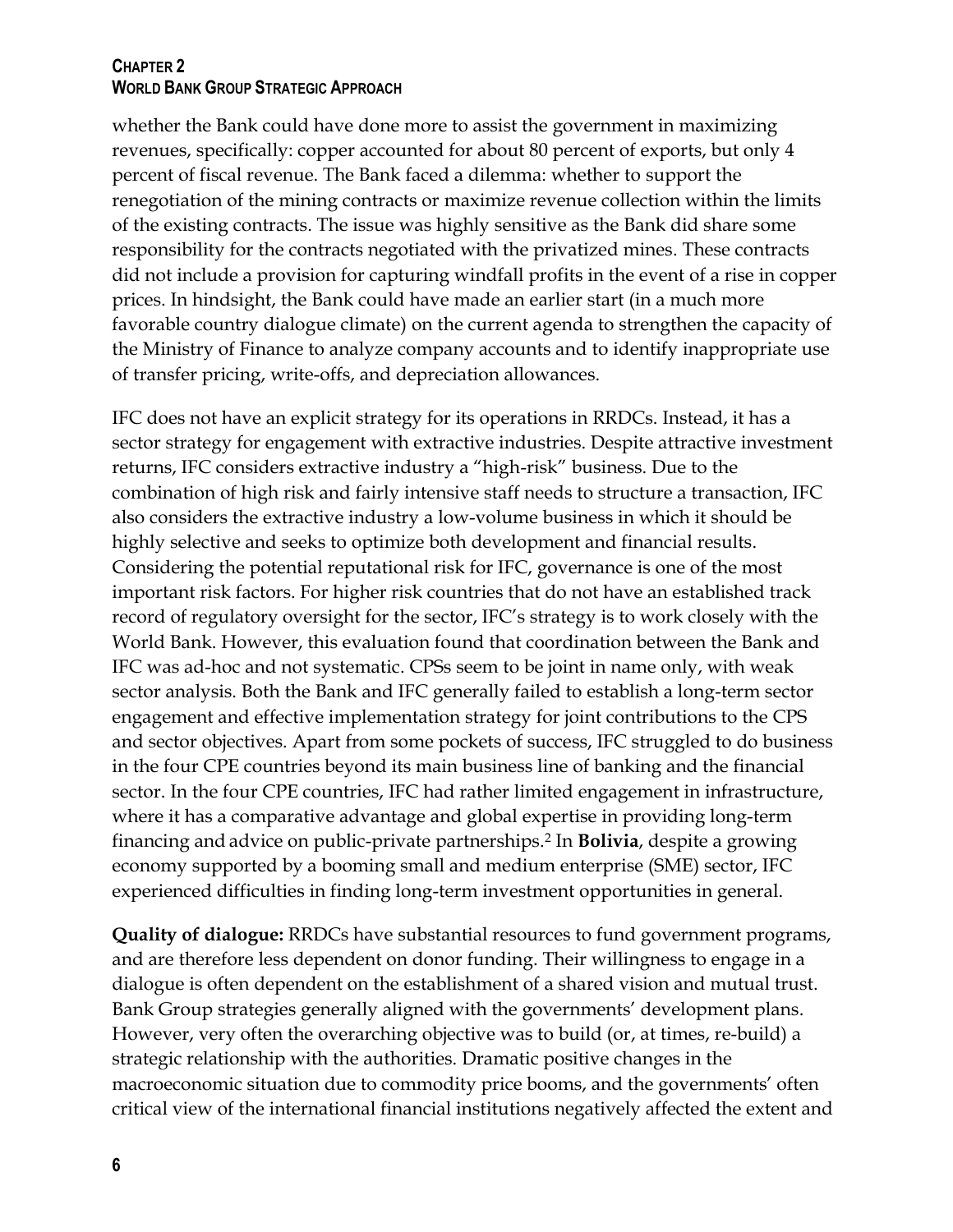form of Bank Group engagement in **Bolivia,** and to a lesser extent in **Zambia**. In this context, the Bank Group often chose to "re-invent itself" and offer unconventional mechanisms of cooperation—albeit with varying success. The Bank Group had more success with this approach in **Kazakhstan** where, after a considerable hiatus in its program, it developed two effective mechanisms of dialogue. These included the regular rounds of cabinet-level "brainstorming sessions" prepared and led by the Bank and chaired by the Prime Minister, and the Joint Economic Research Program (JERP). The JERP was a demand-driven, co-funded program of analytical studies and policy notes on specific sector topics. Implementation of the JERP in Kazakhstan offers some interesting lessons: while it became a powerful tool for strengthening the partnership, advancing the reform agenda and a gradual build-up of the lending program, the fully demand-driven nature of the program imposed limitations on the Bank in defining strategic priorities in its advisory work, disseminating AAA findings, and engaging with local partners.

Tension between the Bank's mandate and the government's preferences with regard to the Bank's assistance program was a common characteristic for resource-rich countries in which the clients did not need the Bank's financial support. Thus, they could afford to be very selective, including in the use of Bank policy advice. In **Bolivia,** following the transition to the Morales government in 2005–06, the Bank lost its traditional influence on policy, and worked hard to "stay engaged," exploring entries for dialogue with a publically antagonistic client. The Morales government has been largely uninterested in the Bank's advice on macroeconomic policy, governance, and resource extraction. In this context, the Bank chose to focus on other areas of engagement. The program became increasingly opportunistic and narrow in scope, reflecting an engagement with areas of support selected by the government, but not necessarily coherent or suitable for achieving the intended results. While possibly appropriate for a transitional period, this strategy may no longer be viable as the Bank could incur reputational risk.

Pro-active engagement with legislatures proved quite useful, especially in countries with growing traditions of parliamentary democracy, such as in **Mongolia.** In Mongolia, the Bank crafted an outreach effort to engage members of parliament in order to build majority support around policy reforms, strengthen the management of the mining sector, and target social welfare reforms. This helped the Bank to stay engaged in dialogue in a society prone to drastic political changes after each electoral cycle that, in turn, led to deep divisions on important issues, thereby imposing challenges to implementing a sustainable reform agenda. Increased country and sector presence was another positive factor: the establishment of a country director-led office in Lusaka, **Zambia** demonstrated the Bank's commitment to building a robust relationship with Zambian authorities. The placement of a senior mining specialist in Ulan Bator helped to strengthen engagement in this critically important sector for **Mongolia.** In **Zambia**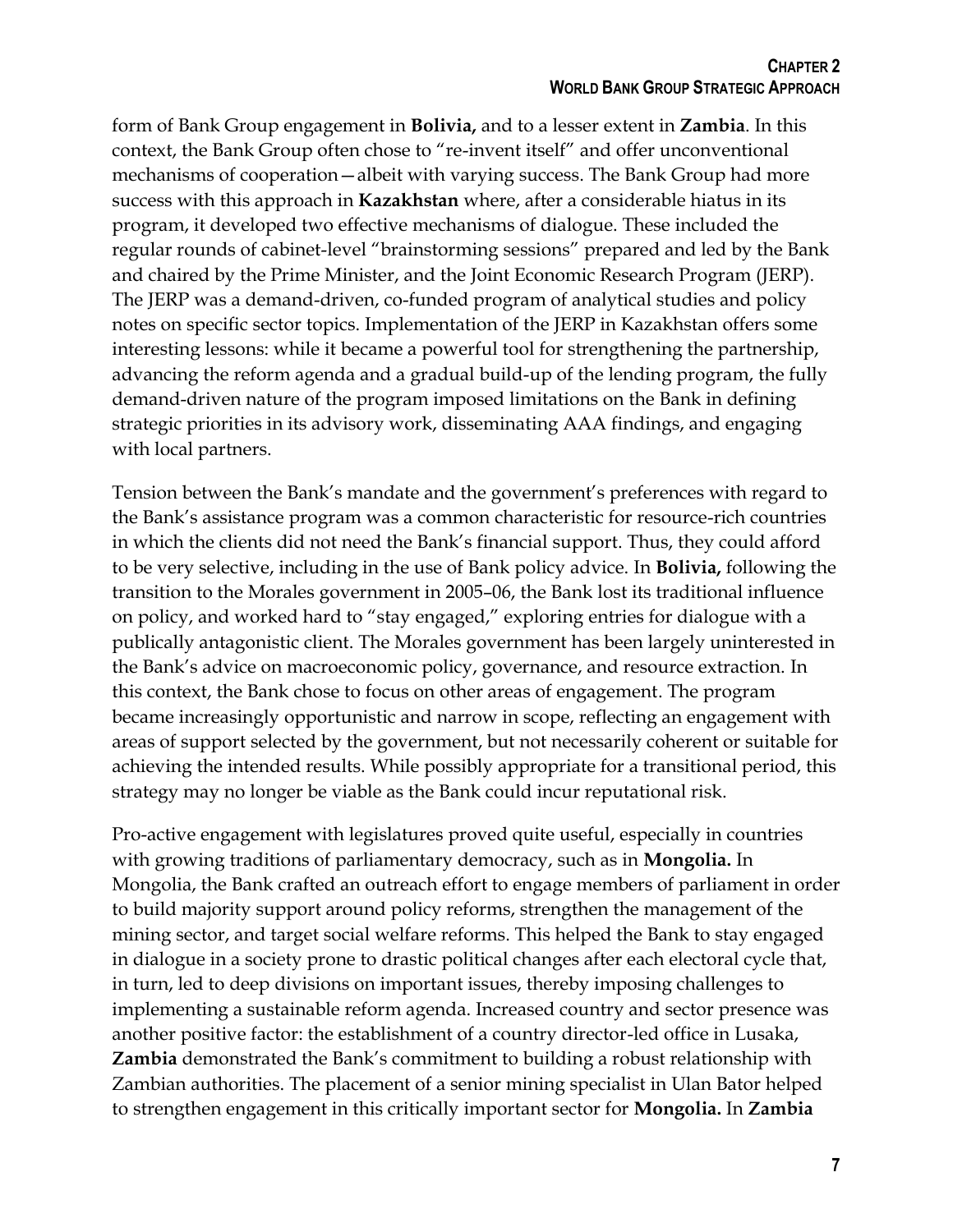#### **CHAPTER 2 WORLD BANK GROUP STRATEGIC APPROACH**

and **Bolivia**, the lack of dedicated IFC staff resources and presence in the country hindered effective cooperation between the Bank and IFC.

In countries with active electoral politics, and thus frequent and unpredictable changes of government, the interaction of politics and mineral cycles can lead to systematic problems that spill over into country–Bank relations. At times when a country has few mineral revenues coming in—either because world prices are low or the minerals are not yet being exported—then the country is in a weak position vis-à-vis international oil and mining firms. Such firms can drive a hard bargain in contracting for exploration and extraction. Also, at these times the government is likely to depend on the Bank's blessing to obtain financing, leading to "close collaboration" in policy dialogue. In the next phase of the commodity price cycle, with extraction investments already in place and buoyant world prices, it often looks like the exploration and extraction contracts were bad deals for the country. The Bank can be portrayed as the advisor that led the previous government to give away too much. That happened in **Bolivia** and to a lesser extent in **Zambia** and **Mongolia**.

**Political economy analysis:** In all of the reviewed countries, a good understanding of the political economy of natural resources was absolutely critical. Governments tend to use mineral resources as tools in promoting their respective political agendas. The discovery of large mineral resources often contributes to more fiercely contested elections and unstable governments, and attendant highly populist decision making aimed at winning constituencies through distribution of the new wealth (World Bank 2012). The Bank's ability to take a longer view, to maintain a consistent presence, and to exploit the synergies between its various operations is important to be able to mitigate the populism that dominates decision making in many RRDCs. With this perspective, the Bank could be an important contributor if and when economic populism ceases to dominate policy making. In **Mongolia**, Bank-sponsored political economy analysis proved to be a key input in identifying the constraints to adopting policies for the effective management of revenues from the mining boom (World Bank 2009). The findings of the political economy analysis showed the importance of enhancing information and stimulating multi-stakeholder debates about the governance of the mining sector. The analysis helped identify the key actors, notably the powerful political factions that advocated or opposed different facets of the reform program. Because resource cycles can precipitate the decision-making process without sound analysis, the country team devised a comprehensive outreach effort to engage stakeholders in government, the parliament, and civil society. In **Zambia**, the Bank produced a study on revenues from mining (2011) and a political economy analysis that, among other things, warned against industrial policy approaches to diversification and against repeating the experience of creating parastatals in the 1970s and 80s.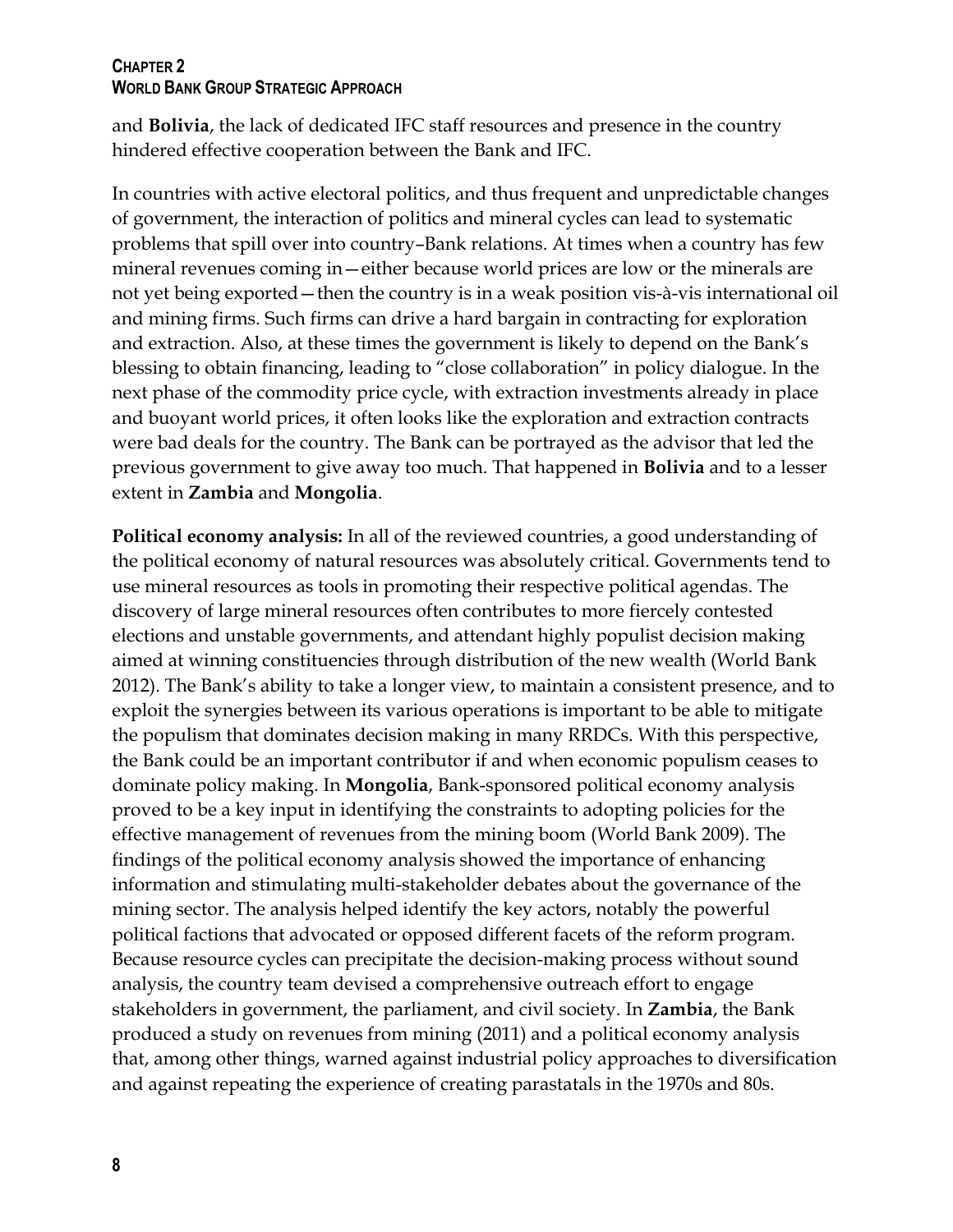**Increased role of AAA:** Rapidly decreasing demand for Bank Group financing in most RRDCs during the review period accorded a more prominent role to the Bank Group's AAA work. In **Bolivia**, the number of AAA products delivered during the period more than doubled compared to the preceding decade. Analytic work became an increasingly convenient tool to stay current on developments in many areas and to respond to the government's requests for assistance on specific topics. **Kazakhstan's** JERP is a good example of a well-established and effective mechanism in this regard. At the same time, the overall effectiveness of the JERP did suffer from the absence of an explicit results framework and the lack of detailed evidence on how much and what kind of Bank policy recommendations resulted in policy changes. The Bank rarely monitored the results of its recommendations, while the government's own monitoring was sporadic and not regularly shared with the Bank. In **Zambia**, this evaluation found much stronger interest in the Bank's analytic work than had appeared from earlier assessments **(**2004). A series of semiannual Country Economic Briefs in Zambia were a very useful innovation and an instrument of choice to which officials, academics, think tanks and civil society organizations looked to obtain objective analysis of the current economic situation. The Bank's periodic economic reports in **Mongolia** became a cornerstone of the Bank's communication policy, helping to raise awareness about economic trends and providing the opportunity to discuss frankly the risks posed by countercyclical government policies.

**Capacity building:** While capacity building is a common and generic "buzzword" across the whole range of Bank clientele, RRDCs have a few special needs in this regard. Negotiating capacity is one of them. **Botswana** is an excellent example of the importance of investing in this function, as the outcomes of its long-term deal with the country's main investor (De Beers) clearly show. By all accounts, the country did not spare efforts and resources to build an equally qualified team on the other side of the negotiating table, and this investment had a high payoff.<sup>3</sup> One of the key lessons that emerges from the Bank's support in **Zambia** is the importance of ensuring that the country has the right expertise available at the negotiation stage of mineral contracts and privatization. The failure to look at other fiscal regimes and obtain expertise on appropriate taxation arrangements has had negative consequences for that country. In **Kazakhstan**, building local analytical capacity was a dimension that did not live up to its potential. The JERP very rarely (if at all) engaged local partners in program delivery. As such, the 10–year old program of analytical studies contributed surprisingly little to the build-up of local analytical capacity. In **Bolivia**, the Morales government thought that the Bank had been complicit in the favorable deals that international oil companies had negotiated with previous governments. Consequently, it sought non-Bank expertise to design the new hydrocarbon law, which was less favorable to the international firms.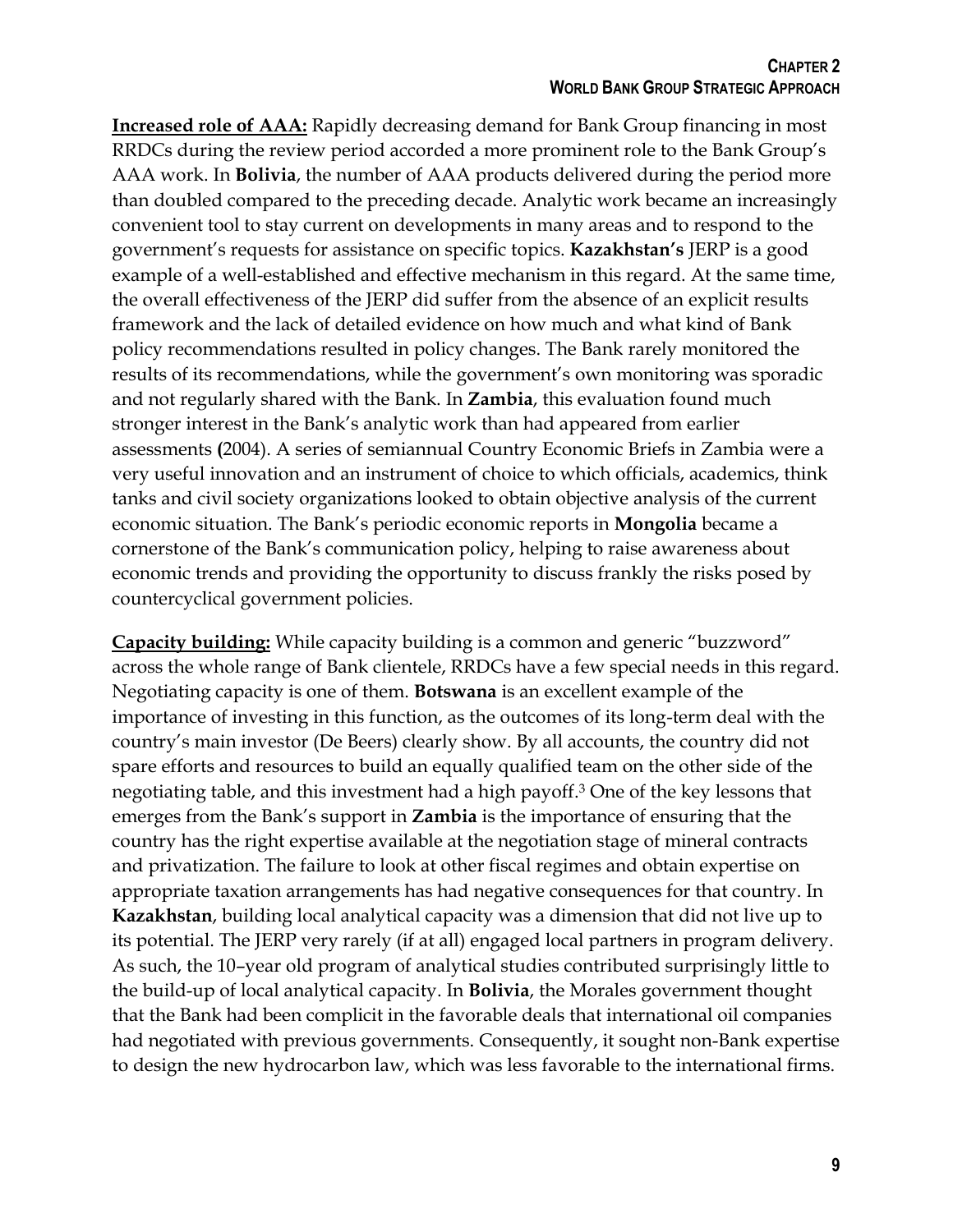### **CHAPTER 2 WORLD BANK GROUP STRATEGIC APPROACH**

Partnerships and the demand side of reforms: Experience in all countries proves the importance and crucial role of building and nurturing long-term partnerships and communication with all major stakeholders, also moving beyond the usual and main counterparts of the executive branch of government. This should include the legislature, private sector, civil society, academia, and donor partners. The Bank's early (pre-2005) engagement in **Bolivia** focused on working with the government and overlooked building partnerships with other stakeholders. This later backfired, leading to animosity toward and distrust of the Bank by many Bolivians, including the Morales government. The Bank Group's subsequent and recent approach of not antagonizing the current administration in any way has also been criticized as evading its role as an unbiased source of knowledge and a trusted development partner. By contrast, in **Mongolia**, the Bank used the recommendations of political economy analysis, and came up with a comprehensive program of outreach and capacity building with the media, parliament, and civil society. The effectiveness of the Bank's program in **Kazakhstan** was reduced by the lack of attention to demands from civil society and the private sector. The Bank's policy dialogue focused exclusively on the government at the cost of not communicating with other local stakeholders. Most importantly, limited disclosure kept important policy recommendations out of the general public's reach, thus constraining demand for reforms, and adversely affecting the political economy of governance reforms in the country.

**Selectivity:** In the context of RRDCs and shrinking demand for Bank services in some sectors, selectivity becomes an obvious strategic imperative in order to stay current and relevant. This refers particularly to the Bank Group's loans and investments. Bank Group strategies do recognize this and, indeed, call for increased selectivity and focus in Bank Group interventions—although in many cases selectivity has been defined by the authorities. While this is generally natural and logical, and all development initiatives should be client-driven and owned, there is one major caveat. In some countries, this client-led selectivity has led to the Bank's *de facto* withdrawal from providing impartial advice on important but politically sensitive areas, such as poverty diagnostics, macro-fiscal management, and governance. In these cases, the Bank should stay cognizant of its mandate as a global development agency and the immediate risks facing many RRDCs, such as the looming deterioration of fiscal balances (already happening in **Zambia** and **Mongolia**) amid falling commodity prices that will create serious risks for countries dependent on mineral exports.

**Flexibility:** Flexibility is especially important in resource-dependent countries, given the potential for price shocks and the ensuing variability in revenue. Bank strategy was generally flexible in design and practice in all countries. The increasing prominence of technical assistance in the overall program was an important contributing factor in this regard, as it enhanced Bank capacity to adjust to quickly evolving priorities. In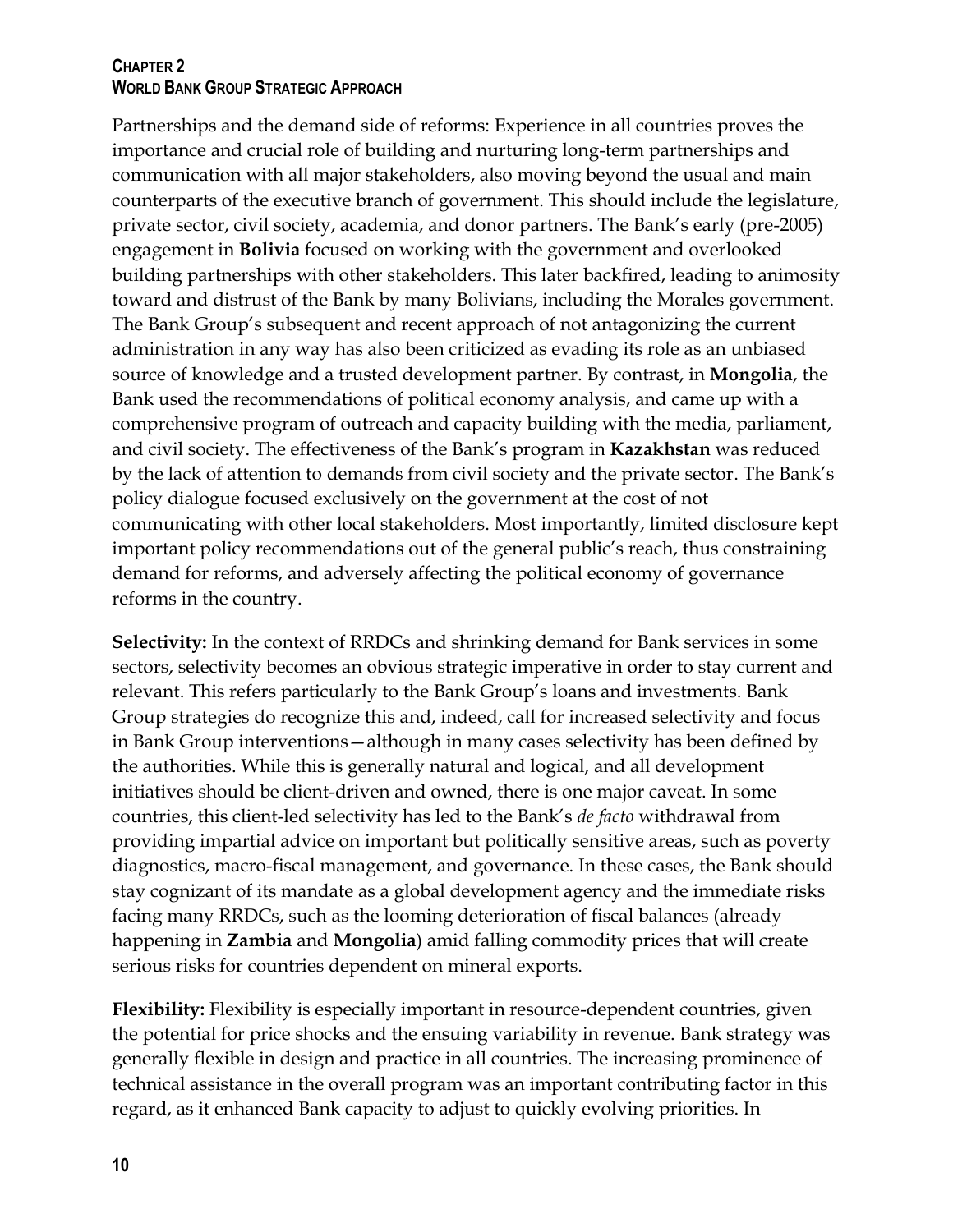**Mongolia**, the Bank team reacted promptly to realign the Bank portfolio to help the government cope with the global economic crisis in 2008–09. It did so by shifting the majority of new International Development Association resources to development policy credits, and intensifying the AAA emphasis on real-time policy advice. The Bank Group's "open-ended" 2004 CPS in **Kazakhstan** was designed as a flexible strategy instrument that would allow for quick mid-course correction—which, indeed, happened at the time of economic and financial crises. However, flexibility of the program should not explain and justify the absence of concrete and measurable performance indicators that limited the ability to measure actual progress and achievements.

Overall, looking at the four resource-rich countries in this evaluation, one does not see the World Bank Group as having a consistent framework or core set of issues to include in the dialogue with resource-rich countries. Each of the four stories evolved in a unique way that depended on how the country team at the time decided to react to differing country circumstances. The Bank's responses did not seem to derive from any Bank-wide approach to working with RRDCs. The mineral wealth affected country dialogues as the Bank Group adapted its strategy to the situation, but this was usually more in a negative way of limiting the issues that entered into the dialogue. At the same time, this evaluation argues that despite all the differences between the countries included in the cluster, there were common challenges and opportunities where the Bank Group and its clients can learn across countries and Regions, and come up with solutions to some of the toughest development challenges facing this particular group of Bank Group client countries.

### <span id="page-23-0"></span>**References**

 $\overline{a}$ 

World Bank. 2009. *The Political Economy of the Resource Paradox*. Washington, DC: World Bank.

———. 2012. *Rents to Riches? The Political Economy of Natural Resource-Led Development.* Washington, DC: World Bank.

<sup>1</sup> Bank Group direct financial engagement with extractive industries is quite low globally, and the total financing volume for the last decade was only \$9 billion—less than \$1 billion annually worldwide (mainly IFC equity investments). In the four reviewed countries, IFC has made one small investment in a junior mine in Zambia and another in Mongolia for the Oyu Tolgoi copper–gold mine in the amount of \$4.5 billion, approved by IFC and the Multilateral Guarantee Agency's Boards on February 28, 2013. The financing was not yet finalized at the time this report was prepared due to continuing negotiations on key issues between the investors and the government.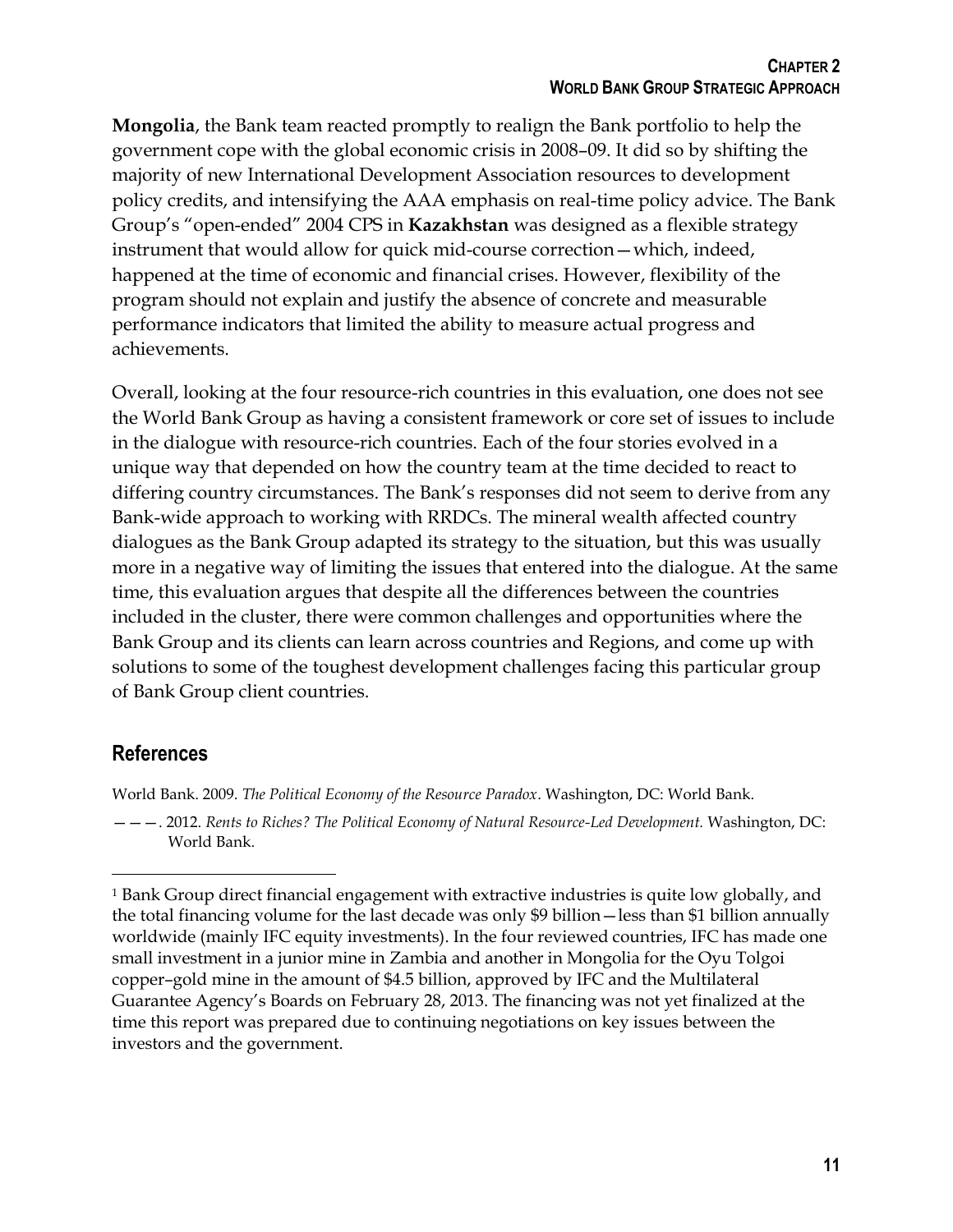$\overline{a}$ <sup>2</sup> IFC had only one infrastructure investment in the four CPE countries—a \$50 million project in Kazakhstan. This report and the CPEs use the IFC information system classification of infrastructure investments. This will not include telecom, IT, and oil and gas sector investments.

<sup>3</sup> Botswana has negotiated an increasing share of the profits from diamond mining, in 2015, about 81 percent. It also reached an agreement with De Beers to move an increasing share of value-added (through polishing and processing) to Botswana, as well as its headquarters from London to Gaborone. Botswana is a 50 percent shareholder in Debswana, the world's leading producer of diamonds by value, and the Diamond Trading Company.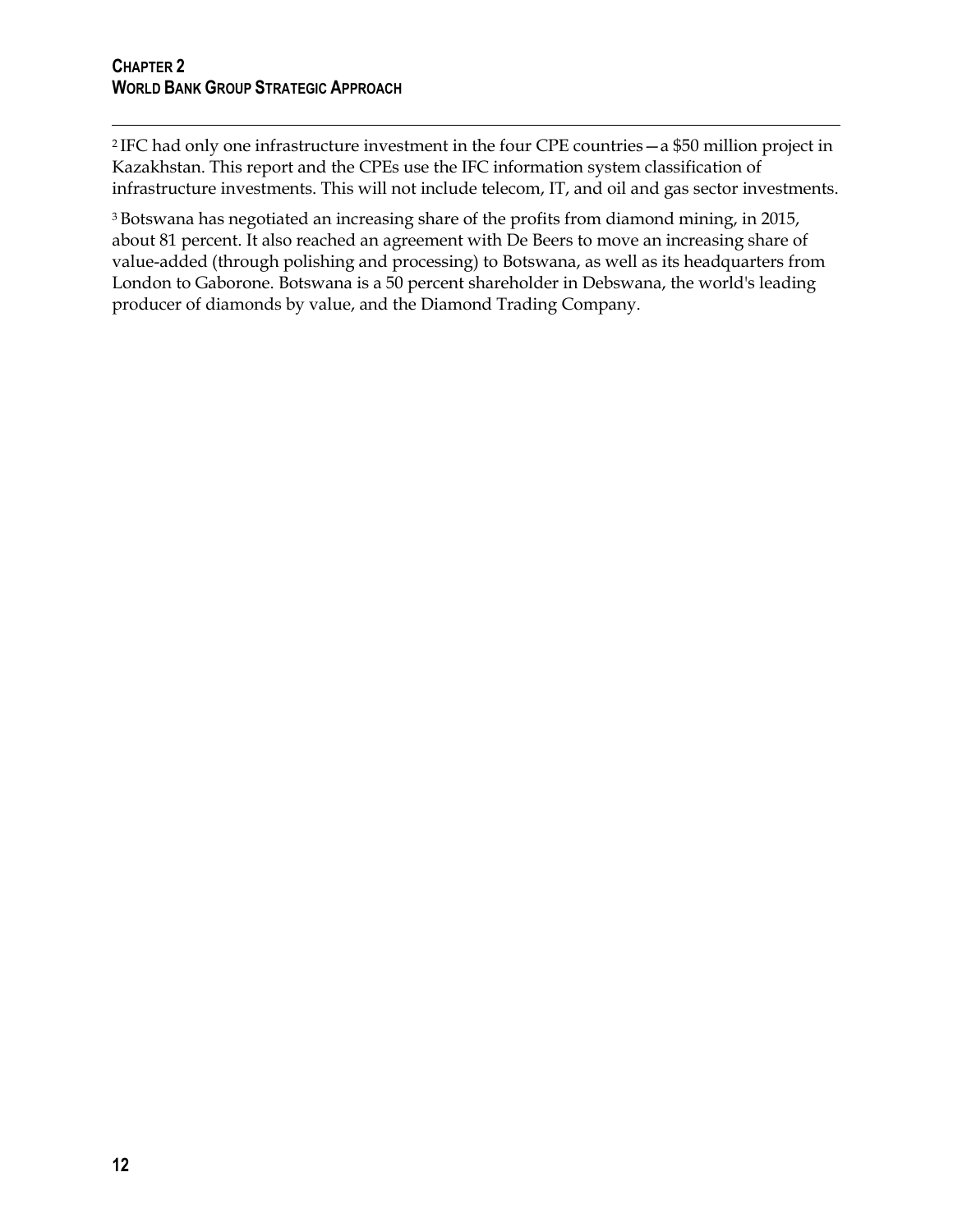# <span id="page-25-0"></span>**3. Management of Resources**

Resource-rich developing countries (RRDCs) have traditionally faced macroeconomic and fiscal management challenges because of the volatility and concentration of their income flows, and the limited linkages from the extractive sectors to the rest of the economy. These problems, if unaddressed, tend to undermine macroeconomic stability and weaken institutions for government accountability. The peculiar nature of resource rent inflows—dubbed the "resource curse"—constitutes a main determinant of the most typical governance failures in RRDCs. Respective development challenges have been well identified in the literature (IMF 2012; World Bank 2012) and could be briefly summarized as follows.

**Risks to macroeconomic and fiscal sustainability.** Dependence on natural resources with historically volatile prices exposes countries to a risk of revenue disruptions and, hence, adversely affects welfare in the absence of precautionary savings. At the same time, the exhaustibility of non-renewable resources poses difficult choices over the consumption-savings ratio needed to ensure long-term sustainability and intergenerational equity. Moreover, the expansionary fiscal policies during boom periods tend to stimulate domestic demand beyond the existing absorptive capacity in the economy, which often leads to inflationary pressures and real exchange rate appreciation. This, in turn, could adversely affect the non-resource tradable sectors by making domestic production more expensive and non-competitive, a phenomenon known as the "Dutch Disease." The economic theory has long advocated that to address this challenge, resource-rich countries have to set up special fiscal institutions for saving a portion of their resource revenues over the price cycle, thus buffering their fiscal policies from commodity price fluctuations. Several countries, such as **Chile**, have a positive experience with using such saving mechanisms. Still, many RRDCs continue to follow pro-cyclical fiscal policies that impose costly adjustments in times of revenue busts, as observed during the 2008–09 global financial and economic crises. In this context, the World Bank is expected to support countries in developing robust fiscal policies and institutions that would help turn resource wealth into a steady stream of public revenues, and are capable of supporting longer-term macroeconomic sustainability. The Bank, together with the International Monetary Fund (IMF), can play a role in supporting orderly macroeconomic and fiscal adjustment, including at times of fiscal surpluses accumulated during boom cycles.

### **Weaknesses in the national systems for public financial management (PFM)**.

Historically, many RRDCs could not transform their resource revenues into an adequate flow of public goods and services due to capacity constraints and distortive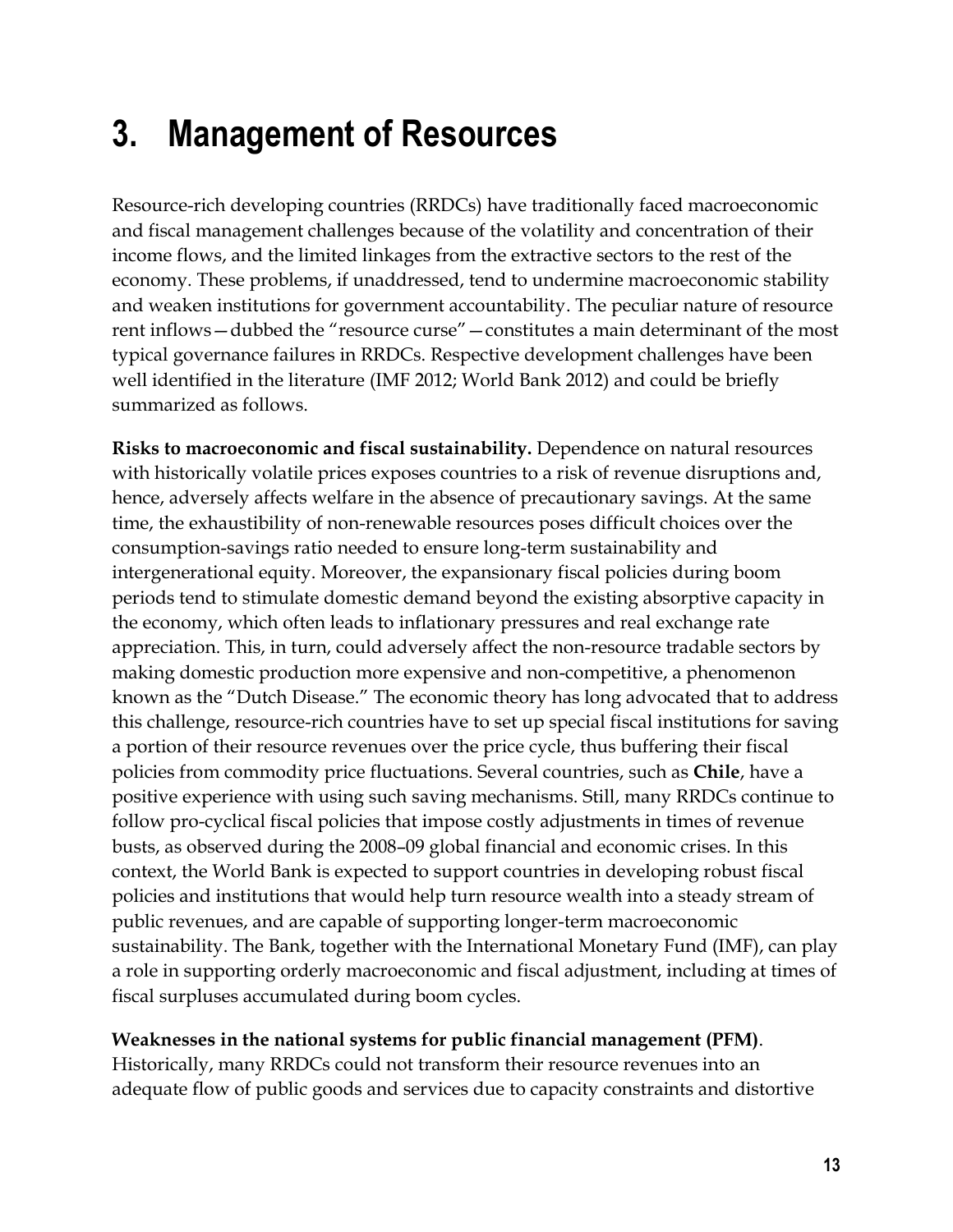### **CHAPTER 3 MANAGEMENT OF RESOURCES**

incentive regimes. This failure has often been at the heart of the "resource curse." Thus, the PFM agenda was expected to be a central part of the Bank's strategies in the RRDCs. National resource rent management systems have three core PFM blocks and generally one would expect the Bank to support all of them, including: (a) raising resource revenues—advising on an extractives tax regime, capacity building in tax administration, and supporting governments in the course of their negotiations with major private investors; (b) upgrading national PFM institutions and systems strengthening the legal and regulatory framework for PFM, building capabilities for adequate implementation of national PFM regulations, especially in the areas of budget formulation and planning, accounting, monitoring, reporting, and evaluation; and (c) improving policy advice in defining the public expenditure envelope and providing sector-level support to help improve the expenditure allocation.

**Inadequate governance and accountability arrangements**. The RRDCs also face two additional governance/political economy risks. First, there is a risk of distributional conflict over the resource rent control and distribution. Second, these countries could be affected by disproportionate and unsustainable expansion of their public sectors, funded by the often temporarily high level of government revenues. The latter instance may lead to an excessive role of the government in the economy (large, ineffective, and interventionist government administration operating in an environment of low institutional capacity). In addition, many RRDCs have been struggling to establish proper accountability systems. In this context, the Bank has a particular expertise in supporting countries to address issues of checks and balances, to improve public administration capacity, and to promote the broader agenda for anticorruption and deregulation. In the context of RRDCs, the Bank is also well-positioned to lead in advancing global initiatives, such as the Extractive Industries Transparency Initiative (EITI).

# <span id="page-26-0"></span>**World Bank Group Strategies**

The prominence and design of the resource management (RM) pillar in country partnership strategies (CPSs) varied significantly across the four Country Program Evaluation (CPE) countries. These differences are driven by three interrelated variable factors: (i) the level of economic and institutional development; (ii) dependence on external financing; and (iii) reform priorities. The Bank's strategies have differed greatly in both their scope (variety of Bank instruments, number of self-standing projects) and depth (intensity and quality of the policy dialogue). In **Mongolia** and **Zambia,** the Bank has had broad programs to support resource management (RM), with significant amounts of lending and advisory services, driven primarily by high financing needs. This was the case especially early in the review period, and by the established tradition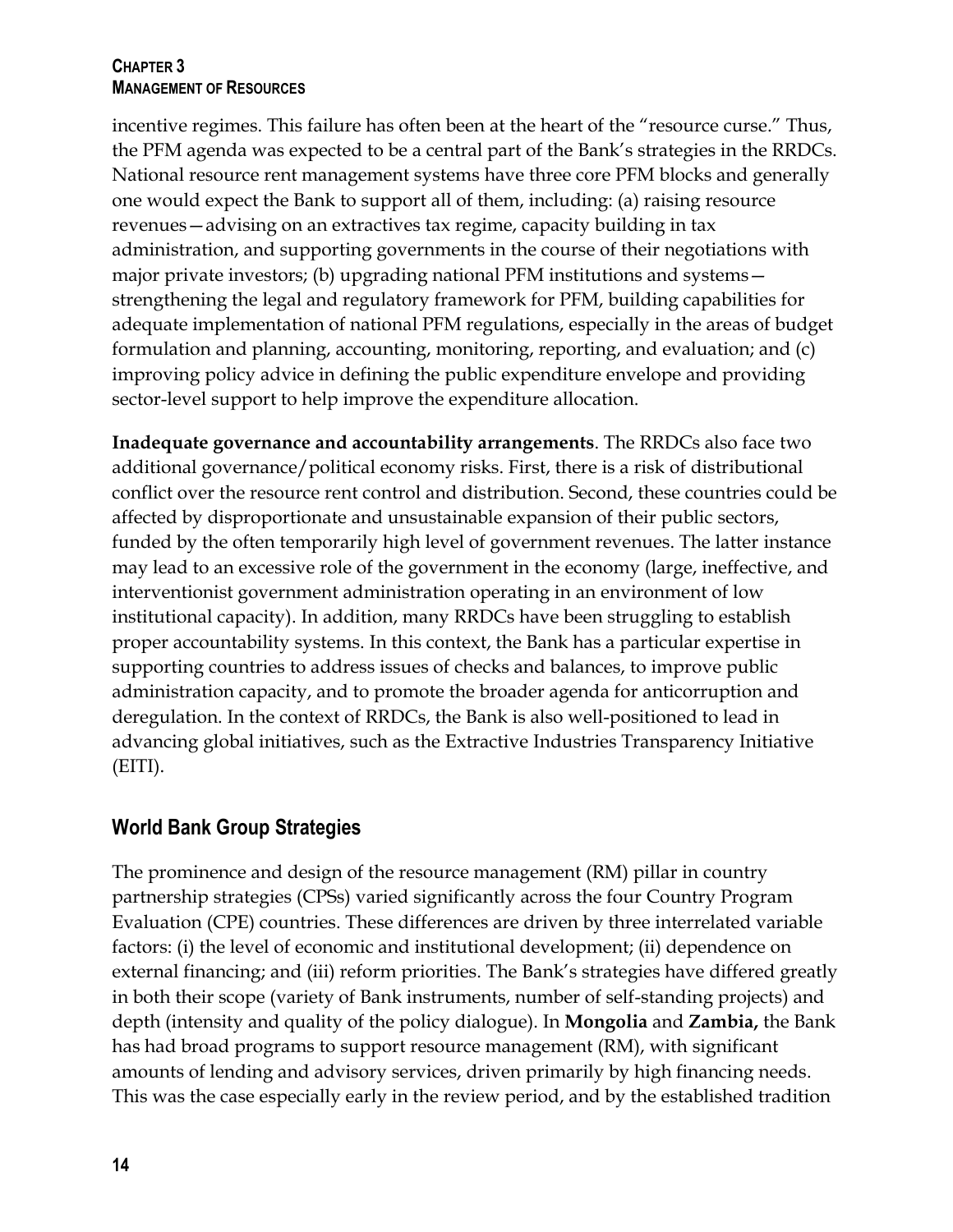of the high-level policy dialogue with the Bank. The Bank's program in **Kazakhstan** included intensive policy advisory work. There were also opportunities to communicate this advice effectively to senior policymakers. However, until very recently, Kazakhstan has been very selective in borrowing from the Bank. In contrast to Mongolia and Zambia, Kazakhstan did not borrow for capacity building in PFM, which contributed to a gap between the depth of the Bank's policy advice and the pace of actual change in PFM practices. In **Bolivia,** the RM component has mostly dropped out of Bank programs since 2006. Although the new administration of President Evo Morales adopted conservative fiscal policies, it did not express interest in promoting institutional reforms to secure their longer-term sustainability. Issues such as anticorruption were not high on the Bolivian government's priority list. Further, the authorities made it clear that they were not interested in the Bank's assistance in this area.

# <span id="page-27-0"></span>**Outcomes and World Bank Group Contribution**

### **SUPPORT FOR MACROECONOMIC AND FISCAL SUSTAINABILITY**

The area of macroeconomic and fiscal sustainability was initially among the top priorities identified within World Bank Group assistance strategies in all four countries, although the intensity of subsequent engagement and progress have varied widely driven by differences in the respective degree of commitment to fiscal discipline. In **Kazakhstan,** the government's reform effort resulted in the most visible progress in setting up and then strengthening the rules governing the use of oil earnings. Establishing conservative fiscal rules to govern the annual oil revenue transfer from the country's national fund (i.e., National Fund for the Republic of Kazakhstan) to the budget represents a major achievement. Kazakhstan is the only country in the sample that has an established track record of counter-cyclical policy.<sup>1</sup> The Bank contributed to these outcomes through policy dialogue, direct budget support, and a massive amount of analytical work. Two Bank products were especially important. First, the large and ambitious Development Policy Loan (DPL) (2009, \$1 billion) used the window of opportunity during the 2009 crisis to accelerate reforms promoting fiscal sustainability. Apart from specific achievements, such as reduction in budget subsidies to the real sector (while protecting social spending), and rationalization of the use of the National Fund's savings, the DPL helped to cement the government commitment to responsible public resource management, which has continued after the crisis. Second, a Bank report entitled *Oil Rules. Kazakhstan's Policy Options in a Downturn* (2013) contained an assessment of Kazakhstan's current oil rules against possible alternatives (as informed by best international practices) using the results of modeling of various crisis scenarios. It concluded that Kazakhstan's fiscal rules perform well under different types of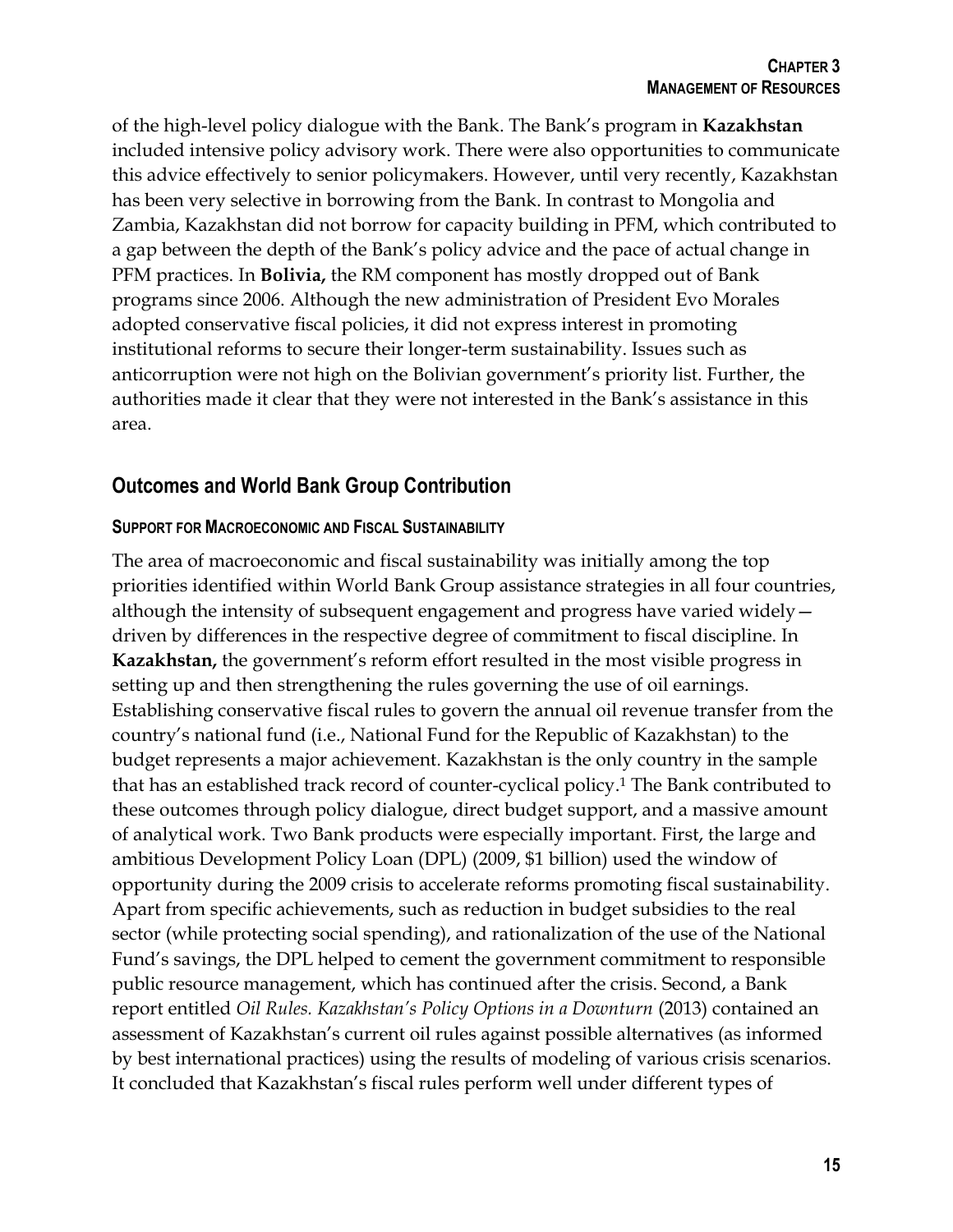#### **CHAPTER 3 MANAGEMENT OF RESOURCES**

external shocks, they are simple and practical, and do not need to be replaced by more sophisticated arrangements.

In contrast, in **Mongolia,** fiscal management arrangements failed the test of the commodity boom of 2003–07. The government followed a pro-cyclical policy in 2006–08 when commodity prices hit record levels, which then had unfortunate consequences when the prices collapsed. During the crisis, the government attempted a fiscal adjustment, supported by the Bank's Development Policy Credits and technical assistance (TA). However, it proved to be unsustainable. After the crisis was over, the government's reform effort lost momentum, the newly adopted fiscal reform laws were never fully implemented, and actual budgeting rapidly shifted back to pro-cyclical patterns. For the same reason, the Bank's support to design the Sovereign Wealth Fund (SWF) did not bring any tangible results even though it was technically solid. So far, no consensus exists within the political class of Mongolia around the need for a more responsible fiscal policy. Short-term political priorities have overwhelmed the efforts of Ministry of Finance officials and other reform champions to support prudent fiscal management. According to the recent IMF assessment, budgeting is still pro-cyclical and Mongolia's fiscal framework remains unsustainable (IMF 2012). By contrast, the experience of **Chile** (see box 3.1) emphasized the critical role of the consensus among the political elites with respect to the importance of saving resource rents.

Compared to Kazakhstan and Mongolia, the macroeconomic and fiscal performance of **Zambia** has been less affected by the latest commodity price cycle. For most of the review period, the budget benefitted only marginally from copper price gains because of the prevailing contractual arrangements with mining companies. Zambia did not enjoy much relaxation of its budget constraints, but instead (in the early part of the last decade) became a beneficiary of debt relief (the Highly-Indebted Poor Countries [HIPC] and the Multilateral Debt Relief Initiative), which introduced a framework for subsequent fiscal adjustment, as well as giving an additional impulse to PFM reforms. Following the HIPC completion, Zambia steadily improved its overall fiscal balance and reduced its domestic borrowing requirements between 2005 and 2012. However, the specific fiscal adjustments targets, supported by the Bank, were only partially achieved. Moreover, after the completion of the series of budget support operations (Poverty Reduction Support Credits, 2008–10), the trend toward a decline in budget arrears has reversed, raising concerns about the sustainability of the earlier adjustment. The expansion of Zambia's fiscal envelope, driven by the recovery in copper prices and changes to the taxation regime, has been accompanied by signs of weakening fiscal discipline, for example, significant external borrowing on commercial terms; a tripling of the share of public investments in relation to gross domestic product (GDP); and a significant increase in government salaries. Although the Bank shifted the focus of its program away from fiscal sustainability, it still proposed guidelines for the use of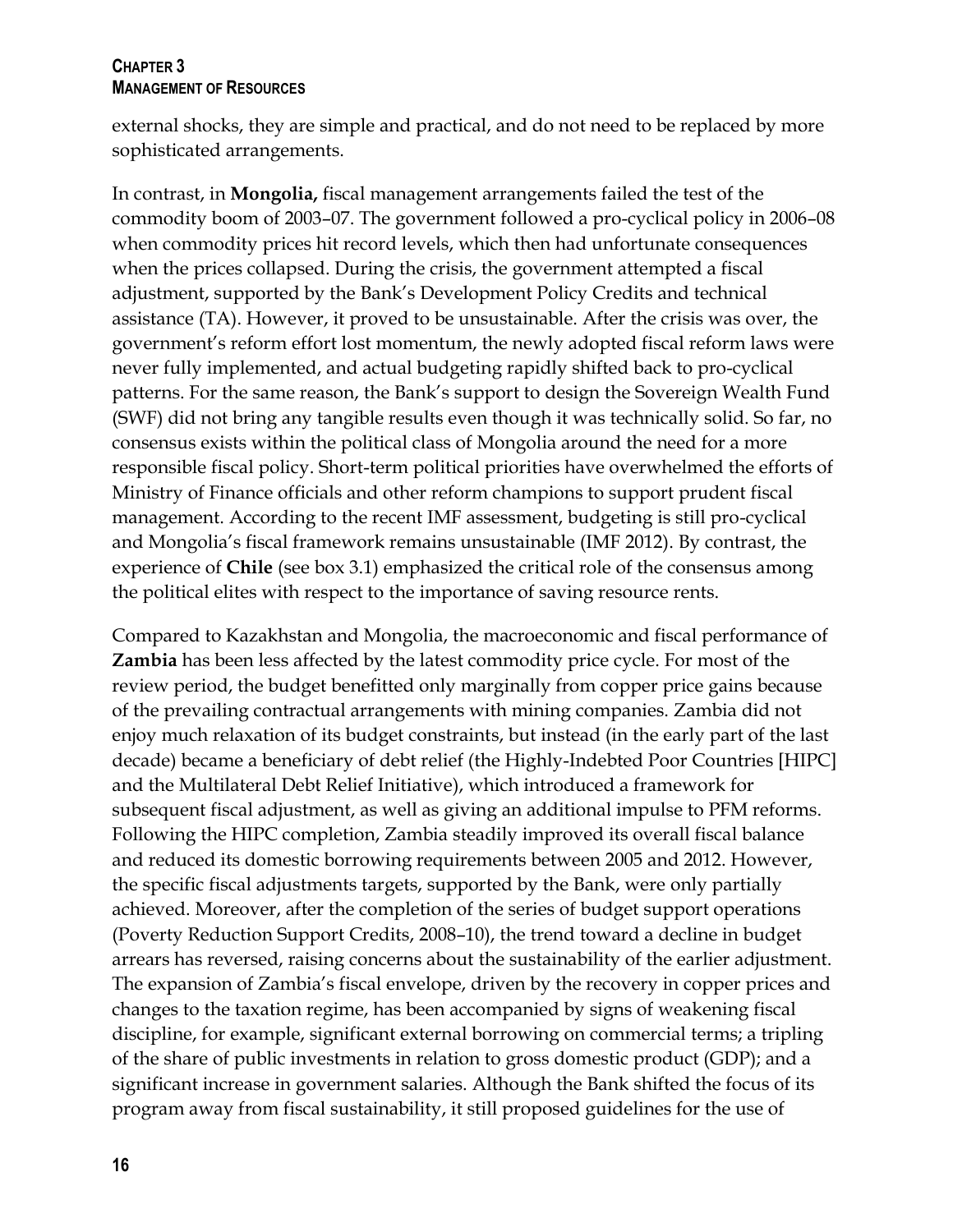additional resource flows from mining, and advocated the creation of a sovereign wealth fund. This reflected the government's intention at the time to put in place a windfall profit tax and unilaterally abrogate the agreements with the mining companies. The government subsequently reversed its strategy, and revenues from mining expanded only modestly, thus diminishing political support for the establishment of a SWF. Recent growth in mining revenues and the government's plans for budget expansion suggest the need for the Bank to resume its advocacy for a rulesbased framework for managing resource flows in Zambia.

#### <span id="page-29-0"></span>**Box 3.1. Consensus Matters: The Evolution of Chile's Fiscal Rule**

Throughout its history, Chile witnessed significant episodes of macroeconomic instability and high levels of inflation due to its vulnerability to external shocks. These past developments gradually created a consensus for conservative macroeconomic and fiscal policies among the main elements of the political spectrum, and have positioned Chile as a role model for macroeconomic management and sound fiscal discipline.

In the mid-1980s, Chile created the Copper Stabilization Fund to limit public spending at levels determined by what was considered to be the long-term price of copper. The Copper Fund served the country well during the 1997–98 Asian Financial Crisis, when the authorities withdrew \$200 million from the fund to finance some counter-cyclical expenditures. In 2001–02, President Ricardo Lagos put forward a self-imposed fiscal rule (not initially enshrined in law), to demonstrate that a left-center socialist government could be fiscally responsible. The fiscal rule was based on a structural balance rule with the objective of designing a fiscal policy with a medium-term perspective that would also isolate government revenues from copper price fluctuations, from fluctuations in activity due to the business cycle, or any other fluctuation in aggregate demand that would lower the level of activity below potential output. The rule set public expenditures in accordance with the long-term revenue projections based on the expected world prices of copper.

The fiscal rule later incorporated an adjustment to account not only for the price of copper, but also for tax revenues as influenced by fluctuations in overall GDP with respect to a trend GDP (to incorporate non-copper taxes). The fiscal rule was formalized in 2006 through a Fiscal Responsibility Law, creating two independent sovereign wealth funds: the Pension Fund (to cover increased liabilities expected for old-age benefits) and the Stabilization Fund (to accumulate resources when copper prices were above the trend and allow for a counter-cyclical fiscal policy when prices fell below the trend).

Chiles's fiscal rule performed an important function during the 2000s. The sharp increase in world copper prices generated an enormous fiscal surplus that accumulated in the sovereign funds (the surplus was 7.5 percent of GDP in both 2007 and 2008). In 2008, the world price of copper hit an alltime high and, at the same time, the popularity of then-President Michele Bachelet hit a low of around 40 percent. The main reason was that she did not spend the income pouring into the country from commodity exports as many Chilean citizens wanted. One year later the global recession arrived and copper prices crashed. However, funds saved during the good times provided the cushion needed to maintain a steady fiscal policy that tempered the downturn. Bachelet's popularity rose to nearly 80 percent. The savings generated during that period allowed the government to implement a strong counter-cyclical fiscal policy at a later point during the global crises of 2009. A large part of the resources drawn from the Stabilization Fund allowed financing of bonuses (direct unconditional transfers) for the bottom 40 percent of the population. It also helped to contain any pressures for an overshooting of the exchange rate during the crisis.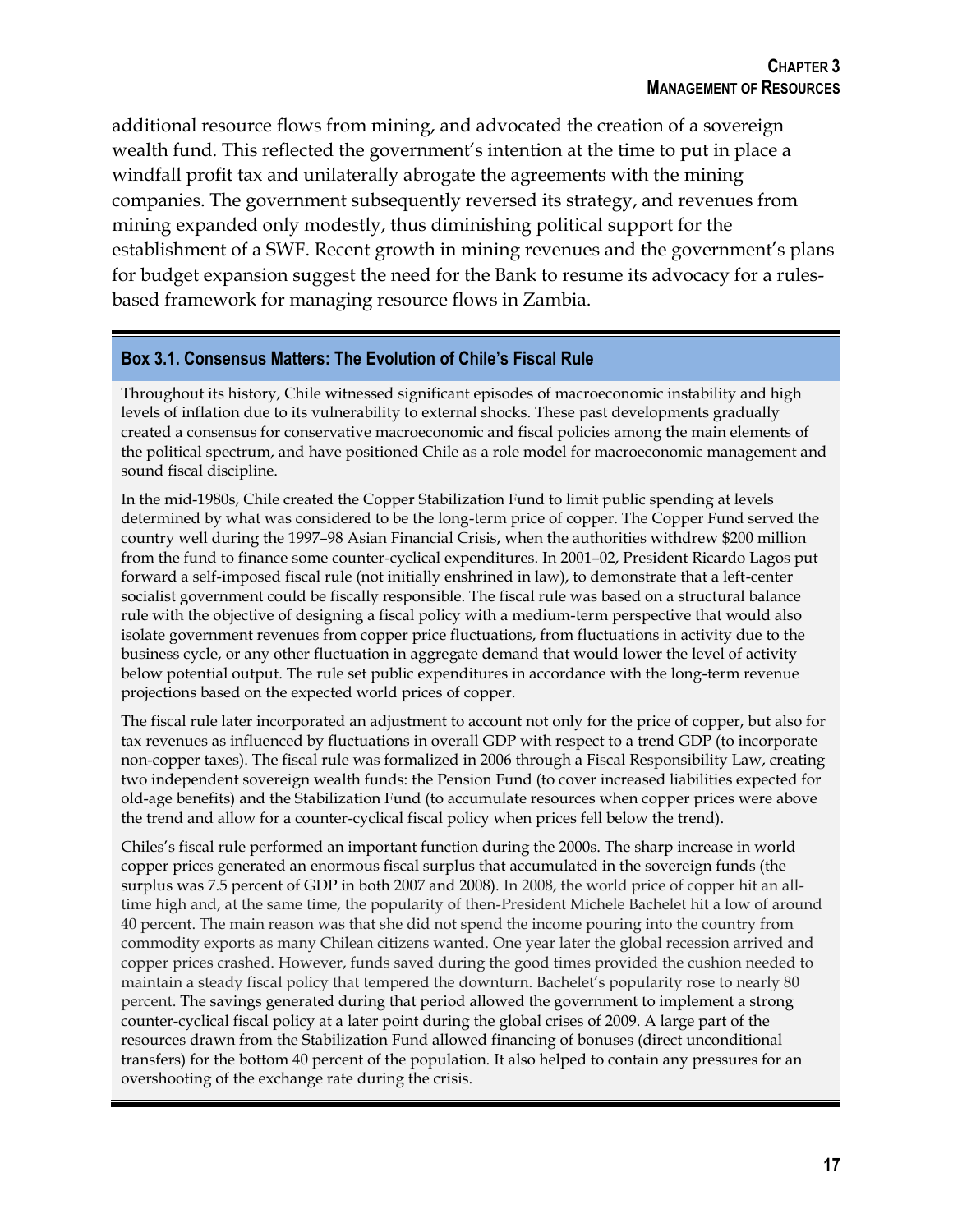#### **CHAPTER 3 MANAGEMENT OF RESOURCES**

Since the global crises, the formula and the system have become more refined in terms of how domestic taxes can influence the rule, as reflected in increased transparency of the governance of the funds ( for example, by using both domestic and external advisors), and the eventual establishment of an Advisory Fiscal Council. The primary function of the council is to advise, assess, and evaluate the fiscal stance in both the short- and long term and oversee the execution of the fiscal rule. The legal status of the council is still under discussion.

An interesting finding in relation to the fiscal rule and its utility in other contexts came out in interviews conducted by the Independent Evaluation Group (IEG). In terms of transferring the Chilean experience with its fiscal rule elsewhere, many interviewees believed that for the rule to be credible it is necessary for a country to have had a prior positive track record of good fiscal behavior (several years of sound budget accounts) prior to its legal imposition. A much less successful experience with the fiscal rule in Mongolia (adopted by the Parliament, but never really followed) supports this point.

*Sources:* World Bank Group; IEG.

The Bank's macroeconomic dialogue with the government of **Bolivia** has been limited. The government of Bolivia managed the latest commodity cycle very successfully by following a conservative and largely counter-cyclical macroeconomic policy, with minimal input from the Bank. Since 2006, the government has followed policies of fiscal restraint and unhurried extraction of mineral wealth. The country achieved solid fiscal and current account surpluses, growing international reserves, and reduced public debt. Growth in budget spending was considerable, but generally well controlled in light of major increases in budget revenues. As a result, as noted by the recent IMF Article IV report, Bolivia's macroeconomic situation has become robust and it is well positioned to withstand short-term economic shocks. From this perspective, Bolivia could be compared to Kazakhstan. The main difference is that Bolivia's policies were designed by the government, with limited advice from international development institutions, including the Bank. Further, its policies were not anchored in formal institutions (such as fiscal rules and a Stabilization Fund) that could help to ensure longer-term sustainability. Recent fiscal restraint seems to depend on the discretion of the top leadership (President and Minister of Finance). Moreover, there has been a concern regarding growing fiscal pressures as the government's traditional allies, including labor and indigenous groups, have been pushing for larger participation in gas proceeds, increases in pensions, fuel subsidies, and so on. In this context, a relevant lesson from the **Botswana** experience is that, absent formal restraints, the discipline in fiscal policy-making tends to soften over time at both the project (costing of projects) and the macro (commitment to fiscal rules) levels (World Bank 2010). Botswana has also experienced the erosion of the Ministry of Finance's authority in coordinating the budget process. Over the longer term, diamond rents have led to an over-expansion of the government. This is particularly apparent in terms of its distortive effect on the labor market. The government's wage bill is high by international standards and, combined with subsidies and transfers, accounts for about 50 percent of total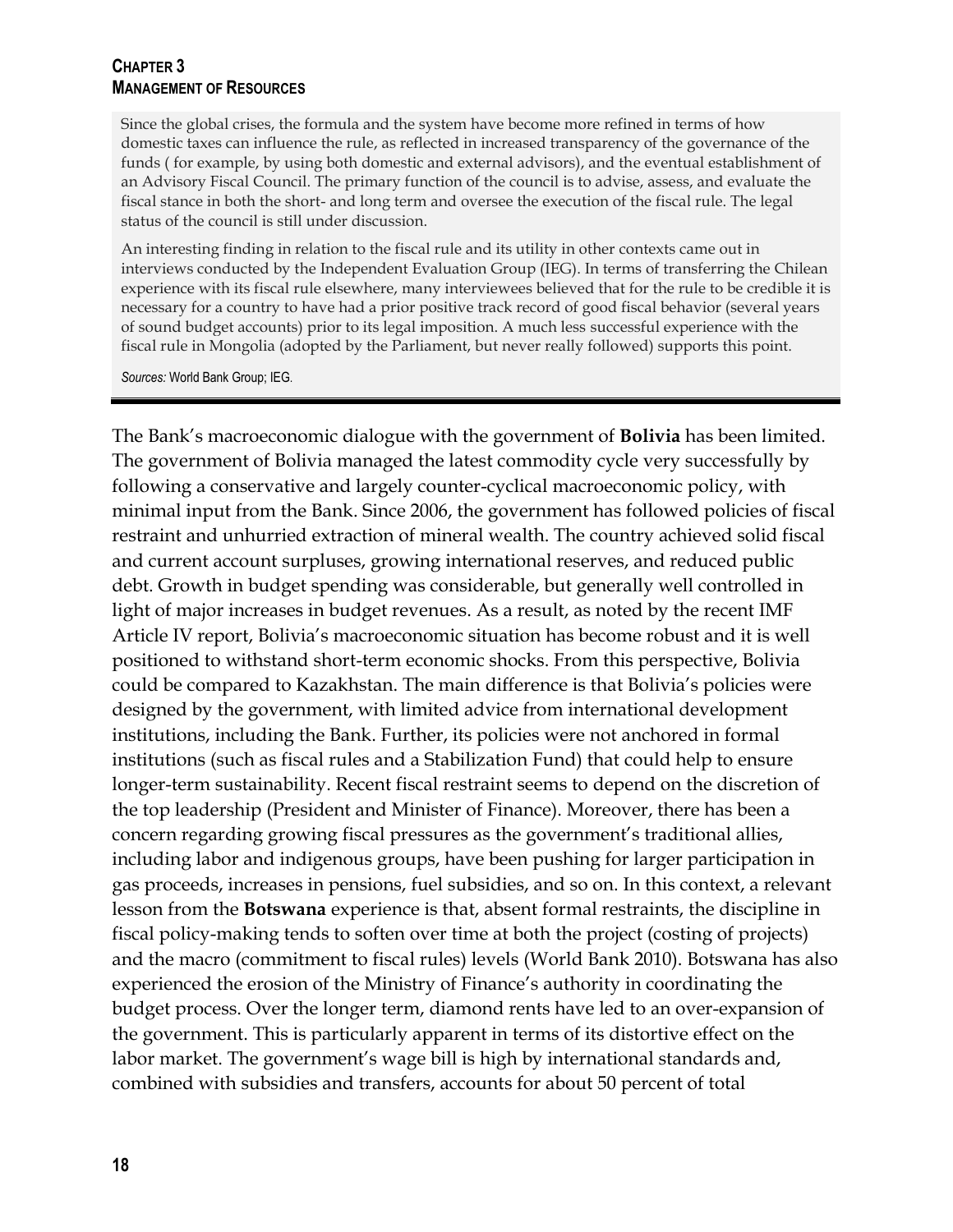expenditures, thereby limiting room for fiscal policy flexibility and pushing up labor costs for the private sector.

### **REFORMING PUBLIC FINANCE MANAGEMENT**

Strong macroeconomic and fiscal discipline does not necessarily guarantee efficient use of budget resources at the level of public service delivery. This underlines the need to develop good national systems of expenditure allocation and use. For example, **Botswana**'s failure to modernize its PFM system in line with changing country needs has been the primary cause of declining productivity of public investments over the past 20 years, resulting in a disparity between budget spending and development outcomes. While public spending in Botswana is high for a middle-income country (MIC), the country ranks below other MICs in social indicators. Nearly a quarter of Botswana's public spending goes to education—significantly more than in comparator countries, yet with similar, or even worse results.

During the review period, the Bank made a significant and consistent effort to help all four CPE countries to improve their PFM practices. The Bank's strategies consistently emphasized the strengthening of the legal and institutional framework for PFM, improving budget accounting and reporting, introducing a medium-term expenditure framework (MTEF), advancing procurement reforms, rationalizing expenditure allocation, and modernizing debt management and internal control and audit. The Bank's core analytical work (Public Expenditure Review, Public Expenditure Management and Financial Accountability Review, and Public Expenditure and Financial Accountability) was of high quality. However, the actual follow-up on Bank policy recommendations in the PFM area was rather selective, and the reforms initiated with the Bank's assistance often remained incomplete.

There is clearly a positive trend toward strengthening national PFM systems, but more remains to be done. The PFM systems in **Mongolia** and **Zambia** remain weak despite many years of engagement, as is domestic ownership for further reforms. Moreover, in all cases, and especially in **Kazakhstan** and **Mongolia**, progress on the legislative and regulatory side has been stronger than actual policy adjustments. Some of the recent capability improvements remain underused, and those improvements have not yet brought many tangible benefits.

Individual achievements in **Zambia** have not resulted in an effective modernization of the entire PFM system. The government moved selectively, and mainly in the areas that do not challenge strong vested interests. Whenever a change posed a risk to the status quo, the implementation slowed down (Integrated Financial Management and Information System) or stopped completely (decentralization). The absence of commitment to comprehensive PFM reform means that even if there is progress under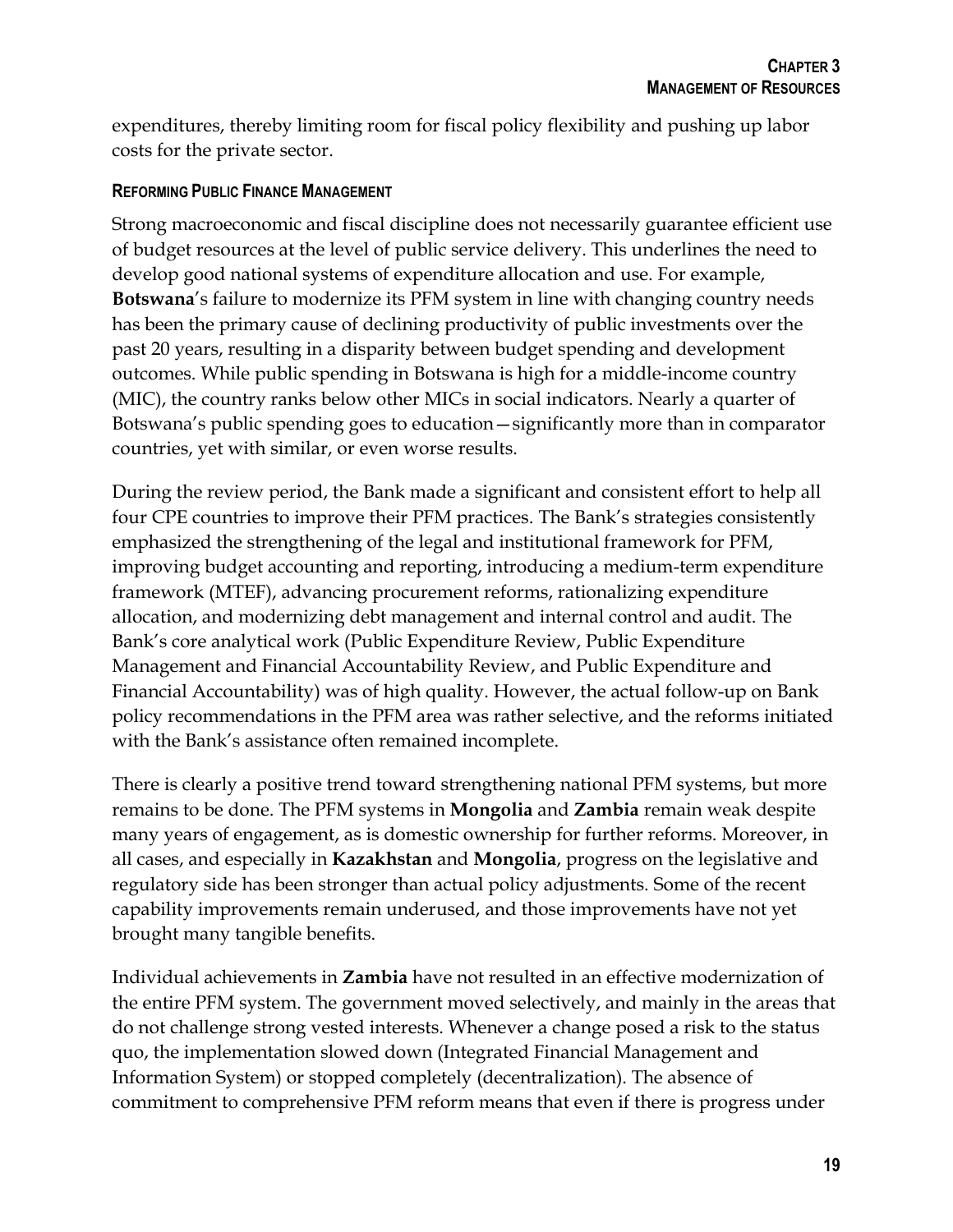### **CHAPTER 3 MANAGEMENT OF RESOURCES**

one PFM component, inefficiency and rent-seeking gravitate to other parts of the government program. It is therefore likely that in the event of a sizeable increase in government revenues in Zambia, their productive use will be hampered by the current institutional arrangements and incentives.

In the area of PFM legislation, the Bank has made a major contribution to a complete overhaul of the legal and regulatory framework for budgeting and expenditure management in **Mongolia**. However, implementation of these laws has lagged in many areas, such as controlling the pace of budget expansion and increasing the transparency of spending.

In the area of revenue management, including tax and customs administration, the Bank's program in **Kazakhstan** has been an important success story. In 2007–09, the government implemented most of the changes recommended by the Bank on both tax policy and administration. This was accompanied by a significant improvement in revenue performance, boosted by higher oil revenues. Kazakhstan's progress on tax administration was even more impressive.<sup>2</sup> There was an important synergy in this area, where high-quality analytical work was complemented by successful investment projects in tax and custom administration. However, except for **Mongolia**, none of the four CPE countries engaged with the Bank on the core policy choices about commodity taxation (oil, gas, copper). Instead, they sought advisory support elsewhere, including from the private sector.

The Bank remained largely disengaged in the dialogue on tax policy and administration in **Zambia**, where public revenues underperformed during the price boom relative to most other mining exporter countries. The Bank team decided not to advocate adjusting the existing mining agreements that had become increasingly inadequate as copper prices reached record highs after 2004. In retrospect, the Bank could have done more to promote a consensus between the government and industry regarding a coordinated shift towards higher taxation levels and better public services, regulation, and infrastructure for investors. Moreover, the Bank could have started earlier in strengthening the capacity of the Ministry of Finance to analyze mining company accounts and identify the inappropriate use of transfer pricing and depreciation allowances.

In the area of budget formulation and planning, the Bank emphasized relatively advanced concepts such as results-based budgeting (RBB) and a medium-term expenditure framework. Their implementation proved difficult, even in the relatively high-capacity public sector environment of **Kazakhstan**. Despite various improvements in the legal framework for RBB in Kazakhstan, the government budget planning practices remain excessively complex, with too many simultaneous plans required at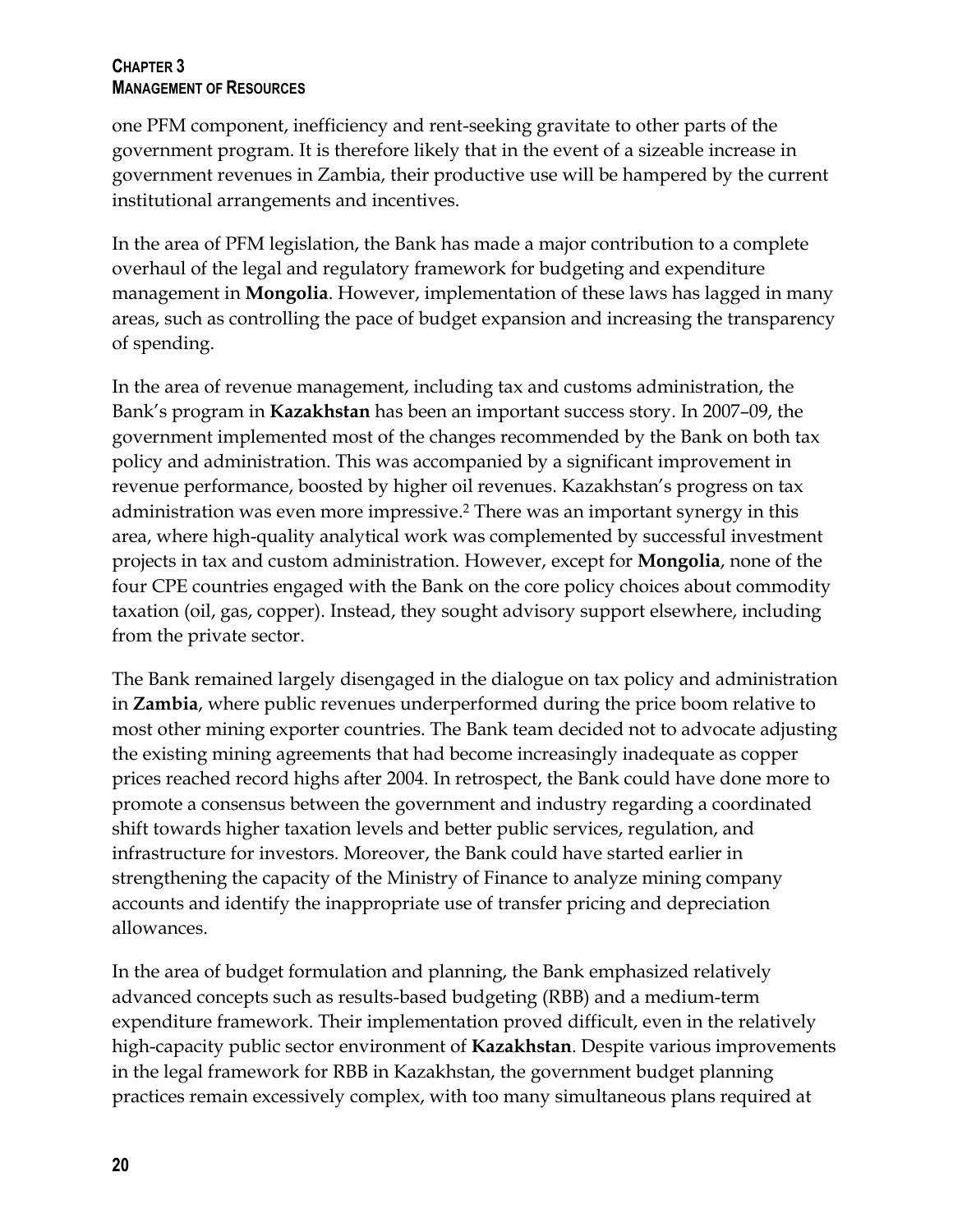each level. In **Mongolia** and **Zambia** there was also only partial progress with MTEF implementation (as could be seen by the drastic expansion of fiscal envelopes in both countries recently), notwithstanding much effort by the Bank and its donor partners.

In the area of budget execution, accounting and reporting progress has been slow and often disappointing in both **Mongolia** and **Zambia**. However, more than a decade of efforts has started to show results. The modern government financial management information systems (GFMIS) have been at the center of their programs. In **Mongolia**, the rollout of the GFMIS to all local governments represented the single most important achievement of PFM reforms to date. In **Zambia**, the GFMIS, supported by the Bank's public sector management projects, also became an institutional platform for strengthening government capacity in budget control and execution, and in public access to information.

In **Kazakhstan**, following Bank advice, the government upgraded its capacity for public debt management, including the development of the Government Debt Management Strategy. At the same time, progress on strengthening the oversight of state-owned enterprise debt in Kazakhstan has been lagging. In **Bolivia,** the Bank also provided advice on the public debt management system when the government made the transition to a blend International Development Association (IDA)/International Bank for Reconstruction and Development status.

While each individual PFM project in this group was only modestly successful at best, the strategy of long-term engagement has been gradually bearing fruit. IEG projectlevel reviews questioned the appropriateness of the Bank's approach to PFM-related lending in both **Mongolia** and **Zambia**, arguing that the systems that were supported were too complex and ambitious, and that an alternative strategy of consolidating the "basic" systems first could have been more appropriate in a low-capacity environment (Wescott 2008). When viewed over a decade, however, one can see how the accumulation of small, gradual changes has brought about substantial achievements by greatly expanding the capabilities of respective government agencies. The strategy of long-term sustained engagement has paid off in the end, albeit somewhat later than expected.

### **STRENGTHENING GOVERNANCE AND ACCOUNTABILITY ARRANGEMENTS**

The governance and accountability agenda has been high on the list of Bank program priorities in all four countries. The most popular themes included: (i) support for broad anticorruption initiatives; (ii) strengthening external audit and parliamentary oversight; and (iii) supporting the EITI. Actual progress has been rather limited and slow, compared to the fiscal sustainability and PFM subsectors. Despite regular issuance of high-level statements, none of the four countries has pursued an ambitious program of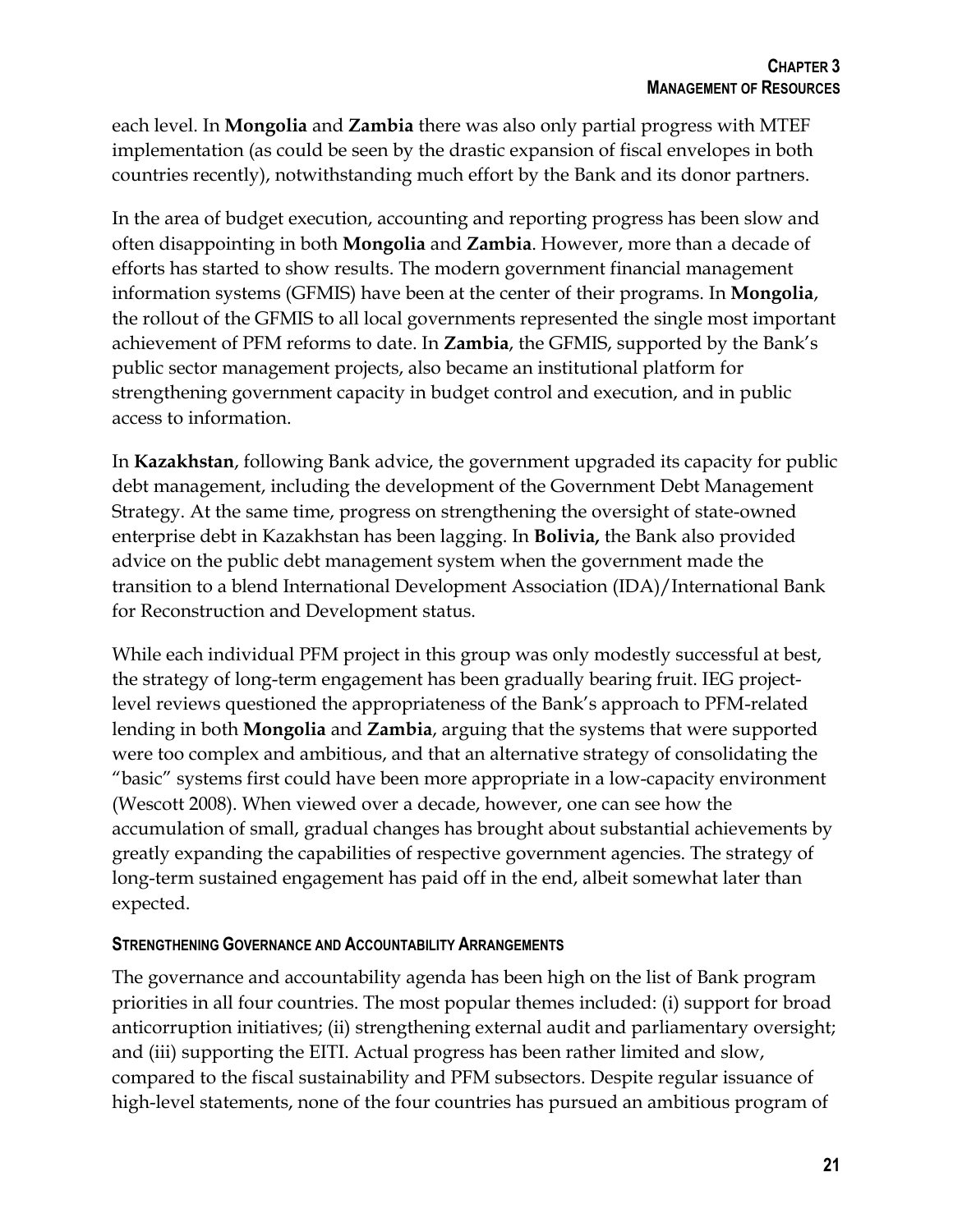### **CHAPTER 3 MANAGEMENT OF RESOURCES**

governance reforms. Indeed, actual commitment to confront vested interests has been weak.



<span id="page-34-0"></span>

*Source:* CPIA/World Development Indicators Database.

*Note:* 1 = low rating; 6 = high rating. CPIA = Country Policy and Institutional Assessment; IDA = International Development Association; RRDCs = resource-rich developing countries. The average is estimated for a sample of 11 low-income RRDCs (IDA recipients) that includes: Angola, Bolivia, Cameroon, Chad, the Democratic Republic of Congo, Mongolia, Nigeria, Papua New Guinea, Sudan, Timor-Leste, and Zambia.

A general measure of institutional quality, the Country Policy and Institutional Assessment rating for the quality of public sector management and institutions, did not show any real improvement between 2006 and 2012 in **Bolivia, Mongolia,** and **Zambia** (figure 3.1). <sup>3</sup> While their ratings are higher than the average for the peer group of 11 resource-rich IDA recipients, in absolute terms, the ratings remain quite low, that is, below 3.5 on the 6–point scale. These three countries, however, have done better on the Transparency International's Corruption Perception Index (CPI). Their CPI ratings improved over the last decade, especially after 2011 (figure 3.2), albeit from a low level. The "corruption perception gap," relative to countries with stronger institutions, such as **Botswana** and **Chile**, remains significant. According to Transparency International, much of these recent improvements should be attributed to the strengthened legal framework and capabilities to investigate and prosecute corruption cases. Much less progress was recorded with respect to strengthening government accountability institutions. In **Kazakhstan**, in contrast to the other three countries, corruption perceptions did not improve at all between 2006 and 2013, and remain poor—at a position of 140 out of 177 countries rated.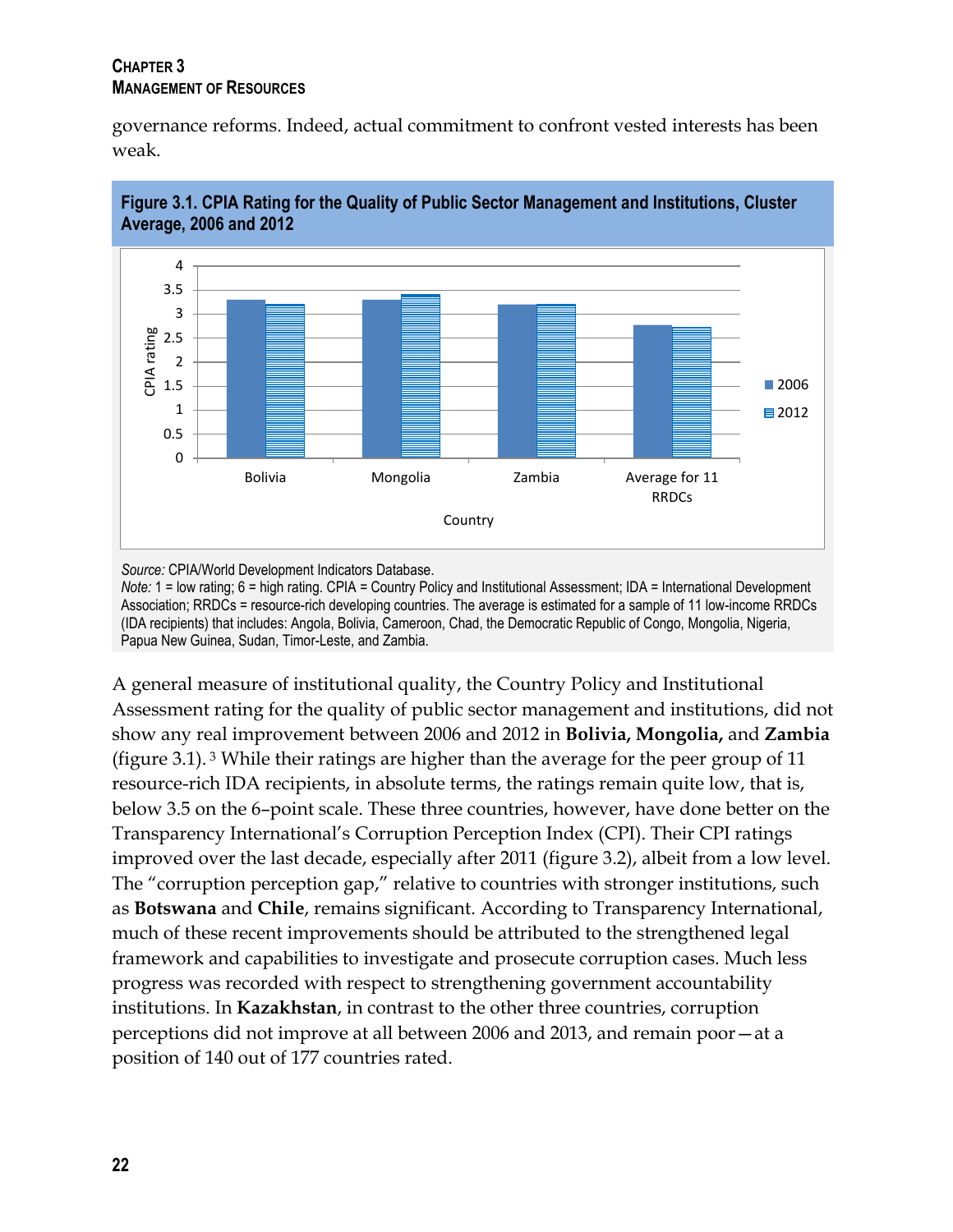

<span id="page-35-1"></span>**Figure 3.2. Corruption Perception Index Scores for Selected Resource-Rich Countries, 2006–13**

*Source:* Transparency International.

EITI (see box 3.2) has been used by the Bank Group as an important instrument for improving governance and institutions in the extractives sector in three countries— Kazakhstan, Mongolia, and Zambia (see table 3.1).

### <span id="page-35-0"></span>**Box 3.2. World Bank Group Engagement with the EITI**

In the late 1990s and early 2000s, there was an increased interest and debate around the "resource curse." There was recognition that the huge potential benefits of oil, gas, and mining were not being realized in many developing countries, and were instead linked with increased poverty, conflict, and corruption.

The Extractive Industries Transparency Initiative (EITI) was launched in 2002 at the World Summit on Sustainable Development in Johannesburg. It is a multi-stakeholder initiative to encourage governments, companies, international organizations, civil society organizations (CSOs), and others to work together voluntarily to develop a framework to promote the transparency of payments and revenues. The initiative was grounded in a shared belief that the EITI could help address the paradox that two-thirds of the world's poorest people live in countries that are rich in natural resources, that is, they are impacted by the resource curse.

The World Bank endorsed the EITI and established the Multi-Donor Trust Fund (MDTF) for EITI in 2004 as a global partnership to harness donor resources to develop and broaden the EITI process. The objective of the MDTF–EITI was to increase the transparency of payments made by industry and revenues received by host governments from oil, gas, and mining production. The underlying rationale was that it would help reduce poverty in resourcedependent countries by addressing the resource curse. To date, the MDTF has disbursed around \$60 million in technical and financial assistance to EITI programs in 37 countries.

*Source:* World Bank Group and EITI.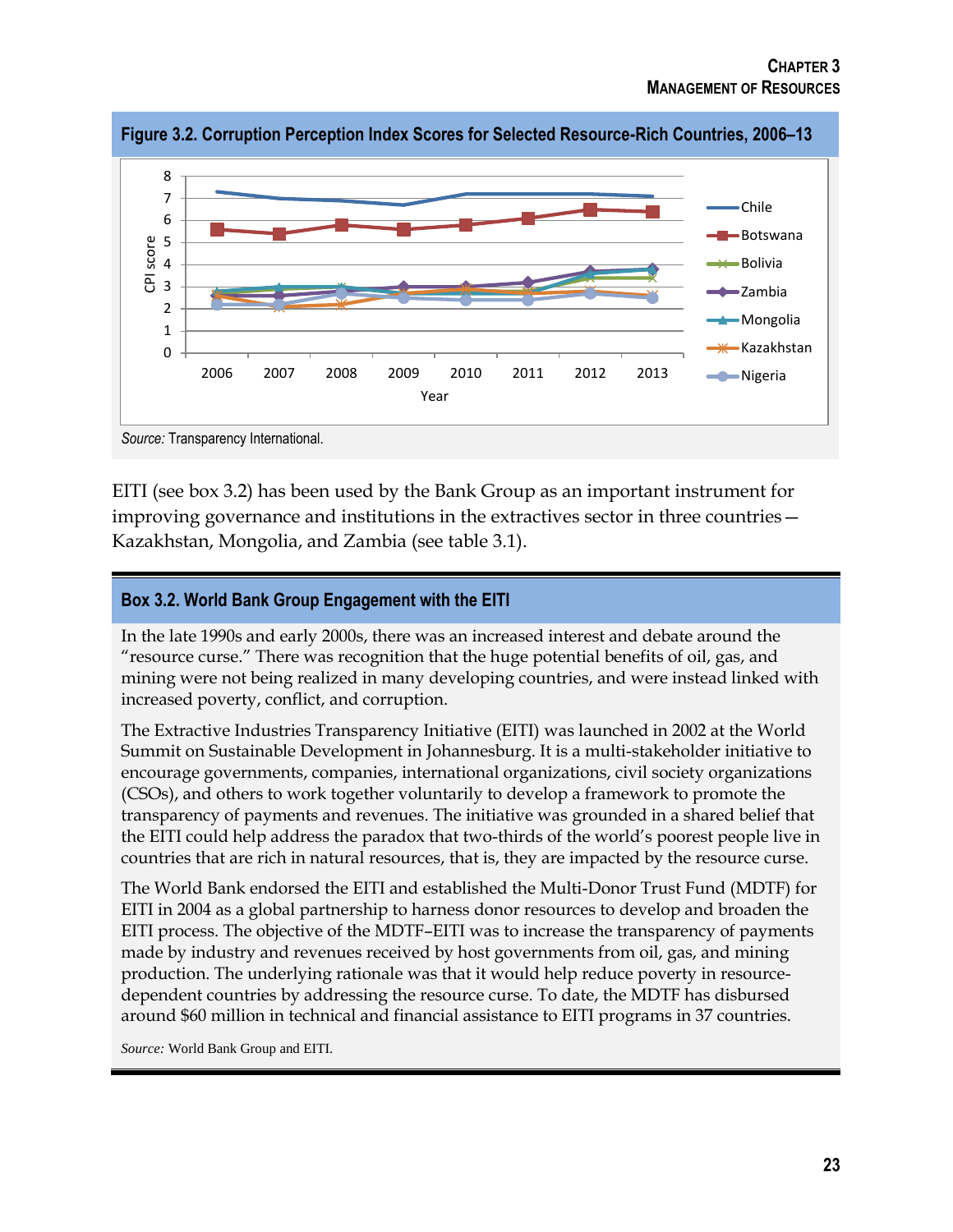| Country                             | 2005      | 2006                | 2007                | 2008                | 2009                | 2010                | 2011                |
|-------------------------------------|-----------|---------------------|---------------------|---------------------|---------------------|---------------------|---------------------|
| <b>Kazakhstan</b>                   |           |                     |                     |                     |                     |                     |                     |
| Sectors<br>covered                  | Oil       | Oil, gas,<br>mining | Oil, gas,<br>mining | Oil, gas,<br>mining | Oil, gas,<br>mining | Oil, gas,<br>mining | Oil, gas,<br>mining |
| Number of<br>reporting<br>companies | 38        | 103                 | 108                 | 109                 | 123                 | 164                 | 170                 |
| <b>Mongolia</b>                     |           |                     |                     |                     |                     |                     |                     |
| <b>Sectors</b><br>covered           | <b>NA</b> | Mining              | Mining              | Mining              | Mining              | Mining              | Mining              |
| Number of<br>reporting<br>companies | <b>NA</b> | 35                  | 38                  | 36                  | 76                  | 264                 | 200                 |
| <b>Zambia</b>                       |           |                     |                     |                     |                     |                     |                     |
| Sectors<br>covered                  | <b>NA</b> | <b>NA</b>           | <b>NA</b>           | Mining              | Mining              | Mining              | Mining              |
| Number of<br>reporting<br>companies | <b>NA</b> | <b>NA</b>           | <b>NA</b>           | 16                  | 28                  | 20                  | 26                  |

<span id="page-36-0"></span>

*Source:* Extractive Industries Transparency Initiative (EITI).

*Note:* Bolivia is not yet a member of EITI; NA = not available.

Kazakhstan became fully EITI compliant in 2013, Mongolia in 2010, and Zambia in 2012. The EITI process has been quite successful, especially in Kazakhstan and Mongolia, where it has helped to set up new national standards for accountability and disclosure of resource-related revenues, and served as an instrument of empowerment for local civil society groups. In Bolivia the government showed no interest in EITI, despite several overtures from the Bank.

In **Kazakhstan,** the Bank's technical assistance for EITI was seen as a critical input for building local capacity and enhancing the credibility needed to sustain a multistakeholder process. It has begun to broaden citizen participation in governance issues at both the national and local levels. The EITI process may have encouraged the Ministry of Finance to improve the disclosure and accessibility of budget information. Indeed, Kazakhstan's Open Budget Index has improved from 35 (below average) in 2008 to 48 in 2012, which is higher than the average for the 100 countries surveyed. By many accounts, even prior to Kazakhstan's achievement of EITI compliance, the EITI process enabled more concrete and practical debates between CSOs, government, and industry around various important hot topics. Similarly in **Mongolia**, the EITI program contributed to revenue management by improving the mining industry's compliance with applicable taxes. It demonstrated the feasibility of the multi-stakeholder approach to promoting a public policy agenda and facilitated opportunities for CSOs to get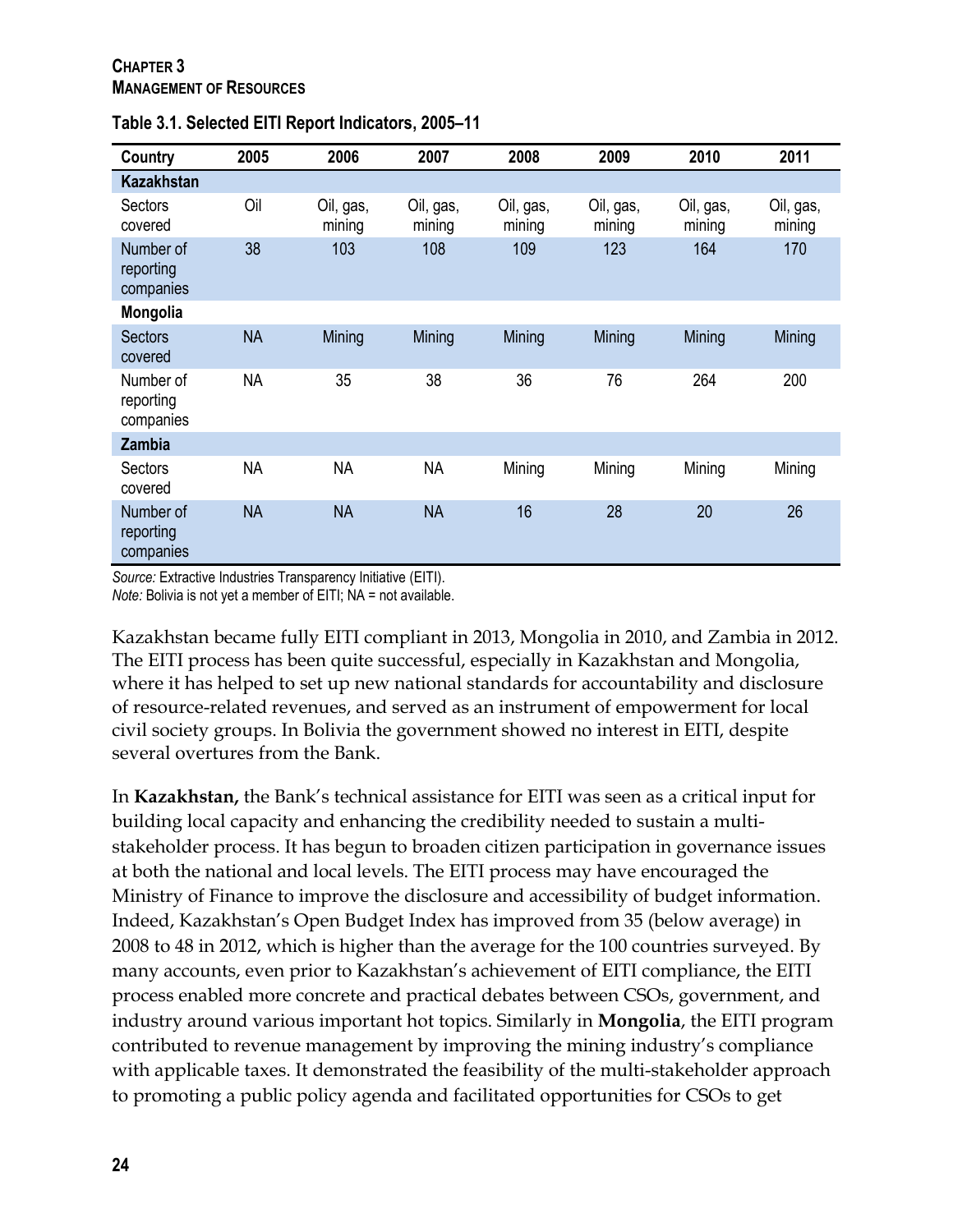involved in other priority areas, such as budget monitoring and environmental management. In **Zambia**, Bank support to EITI helped to broaden public access to information on mining revenue flows and strengthened the demand side of reforms by building a local nongovernmental organization (NGO) coalition, but the benefits of this have been less than expected. Although the EITI process in Zambia produced considerable evidence of mining companies being systematically under-taxed, the government was slow to act on these findings.

Outside of the EITI, the Bank's efforts to promote accountability and stronger governance were rather fragmented, often explained by insufficient interest from the clients. In **Kazakhstan,** the Bank provided TA in specific technical areas (Accounting Committee, transition to International Public Sector Accounting Standards, and so on). However, there is no evidence of a comprehensive anticorruption program, which was one of the CPS targets. Similarly, in **Bolivia**, supporting governance and public institutions was a key component of Bank Group strategies throughout the evaluation period, but with sharply declining intensity of engagement because of a lack of interest from the authorities. Since 2008, the Bank drastically downsized its involvement in the governance area in Bolivia. In **Mongolia**, the Bank's primary vehicle to pursue accountability objectives was investment lending to strengthen PFM, as discussed in the previous section. Bank projects also supported reforms in public sector accounting, auditing, and budget monitoring—but all remain far from complete. For instance, whereas the timing of external budget audits has improved, the findings are not regularly made public. Moreover, the recent quasi-fiscal programs administered by the newly established Development Bank of Mongolia (DBM) have raised concerns about extra-budgetary spending. The DBM disbursed large amounts of project financing with limited parliamentary oversight, and without being subject to regular government procurement procedures. In **Zambia,** the Bank's strategy was similar to Mongolia, with a significant emphasis on improved functionality and coverage of GFMIS and associated benefits. In addition, the Bank's interventions may have helped empower new constituencies to push for further reforms in budget transparency and accountability, such as the Office of the Auditor General and the NGO community. However, inadequate ownership of reforms is constraining full use of newly upgraded capabilities. For instance, the improved quality of the annual budget audit did not bring tangible accountability benefits, as there was little interest among the political elite to act on the findings of the Auditor General's reports.

Stimulating local demand for stronger government accountability was a particular area of weakness in the Bank's programs under review. This was especially the case in Kazakhstan (outside of the EITI process) and Bolivia, where the Bank has tried to position itself as a trusted advisor to the government, while limiting its engagement with nongovernmental groups. The Zambia program achieved the most traction in this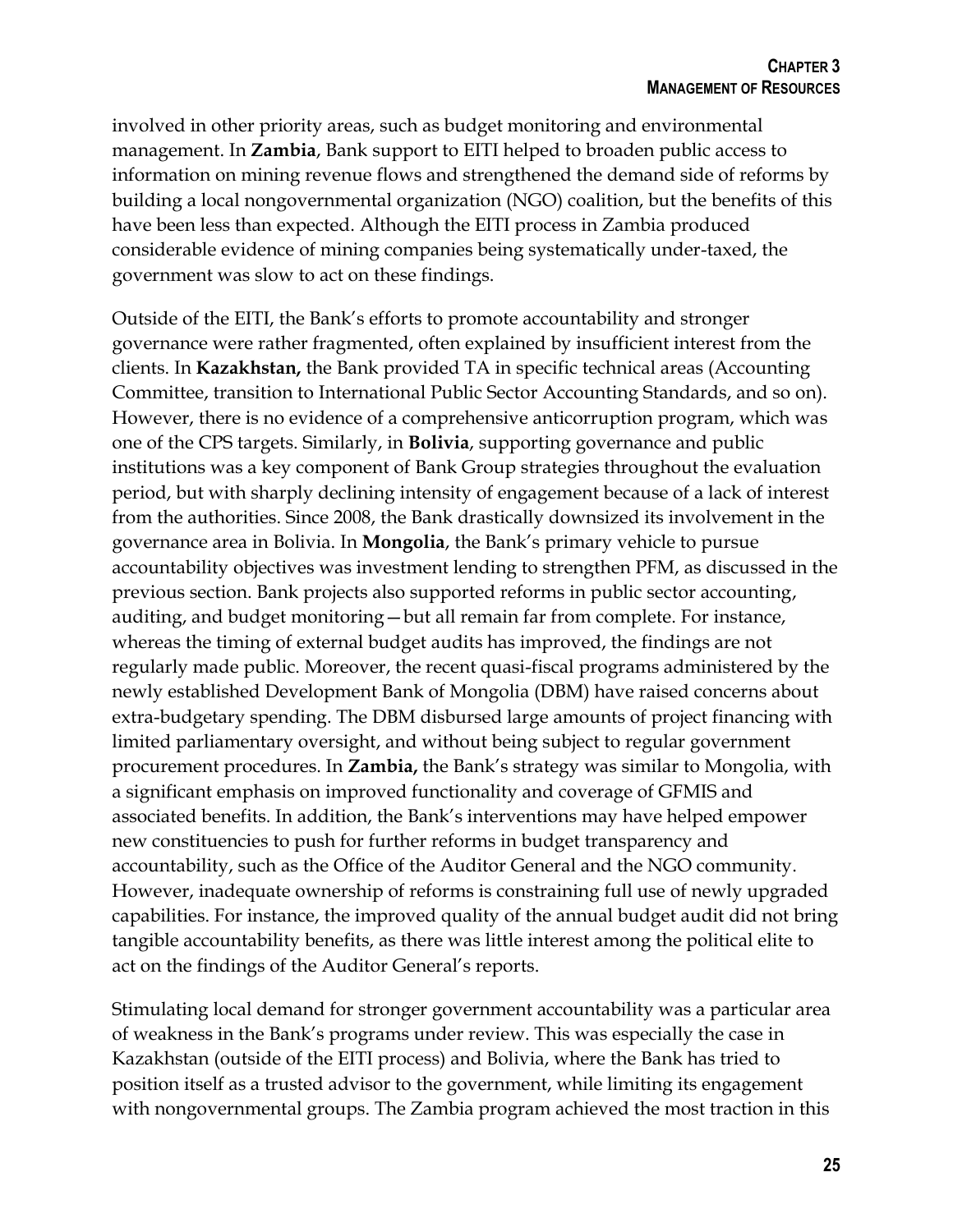### **CHAPTER 3 MANAGEMENT OF RESOURCES**

area, but even there the Bank was slow to start supporting demand-side interventions. In Mongolia, the Bank has gradually expanded its efforts to reach out to parliament and civil society organizations to broaden the understanding of risks associated with mineral resource revenues and to support public demand for good governance.

### <span id="page-38-0"></span>**Conclusions**

The World Bank is well-positioned to assist RRDCs in implementing policies and institutions that promote macroeconomic and fiscal sustainability, as well as in helping these countries establish a track-record of counter-cyclical policies. Further, it would be important to undertake an analysis to develop realistic contingency plans for dealing with price downturns. Fiscal rules proved to be useful in this regard. However, even in the absence of such rules, the Bank could systematically monitor and analyze performance and provide governments and the public with this information, as well as with information on the performance of key comparator countries.

Policy consensus across the political spectrum, including full recognition of the need to save part of resource rents over the commodity cycle, is a critical ingredient for success in the sustainable management of commodity revenues. When such consensus is lacking (for example, in **Mongolia** and **Zambia**), the countries will remain exposed to the risks of the resource curse, despite efforts by the Bank Group and development partners. Wide dissemination of the Bank's analytical work findings and engagement of local players in their preparation can be powerful tools for strengthening local ownership of reforms. Bank Group support for the EITI process in three of the countries was an effective demand side instrument, and a visible platform for CSOs to discuss and demand transparency and accountability from government and industry officials.

Bank instruments for delivery of PFM support were largely adequate. There has been an important synergy in promoting key program objectives through the simultaneous and complimentary use of budget support and investment lending backed by up by high-quality analytical work. In **Mongolia** and **Zambia** (and to a lesser extent in **Bolivia**), the Bank delivered the core part of its capacity building support through a programmatic approach. Although individual TA projects within these programs have been seen as only modestly successful (largely due to their overambitious design) over the whole period of 10+ years, these programs managed to deliver significant improvements in core RM capabilities. This underlines a clear benefit associated with continuity and consistency of engagement with clients on PFM reform issues. The policy areas that may require further attention include: taxation of resource rents; stimulating local demand for PFM reforms; and country-specific sequencing of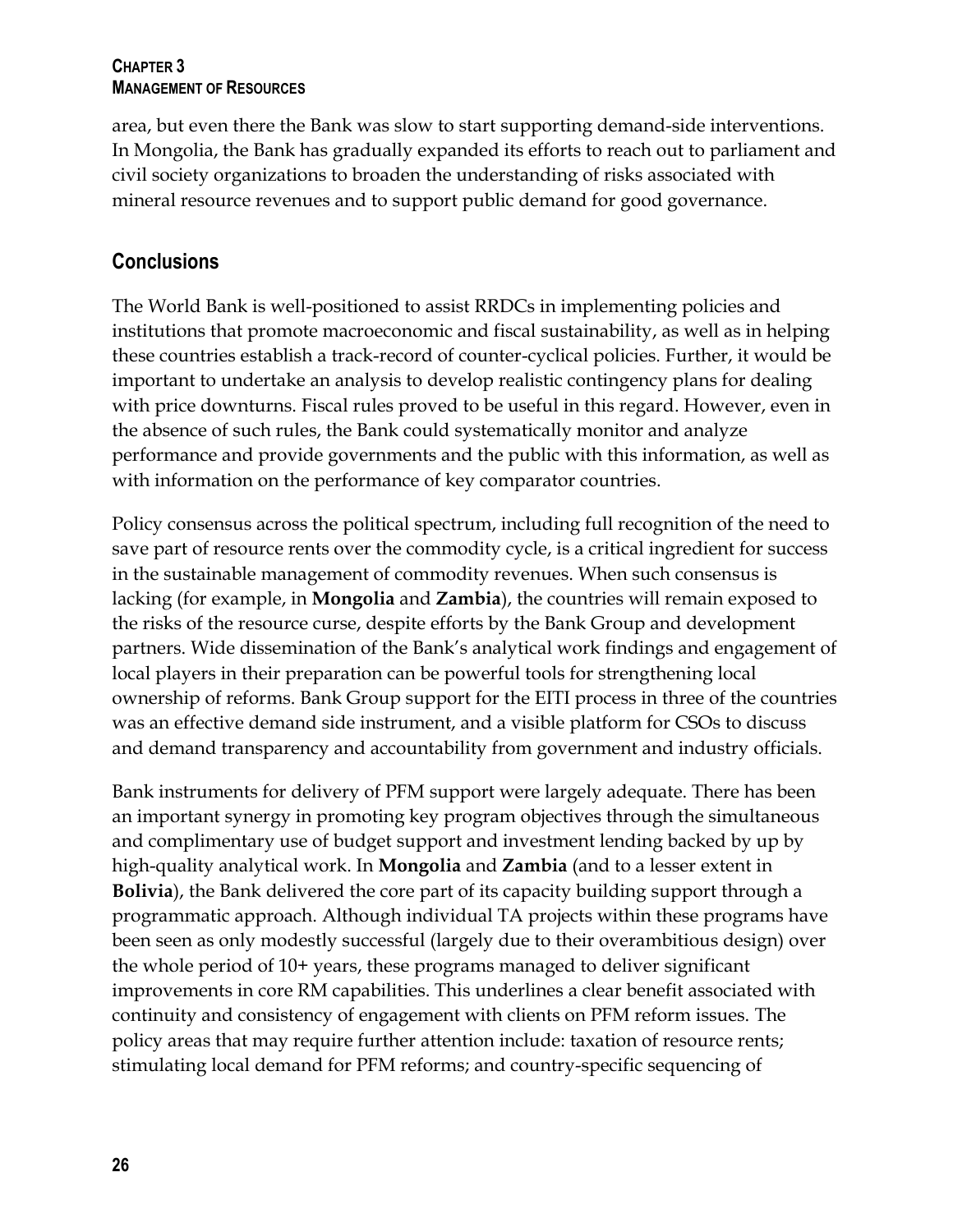interventions in the core PFM systems so as to reflect more accurately the prevailing capacity constraints.

### <span id="page-39-0"></span>**References**

 $\overline{a}$ 

- Wescott, C. 2008. *World Bank Support for Public Financial Management: Conceptual Roots and Evidence of Impact.* Washington, DC: World Bank.
- World Bank. 2010. *Botswana—Public Expenditure Review.* Washington, DC: World Bank.
- ———. 2012. *Rents to Riches? The Political Economy of Natural Resource-Led Development.* Washington, DC: World Bank.

<sup>2</sup> Kazakhstan moved from the 66th position in 2007 to 18th in 2014 on the global ranking for Ease of Paying Taxes (a component of the Doing Business rankings).

<sup>3</sup> Country Policy and Institutional Assessment ratings for non-International Development Association countries, such as Kazakhstan, are not public information.

IMF (International Monetary Fund). 2012*. Macroeconomic Policy Framework for Resource-Rich Developing Countries.* Washington, DC: IMF.

<sup>1</sup> Over the period of 2002–08, Kazakhstan ran budget surpluses averaging 2.5 percent of gross domestic product. During the 2008–09 crises, the government used oil savings to finance a program of fiscal and monetary stimuli estimated at \$17 billion. This helped to smooth the overall effect of the global crisis on the Kazakh economy and supported rapid recovery in 2010– 11. The program of budget support was duly downsized as soon as the worst of the crisis was over. As of early 2014, the government has accumulated savings of over \$40 billion in its oil fund.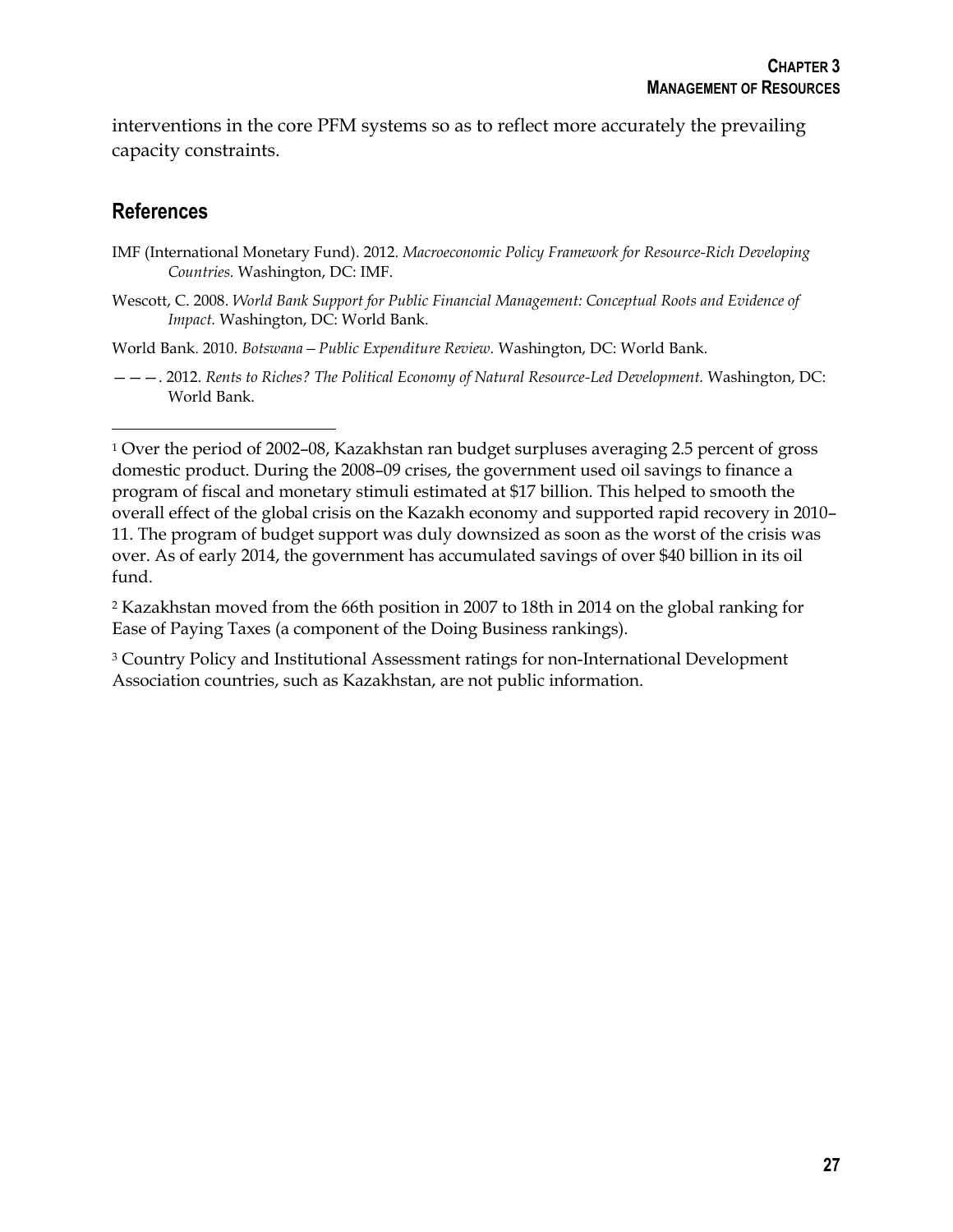# <span id="page-40-0"></span>**4. Economic Diversification and Nonextractive Growth**

Diversification of the economy and broad-based economic development are critical for the long-term sustainable development in resource-rich developing countries (RRDCs) for two reasons. First, the high level of export concentration makes these economies vulnerable to commodity price fluctuations (figure 4.1) that can result in abrupt contraction of public resources and/or create a negative spillover effect in the rest of the economy. Second, extractive sectors are generally capital intensive, have weak links to the rest of the economy, and, as a rule, do not generate much employment. Therefore, investments in these sectors and their expansion have a low impact on the growth and productivity of other industries leading to a high concentration of gross domestic product (GDP) and a low impact on job creation.

Resource-dependent countries, however, face a number of challenges in achieving economic diversification. Fast growth in export revenues from resource extraction is invariably accompanied by exchange rate appreciation pressures, or the so-called Dutch Disease, that reduces competitiveness of other traded sectors of the economy (figure 4.2). Three of the four case study countries suffered from this phenomenon over the last decade, albeit to a varying degree and with fluctuations linked to resource revenues. To counteract the Dutch Disease, countries need to increase productivity and promote investment in nonextractive sectors to spur their growth.

<span id="page-40-1"></span>

*Source:* United Nations Conference on Trade and Development Database. *Note:* Copper, grade A, electrolytic wire bars/cathodes, London Metal Exchange; crude petroleum average of UK Brent (light)/Dubai (medium)/Texas (heavy) equally weighted.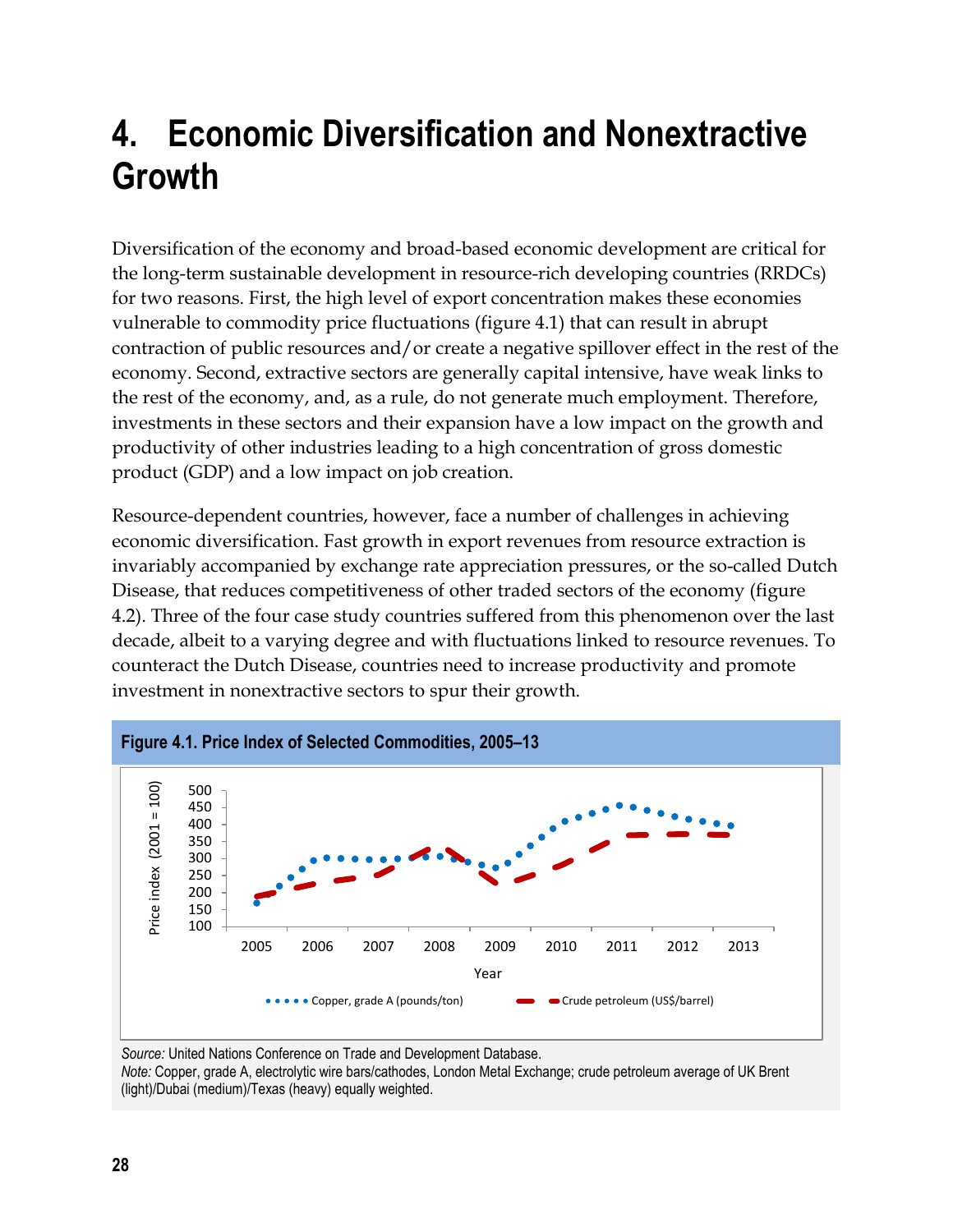<span id="page-41-0"></span>

There is no clear consensus about measures that are necessary to achieve economic diversification, but a few general principles are widely accepted. First, investments in infrastructure—for instance, improving a poor road network and lack of access to power—are often the most critical constraints for growth in many developing countries. These investments are important for reducing the cost of doing business and improving competitiveness. Second, support for agriculture: despite increasing reliance on resource rents, agriculture is often still the sector that employs the largest share of the labor force (32 to 40 percent in **Bolivia**, **Mongolia**, and **Kazakhstan**, and a reported high of 72 percent in **Zambia**). It faces pressures both from the exchange rate appreciation as well as from increasing mechanization as wages are pushed up. Improving agricultural productivity and commercialization, and linking producers to markets are among some of the important measures in this regard. Examples of countries such as Chile and Malaysia confirm the proposition that a healthy rural economy is also important for industrialization because of the linkages between the two. Third, it is important to promote private investment in the nonextractive sectors through improving the business and regulatory environment, providing better access to finance, and supporting entrepreneurship and skill development (see box 4.1). Many governments have also attempted a proactive industrial policy through a system of targeted subsidies and incentives. The efficacy of such measures has generally not proven to be high. Chile provides a good example, whereby the government—while being very particular about the fundamentals (macroeconomic stability, fiscal discipline and business climate conducive for investment)—did not pursue an "industrial policy" approach. Rather, it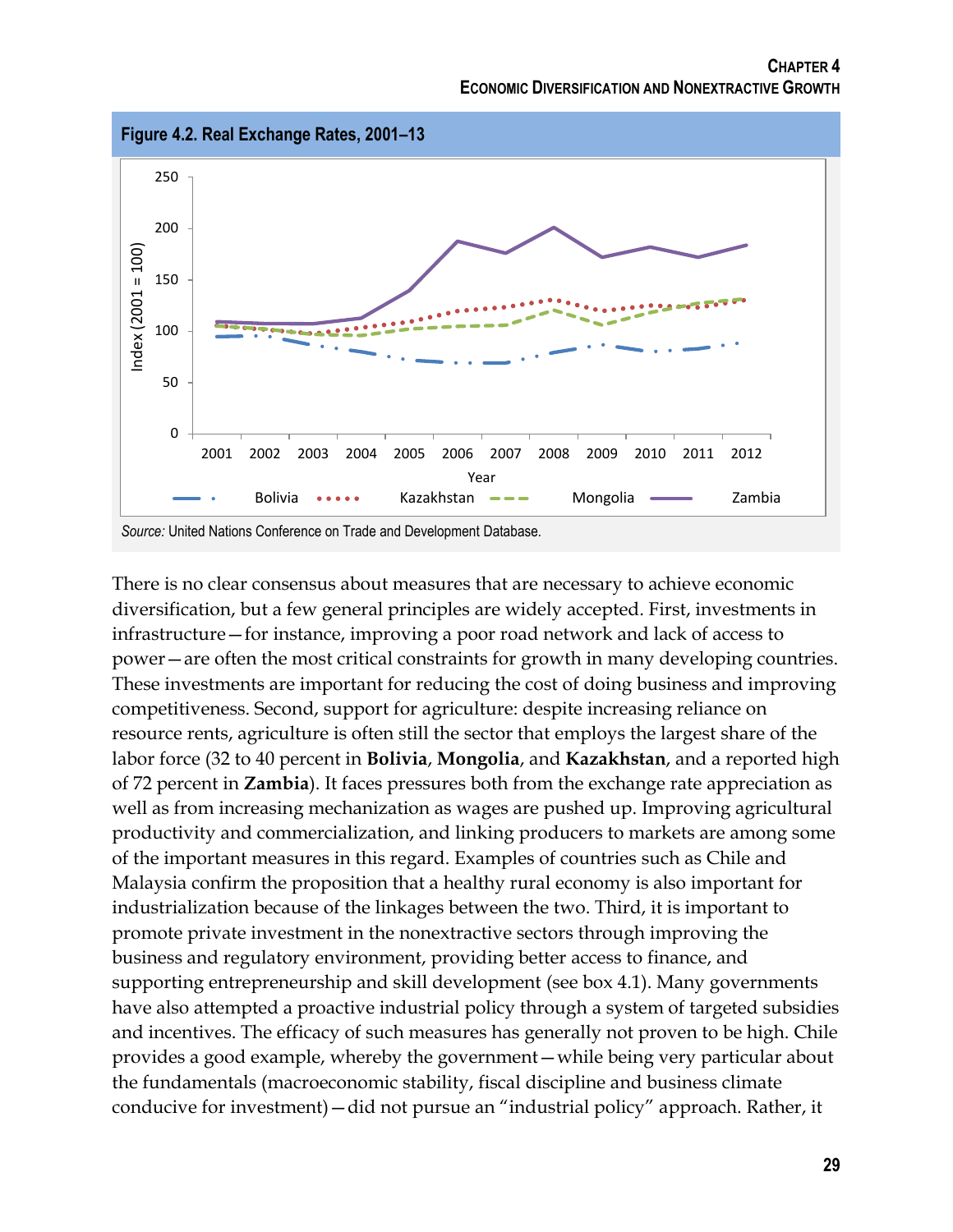#### **CHAPTER 4 ECONOMIC DIVERSIFICATION AND NONEXTRACTIVE GROWTH**

encouraged a wide array of small-scale experimentation, with broad participation of nongovernmental organizations (NGOs) and the private sector (box 4.1).

#### <span id="page-42-0"></span>**Box 4.1. Chile's Innovation and Entrepreneurial Ecosystem**

*Background:* Although copper remains the main export item (47 percent of total exports amounting to 12 percent of GDP), and an important source of revenue in Chile, non-copper exports have expanded significantly, particularly in renewable natural resources (for example, fisheries, forestry, and agriculture). This expansion is generally attributed to favorable exchange rates in the 1970s and 1980s, and improved policies (open trade, an increased use of Free Trade Agreements, and expansion of public infrastructure). The introduction of the fiscal rule has had a positive influence on these exports by providing a minimal predictability of the exchange rate path, in spite of fluctuations in the price of copper. It has been a critical factor because of the long maturation period for many of these exports (agriculture). Chile has also diversified its export markets to reach East Asia and Europe. Overall, there is an increased awareness of the importance of innovation to growth and a desire to move toward a more diversified and knowledge-based economy.

*Chile's National Innovation System:* The institutional set up for promoting innovation is rather simple and includes two main government bodies. The National Council on Innovation for Competitiveness (CNIC) advises the President on innovation policies, including the education of specialized human resources and development, and the transfer and diffusion of technology. It produced a strategy entitled "Towards National Innovation" (2007) which identified wide–ranging reforms and initiatives to be financed with the funds from copper royalties. The Ministerial Committee on Innovation is a policymaking body, which further articulates the innovation policies established by the CNIC, and executes and monitors their implementation. The budget of the National Innovation System grew from \$437 million in 2007 to \$1.037 billion in 2013.

*Innovation and Entrepreneurship:* Chile's success as a hub for innovation and entrepreneurship in South America has been aided by its business-friendly environment, and a large number of schemes and funds made available by the government, universities, foundations, NGOs, and others to encourage innovative and experimental activities in the non-mineral sectors. Many innovation efforts have used a "clustered," sector-specific approach, targeting vertical programs. During the mission to Chile, the evaluation team found that although there is broader support for horizontal programs, a few experts felt that the cluster approach should also be considered, at least at the experimental level, to the extent that such pilots are based on limited fiscal funding and co-financing from the private sector. Interestingly, so far, the most active and promising programs in this area were the ones supporting links to the copper sector, including suppliers (machinery and other technology) and consulting services.

Simultaneously, various other initiatives used horizontal approaches that try to encourage research and development (R&D) and commercialization independently of specific sectors. For example, there is an R&D tax credit for in-house projects. In 2013, the Ministry of Economy launched a portal that allows businesses to incorporate online in just one day. One of the most successful initiatives creating headlines all over the world and promoting awareness of Chile's own "Chilecon Valley" is the Start-Up Chile Program, launched in 2010 to attract e-commerce and information technology software ventures. With this program, the government provides a co-financing grant and a one-year visa to entrepreneurs from all over the world to develop their projects in Chile. Although the program is open to Chileans, most of the start-ups come from abroad. As of 2013, Chile has paid 1,567 entrepreneurs from 65 countries to launch 732 startups. The Chile–California Program was an important example of a successful mechanism for the transfer of "know-how" in agriculture. Through this program, the Ford Foundation funded the training of Chilean agronomists at the University of California-Davis. This led to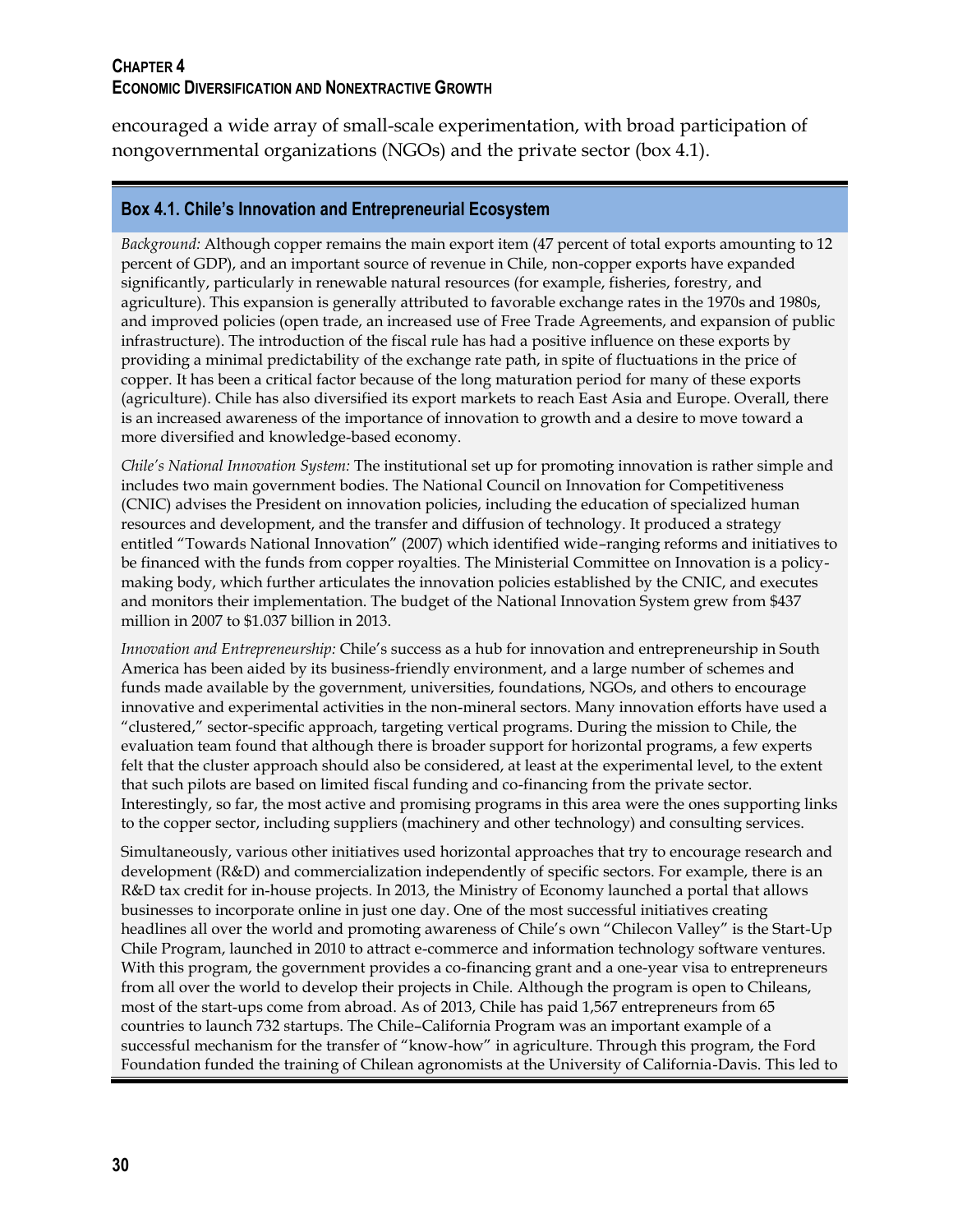a number of successful initiatives, such as the introduction of new varieties of crops (for example, yellow corn) with the participation of university research centers.

**Lessons Learned.** The Chilean experience with developing nonextractive, export-oriented sectors proves that it can be a very long process that requires a long-term commitment to the fundamentals, such as maintaining a predictable and open trade regime, providing necessary public infrastructure, as well as being open-minded about experimenting, albeit on a small scale. The most visible success stories (wine, fruit, and salmon) are often country-specific and driven by *sui generis* geographic and historical factors, and hence hard, if not impossible, to replicate. At the same time, the Chilean experience shows that horizontal policies for promoting innovation and nonextractive growth—ensuring an even playing field, improving the business environment, providing non-distortionary incentives and complementarities, investing (small scale) in R&D together with the private sector, encouraging and facilitating links between various industries, including the extractives sector—can be quite effective. Such policies also may not require large fiscal commitments. In fact, the key word in Chile seemed to be "innovation" rather than "diversification." Many initiatives on "innovation" were actually feeding off of the booming mining industry, providing services and technological solutions. Securing co-financing from the private sector was considered critical, and equivalent to passing the "market test."

Three factors consistently emerge as key to promoting growth and innovation in nonextractives: (i) **getting the fundamentals right** (macroeconomic stability; control of inflation; an open trade policy; transparency and good governance; a conservative and countercyclical fiscal policy; a healthy banking sector; and an independent Central Bank); (ii) **investing in basic infrastructure**—roads, communication, and access to electricity and water; and (iii) **investing in people**, especially in education at all levels.

<span id="page-43-0"></span>*Sources:* World Bank Group; IEG.

### **World Bank Group Strategies**

The Bank Group strategy in two of the four case study countries—**Kazakhstan** and **Zambia**—explicitly had economic diversification as one of the key objectives. Diversification did not feature prominently in any of the country partnership strategies (CPSs) for **Bolivia**, but was implicit in the objective of "productive development and job creation." In **Mongolia**, given its relatively recent arrival in the group of resource-rich countries, earlier strategies (2004–10) did not emphasize diversification and job creation; rather, the focus was on developing a suitable Bank Group engagement strategy in a rapidly changing macroeconomic situation linked to an envisaged significant increase in mineral revenues. The most recent CPS (World Bank 2012) has building a "sustainable and diversified basis for economic growth and employment in urban and rural areas" as one of its three objectives.

In each of the four countries, the approach to diversification largely followed the threepronged strategy mentioned above, but with a significant variation in emphasis among the different components. The CPSs for **Kazakhstan** and **Zambia** had the most comprehensive approach in this area, and **Mongolia** the least. In none of the countries, however, was the objective quantified in the results framework, nor were there any mechanisms in place to monitor diversification. In essence, the strategies broke down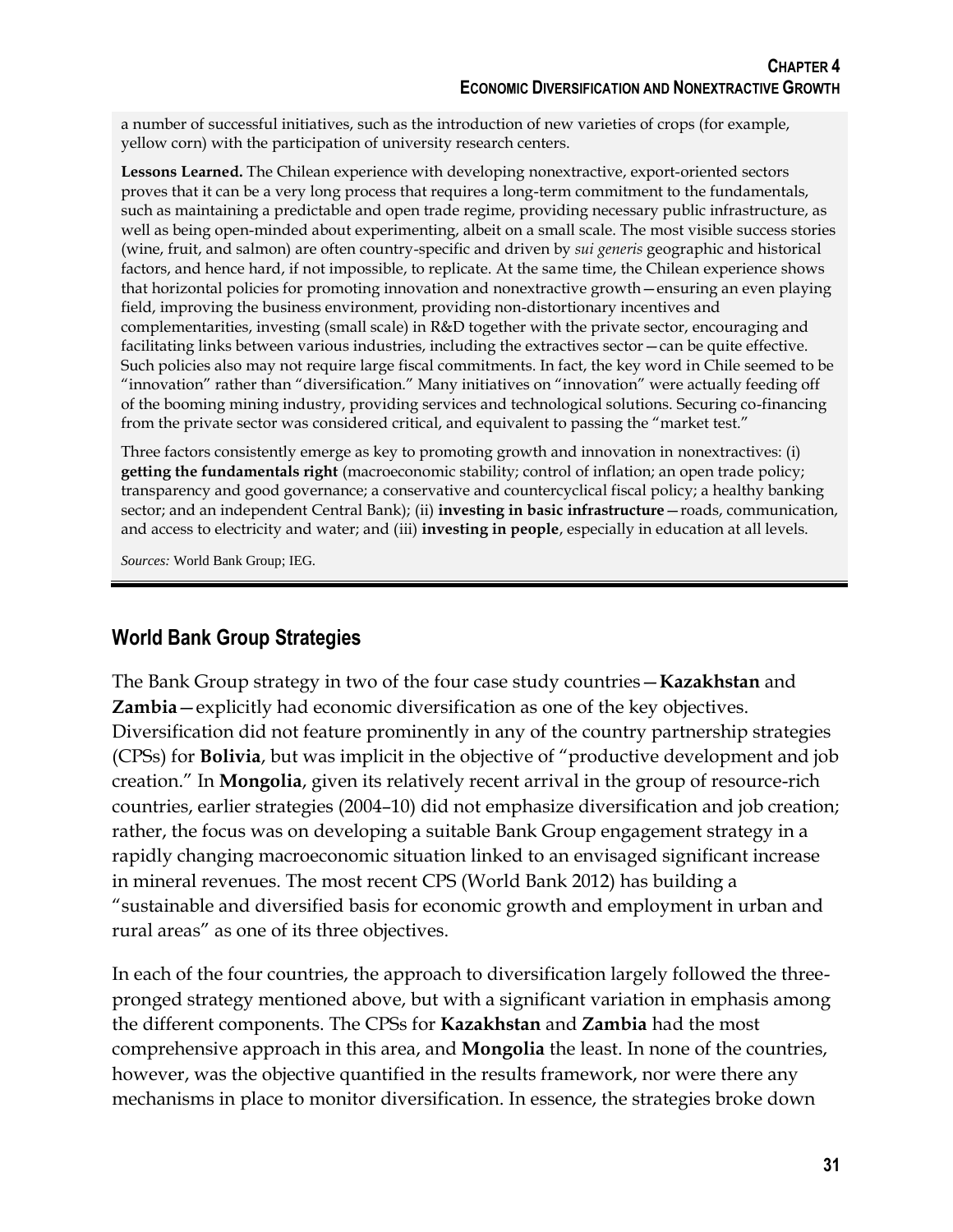### **CHAPTER 4 ECONOMIC DIVERSIFICATION AND NONEXTRACTIVE GROWTH**

along conventional sector engagements: infrastructure, agriculture, and private sector development.

# <span id="page-44-0"></span>**Outcomes and World Bank Group Contribution**

The assessment of Bank Group programs in support of diversification is particularly challenging as none of the CPSs defined diversification beyond general statements or specified any indicators to monitor progress. Most indicators in the results frameworks tended to be at the micro level and had little relevance for measuring progress on the overarching objective.

The individual country program evaluations (CPEs) in this cluster tried (to the extent possible) using various other metrics for diversification—with all of them painting a somewhat negative picture. Using the share of extractives in GDP as the measure, indicates that economies of three out of the four countries are even more concentrated now than they were 10 years ago (figure 4.3). **Zambia** is an exception, but then mining and quarrying is still a much smaller part of its economy compared to the others. However, this measure could be misleading because with favorable price and volume trends, it may be inevitable that the share of extractives in GDP has increased.

<span id="page-44-1"></span>

Another perspective is provided by using the export diversification index. A commonly used measure is the Herfindahl-Hirschman Index (HHI)<sup>1</sup> that measures the extent of diversification of exports across industries. The lower the number, the less concentrated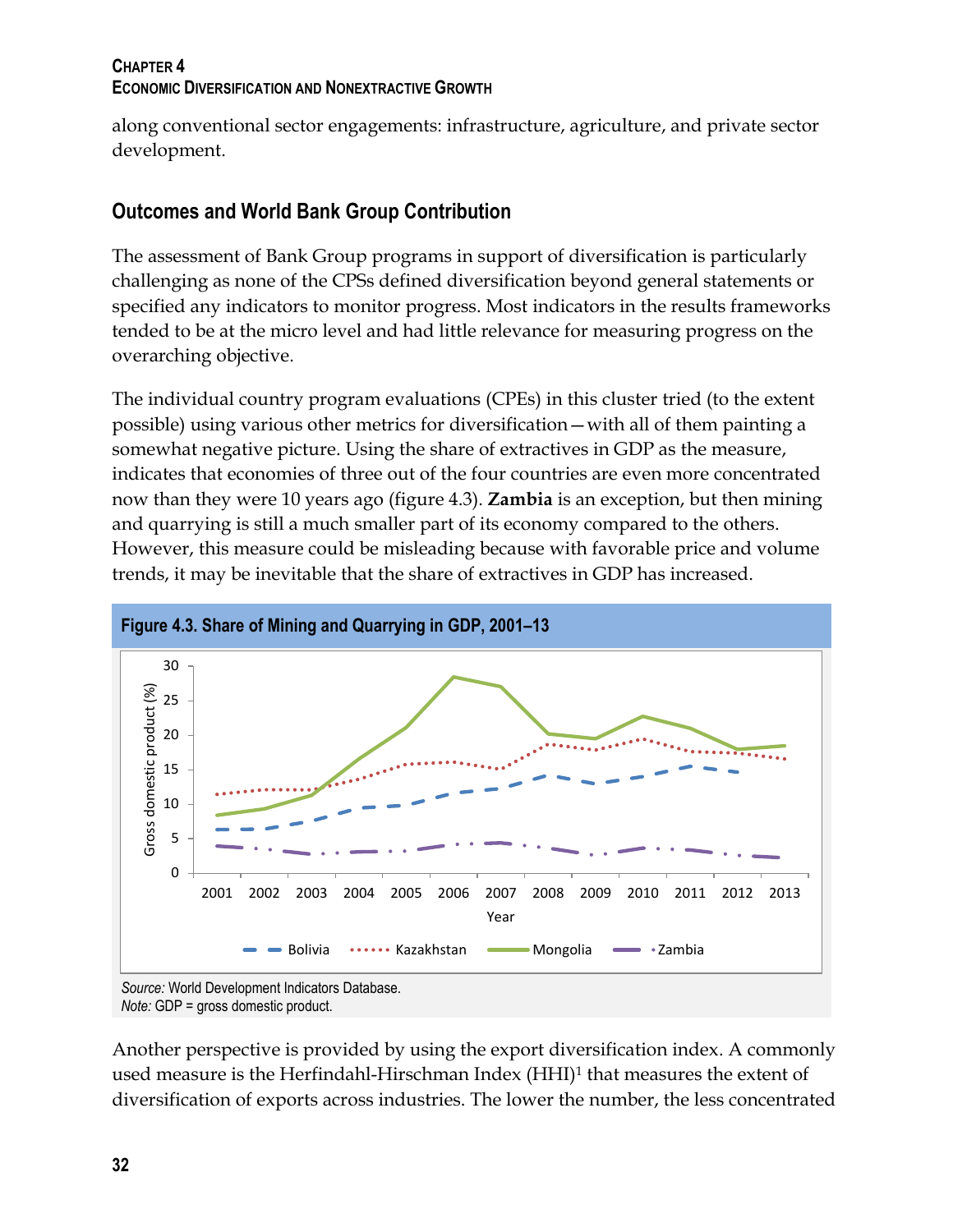the exports. By this measure, the concentration of exports in all four case study countries either remained the same or increased over the last 10 years (figure 4.4).

<span id="page-45-0"></span>

*Source:* World Development Indicators Database.

*Note:* HHI = Herfindahl-Hirschman Index; NRR = natural resource-rich countries.

This too could be an incomplete or misleading measure. Export concentration could become higher despite growth in other exports if extractive industries are growing particularly rapidly, or because of growth in other extractive-related industries (**Zambia**) or sectors that are not labor-intensive (all four countries). Therefore, it does not address the issue of job creation outside of the extractive industries that most policy makers prioritize and to which the Bank CPSs give most importance. In this case, it might be useful to look at diversification across the key sectors—mining and quarrying, agriculture, manufacturing, construction, and services. Again using the HHI as the measure, **Bolivia** and **Zambia** showed increased diversification since 2000 (figure 4.5). However, this measure also has a limitation in that there is no presumption that the composition of sectors in GDP is ideal. It could show improvement, for example, if the nontradable sectors are buoyant even while manufacturing and agriculture are stagnant.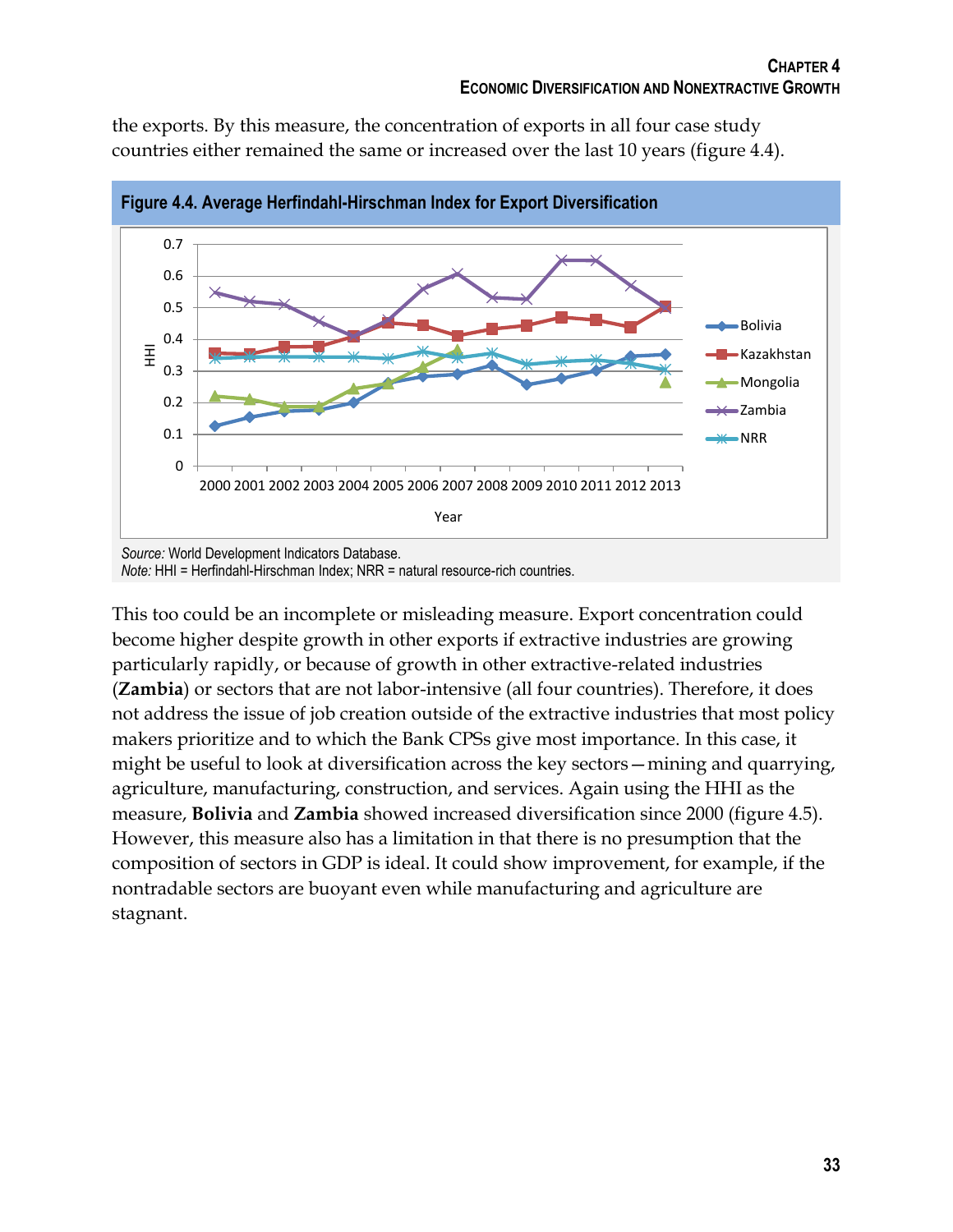

<span id="page-46-0"></span>**Figure 4.5. Average Herfindahl-Hirschman Index for Domestic Economic Diversification**

*Note:* HHI = Herfindahl-Hirschman Index; NRR = natural resource-rich countries.

Another possible measure is to look at growth over time in sectors that have the potential for job creation, including agriculture, services, construction, and manufacturing. The objective could be to aim for growth that is not too far below the overall GDP growth. This measure gives a slightly more nuanced picture (figure 4.6). In all four countries, GDP growth is driven largely by the extractives sector. Construction also experienced significant growth, probably linked to increased construction activity resulting from increased public and private investment in real estate. However, growth in manufacturing was anemic in most cases, with a mixed picture in agriculture.

<span id="page-46-1"></span>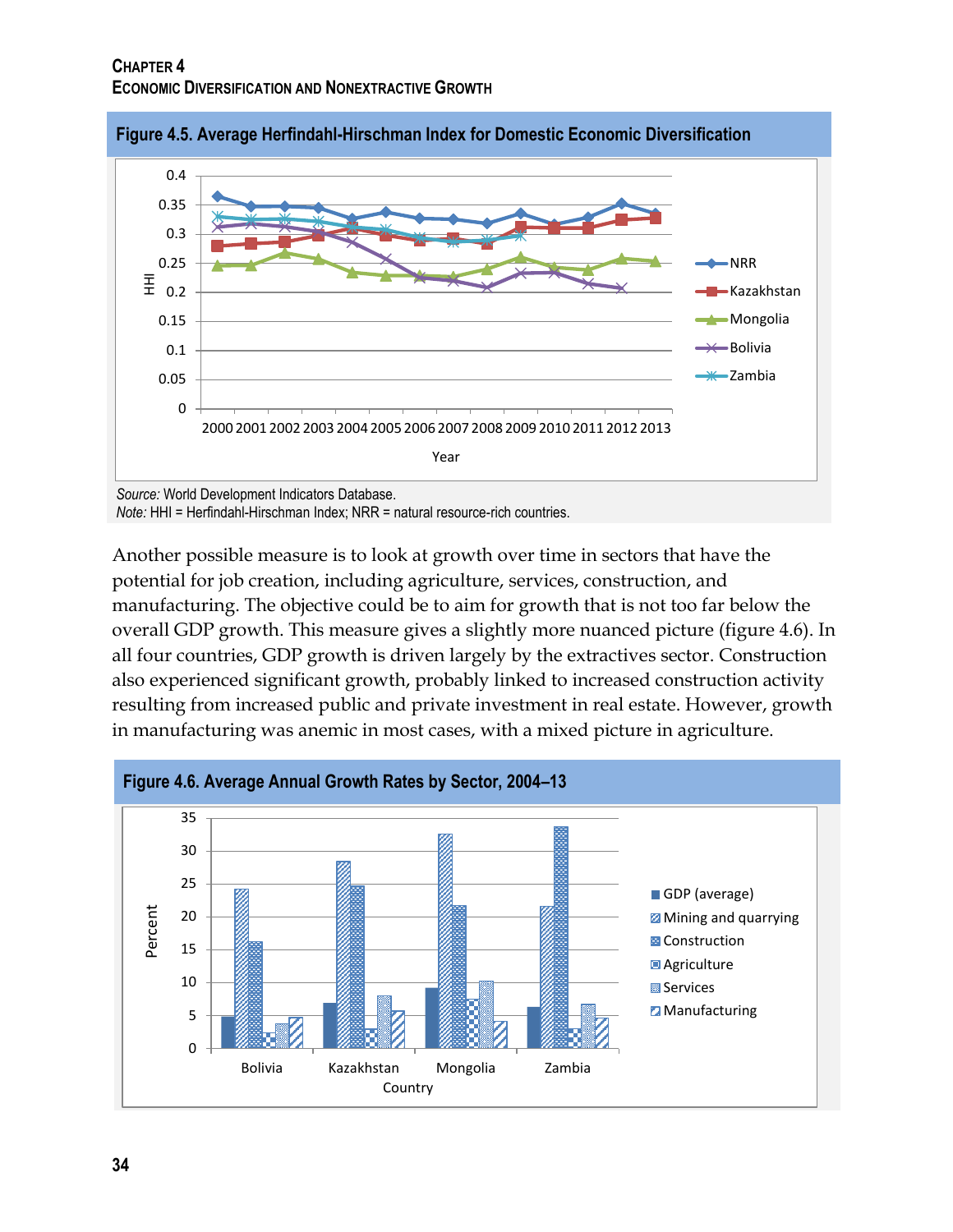*Source:* World Development Indicators Database. *Note:* GDP = gross domestic product.

Ultimately, whatever the metric used, progress in economic diversification and growth in nonextractive sectors was limited during the review period. This has often spurred policy makers to pursue proactive promotional measures that can be costly, but whose efficacy has not been established.

Although diversification is widely seen as an important objective by the governments of resource-rich countries (and endorsed by the Bank in its country strategies), there is no full consensus on the subject in the literature. A recent Bank study (Gill and others 2014) argues that based on historical evidence from industrialized countries, diversification is neither necessary nor sufficient for economic development. Instead, it notes that the strategy for resource-rich countries should not be to aim for economic diversification, but rather to efficiently convert resource rents into physical, human, and institutional capital. However, in another recent Bank economic report for Kazakhstan (World Bank 2013), a "positive association between rising diversification and rising per capita incomes for countries which have per capita income of up to \$20,000" was noted. Nevertheless, its policy recommendations are consistent with those in the abovementioned study. The Bank's de-facto focus on infrastructure, agriculture, and private investments is consistent with this approach, and appears to be generally relevant. However, this review of the four case study countries also provides several nuanced lessons in each of the three areas that could be considered in the future design of country strategies for resource-dependent countries.

# <span id="page-47-0"></span>**Sector-Level Outcomes and World Bank Group Contribution**

### **INFRASTRUCTURE**

Infrastructure features as a high priority in the development plans of all four countries. In part, this is because deficiencies in infrastructure were often cited as a major impediment to growth. In addition, infrastructure improvements are also often seen as a way for governments to demonstrate the tangible benefits of resource rents to their people. This approach was evident in Bank Group strategies in all four countries, with the greatest emphasis in **Zambia** and **Kazakhstan** and to a more limited extent in **Bolivia** and **Mongolia,** where infrastructure investments were framed more from equity rather than a growth perspective. Bank Group support was primarily for roads and power, the two infrastructure subsectors that are often the highest priority, with generally satisfactory outcomes (with the exception of the road subsector in **Mongolia**). Bank Group support was primarily in the form of World Bank lending and (limited) non-lending services. Except for some infrastructure-related investments in sectors such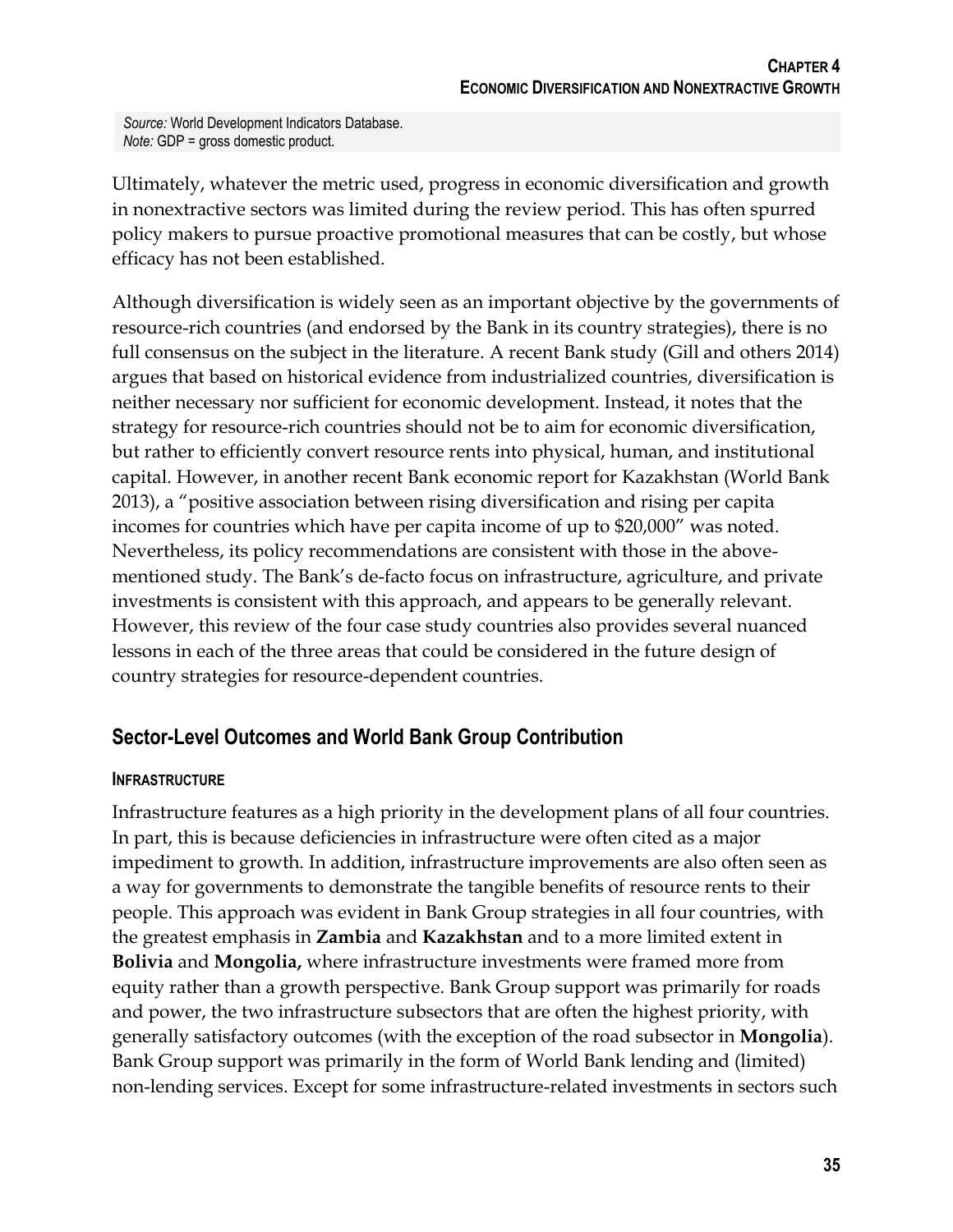### **CHAPTER 4 ECONOMIC DIVERSIFICATION AND NONEXTRACTIVE GROWTH**

as telecom and gas, and a few aborted attempts to develop public-private partnership projects in **Zambia** and **Kazakhstan,** the role of the International Finance Corporation (IFC) in providing advisory services or offering long-term financing in infrastructure projects was minimal.

*Roads.* Within infrastructure, roads received the greatest focus, both for upgrading and expanding the network and for ensuring adequate institutional mechanisms for sustainable financing. The road sector was a major and sustained focus of Bank support in **Zambia** and **Kazakhstan**, providing examples of effective Bank interventions. Both countries have ambitious programs of upgrading and expanding their road networks. In **Zambia**, the Bank (jointly with other donors) helped finance road investments and the establishment of new institutions. Today, the sector structure is solid, even from an international perspective, although its efficacy in recent years has come under threat as the government faces increased political pressure to expand the network beyond what is considered to be economical and sustainable. In **Kazakhstan**, with funding of more than \$3 billion since 2009, the Bank is the single largest donor for the government's program to upgrade the Central Asia Regional Economic Cooperation corridors that pass through the country. Although Kazakhstan has ample resources of its own to finance the program, it invited the Bank to ensure sound program planning and execution. Bank involvement helped introduce stronger fiduciary and governance standards, upgrade the capacity of local contractors, and begin the modern maintenance practice of outsource contracting. The Bank also provided significant support for policy and institutional development in the sector.

*Power.* Increasing access to power was an important goal in all four countries, and all four faced the need for additional investments in power generation with the attendant growth of their economies. Like roads, power was a significant focus of World Bank programs in **Zambia** and **Kazakhstan**, with more limited support in **Bolivia** and **Mongolia**. The Bank promoted the conventional policy and institutional reform agenda: increasing access, improving operational and financial performance of sector entities, establishing tariff-setting mechanisms, and promoting competition. Overall, the CPEs assessed outcomes in all four countries as moderately satisfactory, but the impact of the Bank on the subsector was limited. In none of the countries was the Bank's role central to sector development. Bank support was more opportunistic than based on a mediumto long-term sector strategy.

IFC was largely absent from the sector, in part because of a lack of interest from the governments to promote private power on terms that would be attractive to potential investors. Similar to the road sector, there is a strong rationale for the Bank to support the power sector, given its critical importance. In this context, the Bank also has an established sector policy of promoting commercial operations and private participation.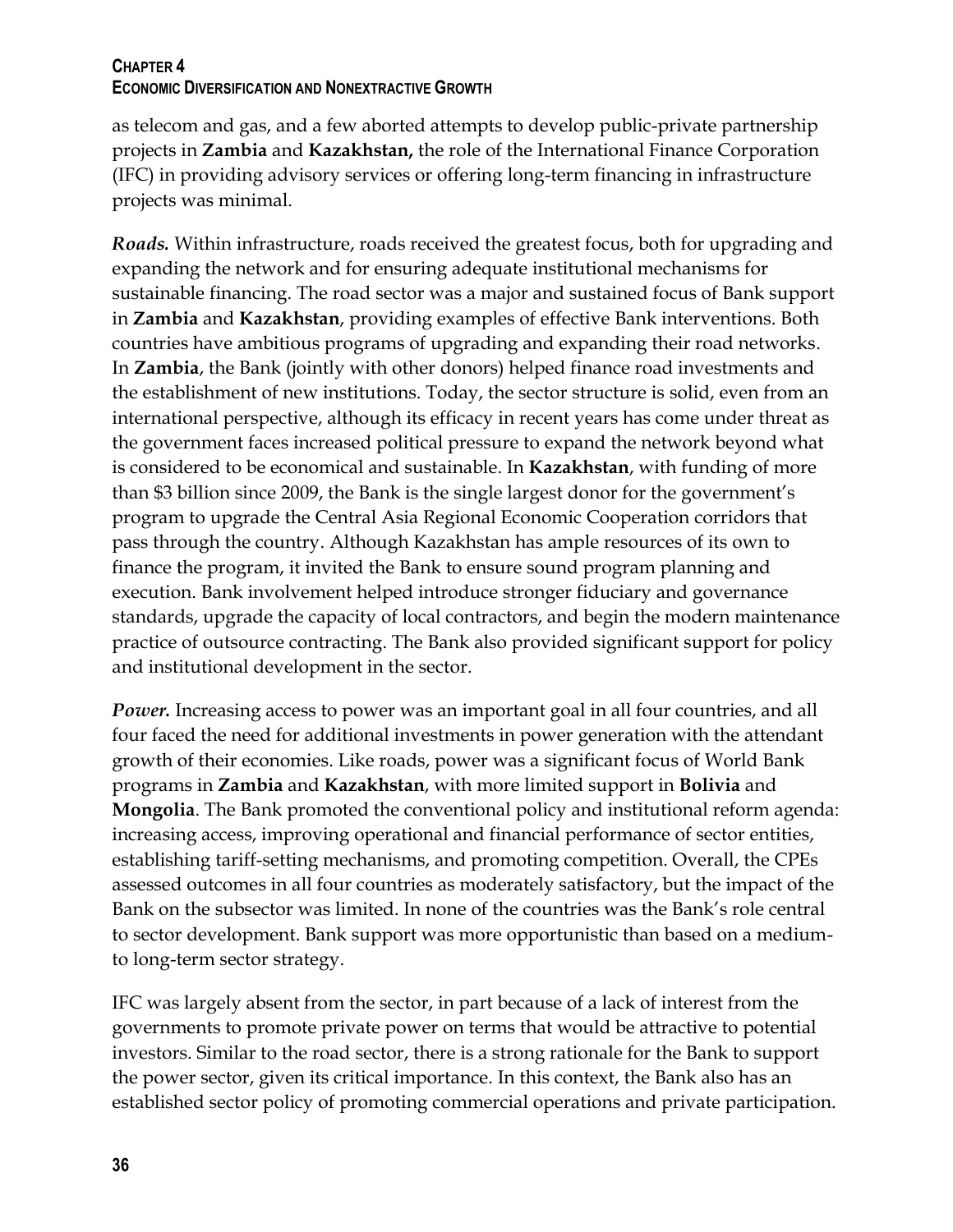However, Bank support for the sector was not central in any of the case study countries, indicating the need to find ways to broaden and deepen its support on a sustained basis. Unlike the roads sector, the power sector appears to elicit significant interest from other donors and private players.

### **AGRICULTURE**

All four reviewed countries had an established tradition of and an untapped potential for agricultural development. The sector received significant support in all four countries through projects designed to improve rural farm and non-farm incomes, promote value added through agro-processing, and the creation of non-farm employment. However, the Bank's impact in agriculture was limited because it lacked a strategic approach based on sector policy dialogue, and it missed opportunities for scaling up individual project interventions. The outcomes of Bank programs were rated unsatisfactory in **Zambia** and **Kazakhstan** and satisfactory in **Bolivia** and **Mongolia**. However, the Bank's main focus in both **Bolivia** and **Mongolia** was much more on livelihoods and rural poverty alleviation rather than on commercialization and export agriculture—areas most relevant to diversification. In **Zambia**, despite significant potential in agriculture, the Bank initially did not give priority to the sector, although the pace of Bank support picked up in the second half of the evaluation period. IFC has only one investment—in the country's largest agro-processing company (Zambeef), and it did not pursue an active policy of promoting agribusiness more generally. Bank experience in **Mongolia** and **Bolivia** points to the complementarity of rural poverty alleviation and diversification, although a more explicit consideration of these two goals could have provided alternative designs for the interventions. IFC's work in **Bolivia** stands out as one of the few examples of a proactive IFC role in agriculture.

Overall, Bank support for agriculture did not have much impact in the sector for several reasons, including: complex project designs; insufficient sector work; and disparate projects in different areas that lacked synergies. Most importantly, individual projects reflected opportunistic financing rather than being based on a well-considered and agreed sector strategy.

### **PRIVATE SECTOR DEVELOPMENT**

In all RRDCs, the primary target of private investors quite naturally is the extractives sector. However, the extractive sectors rarely generate much employment. Dutch Disease, combined with the typical obstacles to doing business act as barriers to attracting investments in nonextractive sectors. In addition, there are often insufficient linkages by extractive sectors with domestic industry in terms of supply chains and subcontracting. Thus, making nonextractive sectors attractive to private investors has been an important part of the Bank Group strategy in all four countries.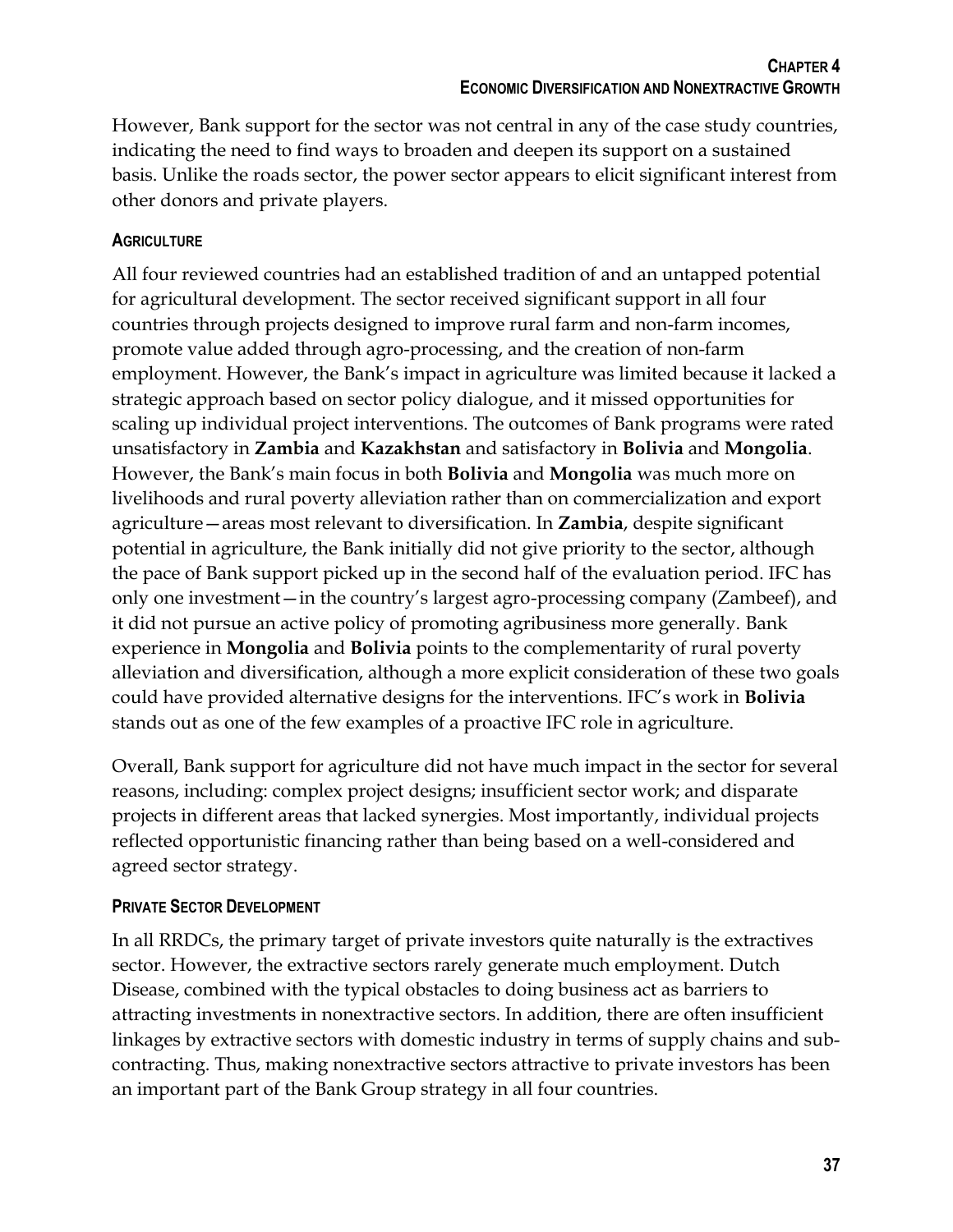### **CHAPTER 4 ECONOMIC DIVERSIFICATION AND NONEXTRACTIVE GROWTH**

Private sector development (PSD) was a specific area of Bank Group programs in all CPE countries, but with significant variation in emphasis with regard to the components. The Bank Group approach to PSD in all four countries can be divided into three components: (i) improving the business environment; (ii) promoting access to finance, particularly for small and medium enterprises (SMEs); and (iii) directing investments in sectors with greater employment potential. Within this broad framework, this was an area of shared responsibility between the Bank and IFC, with the Bank generally focusing on the business environment and IFC on investments. Regarding access to finance, the Bank generally focused on the broader financial sector issues, and IFC on making finance accessible to SMEs.

All four CPEs rated outcomes for PSD negatively. Two common reasons stand out in all countries: limited strategic thinking on PSD in general, and insufficient collaboration between the Bank and IFC, with often parallel and uncoordinated efforts, lacking consideration of relative comparative advantage and synergies. Instruments such as risk-sharing, guarantees, credit information, and so on, did not receive the attention necessary when the credit risk seemed to have been a bigger constraint than the availability of finance. IFC had a rather limited net effect in promoting investments in the nonextractive industries even though it made relevant efforts.

*Business environment.* Improving the business environment was a specific area of Bank focus in **Bolivia** and **Zambia**. In both countries, the Bank carried out significant analytic and advisory activities (AAA) work to influence government policies, but with little impact. In **Zambia**, the Bank funded a number of studies dealing with competitiveness issues. Based on extensive consultations with the public and private sectors, the studies identified the critical policy and institutional constraints to attracting private investments in specific subsectors. The studies, however, did not find much traction in the government, in part because each had a long list of similar recommendations without adequate assessment of sequencing and implementation. They also lacked ownership within the government. Further, there are questions about the utility of subsector analysis without addressing the broader issues of competitiveness affecting the entire economy. IFC's limited involvement in the sector studies was a missed opportunity: its experience in dealing with potential investors could have provided valuable inputs, and the Bank's work could have been exploited by IFC in its investment promotion efforts. IFC's work on the business environment was primarily related to regular updates of the Doing Business (DB) indicators. Despite formal improvement in DB indicators in three of the four case study countries, the Independent Evaluation Group observed a clear disconnect between the rankings and the actual perceptions of main participants and observers on the ground, including IFC staff, about the state of the business environment.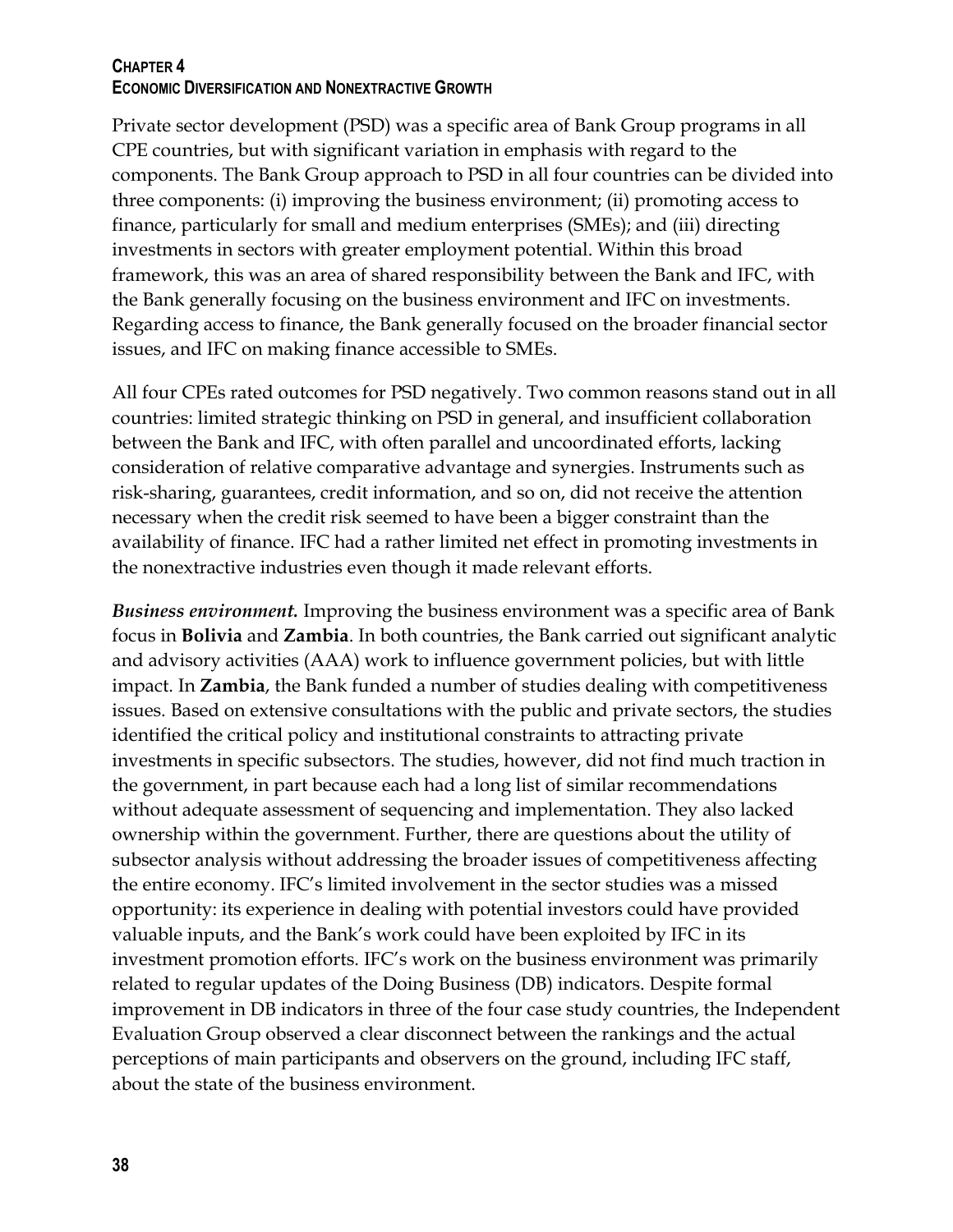Access to finance by SMEs is often a challenge, and the four CPE countries were no exception. However, the financial sector in RRDCs did not have a liquidity problem, given the growing revenues from extractive industries. The main constraint to SME finance was not availability of financing, but access. The Bank's role, as noted, was to ensure the soundness of the financial sector, and the joint Bank–IMF Financial Sector Assessment Program proved to be a valuable instrument in this regard in all four countries. In **Kazakhstan** and **Mongolia,** the financial sector faced serious issues of significant non-performing loans (NPLs),<sup>2</sup> mainly caused by the construction and real estate bubbles generated during the commodity price boom years. In both countries, the Bank supported reforms in the financial sector through development policy loans that allowed the government to restructure and capitalize the troubled banks. It also provided technical assistance and policy advice to design and implement the reform programs. Bank policy advice was sound, but the problem of NPLs continues to linger.

In **Kazakhstan,** IFC supported the financial sector during the financial crisis in 2008 through the re-capitalization of the systemic banks, providing higher risk financial instruments of equity and subordinated loans to improve the capital adequacy of client banks. In other CPE countries, IFC focused on loans or short-term trade finance guarantees to commercial banks for on-lending to SMEs and agribusiness, as well as support for leasing. Experience with these IFC loans, however, was mixed. In some cases, there was insufficient demand for IFC funds, often because the participating banks had access to other sources of funds at more favorable terms (**Zambia**), or because there was little impact beyond the benefits of the IFC financing itself **(Mongolia).** The banks in **Zambia** cited the issue of SME creditworthiness as the constraint, something IFC's financing alone does not address. To complement its loan operations, IFC also proactively supported various advisory services to SMEs, including some innovative pilot programs to work with grassroots organizations. Most of these programs, however, have remained at the pilot level, and have not been scaled up.

The episodes of financial crises in **Kazakhstan** and **Mongolia** point to broader financial sector issues in resource-rich countries. Increasing liquidity in the banking sector because of growing resource rents often carries the risk of questionable investments (for example, in real estate). This raises the question of whether the financial sector should have been an area of Bank focus from the outset.

*Promoting private investment in nonextractive sectors.* IFC's investments in nonextractive sectors in all four countries were limited, and were generally concentrated in the financial sector. In **Bolivia**, IFC made several efforts at engagement, but the business environment was not conducive to foreign investment. The nationalization of several IFC-financed companies in the last few years has no-doubt left a negative perception of country risk both in the markets and within IFC. In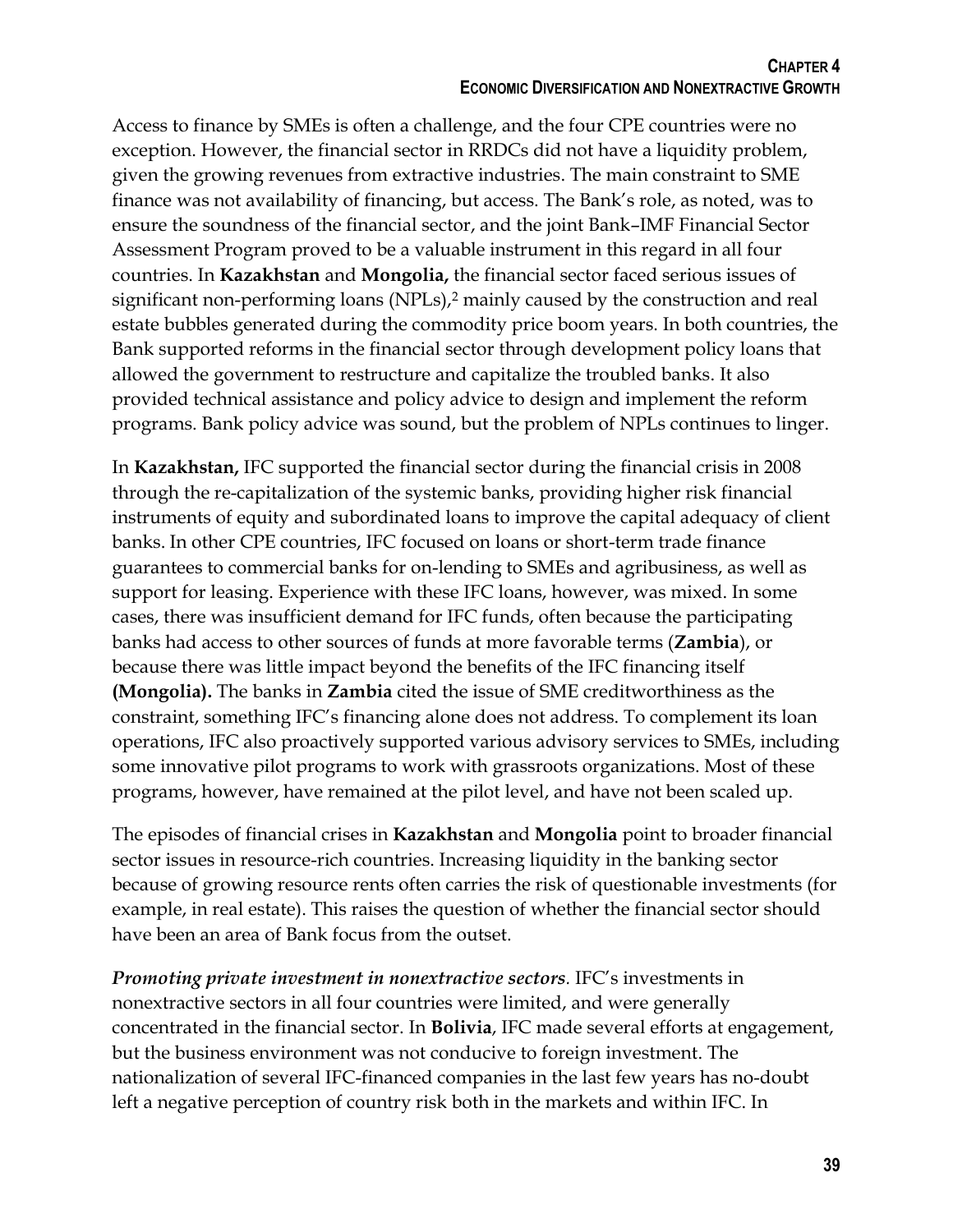### **CHAPTER 4 ECONOMIC DIVERSIFICATION AND NONEXTRACTIVE GROWTH**

**Zambia**, IFC accomplished little beyond its investment in Zambeef and a few lines of credit. More recently, IFC issued a Kwacha bond (\$28.4 million) to deepen Zambia's capital market. While it has no short-term impact on private investment, it could prove to be an important instrument in developing Zambia's domestic capital market. Similarly, in **Kazakhstan,** during the whole period reviewed, IFC made only 10 investments in non-financial sectors (including cement, tourism, furniture, health insurance, transport, and agribusiness).

# <span id="page-52-0"></span>**Conclusions**

Economic diversification and growth of nonextractive sectors has been, and is likely to be, an important developmental objective in resource-dependent countries and the Bank Group strategies therein. At the same time, Bank Group strategies and studies do not have a common definition of diversification, as well metrics to measure it. There is, nevertheless, a common understanding that the basic policy tenet is that of using resource rents to build up other diversified assets. The most compelling conclusion based on recent studies, and confirmed by the practical experience of most successful countries such as Chile, is that the most important step a government can take is to focus on the fundamentals, that is: maintain macroeconomic stability, invest in infrastructure, improve the business climate, encourage private investment and invest in people.<sup>3</sup> In this regard, the Bank Group's broad implicit strategy of focusing on infrastructure, agriculture, and private sector development is relevant—although this evaluation observed a wide variation in performance and results in each area. In this context, the Bank Group could also help clients define a realistic diversification strategy, taking into account constraints and opportunities in each of the three component parts, and advised by analytical work. This review highlights a few lessons that could provide future guidance for Bank Group support in resource-dependent countries in specific areas.

Moving forward, it is important that the Bank define some suitable metrics that can help guide policy discussions on the effectiveness of these interventions. As discussed, various measures that have traditionally been used to measure diversification have limitations. Therefore, it may be useful to have a combination of various metrics that, taken together, can shed light on the effectiveness of the programs. These may also need to be combined with broad measures of sector-level performance.

Infrastructure is a sector in which the Bank Group needs to maintain and expand its presence. Most countries have growing needs in this area, and the Bank has an advantage in providing a combined approach to both the physical and institutional dimensions of sector development. Bank experience in infrastructure was generally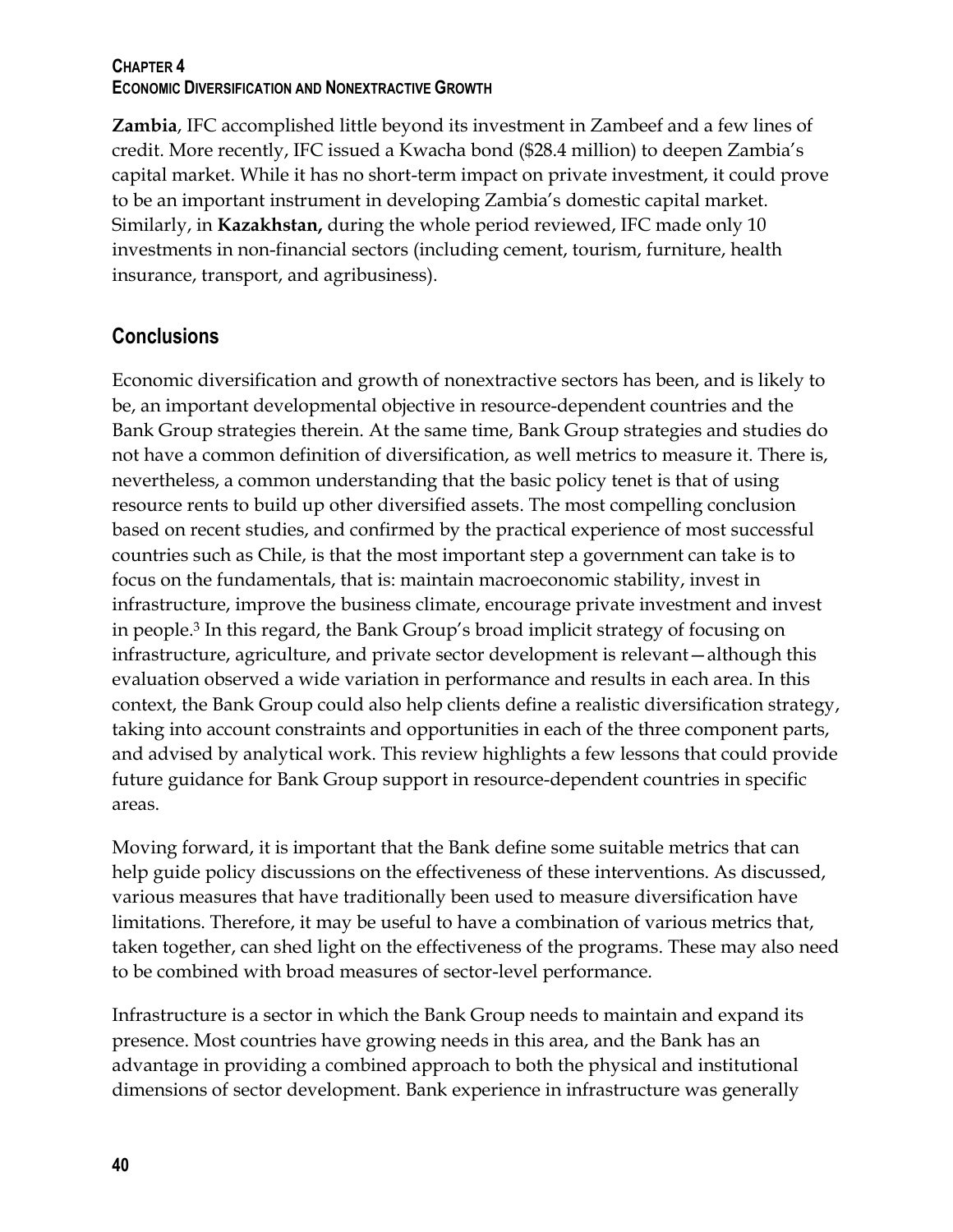positive in all four countries reviewed. Transport (roads) and power are the most important subsectors that have a direct bearing on private investment. However, there is a risk of countries pursuing sub-optimal investments in response to political and popular pressures. Thus, the focus of the Bank should continue to be on ensuring the economic efficiency of investments and on institutional development. Other subsectors (water and sanitation, urban services, and so on) are unlikely to feature prominently in investor perceptions. Bank support in these areas could be primarily viewed from the lens of social development.

Agriculture is an important sector that needs to be supported by significantly more analytical work. Despite the well-recognized importance of the sector and its high potential in all four CPE countries, the outcomes of Bank programs have been generally poor. The Bank has often lacked a coherent strategic approach to the sector around which different interventions could then be designed. In most cases, there was little synergy between the Bank's individual projects, thus severely diminishing their sustainability. Agriculture is a sector in which the economic diversification objective overlaps with rural poverty alleviation. In RRDCs, both perspectives need to be kept in mind in the design of strategies and interventions.

The PSD strategies of the Bank and IFC need to be joint not only in their titles. The Bank and IFC will have to formulate a coherent and actionable approach to PSD. All four observed country strategies did not present much evidence of any real coordination or cooperation between the two institutions. This has often meant missed opportunities, possibly a waste of resources, and, at times, inappropriate interventions. IFC could become more proactive in seeking out potential investors in nonextractive sectors, and particularly in labor-intensive sectors.

### **References**

 $\overline{a}$ 

- Gill, Indermit S., Ivailo Izvorski, Willem van Eeghen, and Donato De Rosa. 2014. *Diversified Development: Making the Most of Natural Resources in Eurasia.* Washington, DC: World Bank. doi:10.1596/978-1- 4648-0119-8. License: Creative Commons Attribution CC BY 3.0.
- World Bank. 2012. *Mongolia—Country Partnership Strategy for the Period FY2013–2017*. Washington, DC: World Bank. http://documents.worldbank.org/curated/en/2012/01/16244913/mongoliacountry-partnership-strategy-period-fy2013-2017.
- ———. 2013. *Beyond Oil: Kazakhstan's Path to Greater Prosperity through Diversifying*. Kazakhstan Country Economic Memorandum No. 78206. Washington, DC: World Bank.

<sup>1</sup> The Herfindahl-Hirschman Index shows whether exports are concentrated on some products or distributed in a more homogeneous manner among a series of products.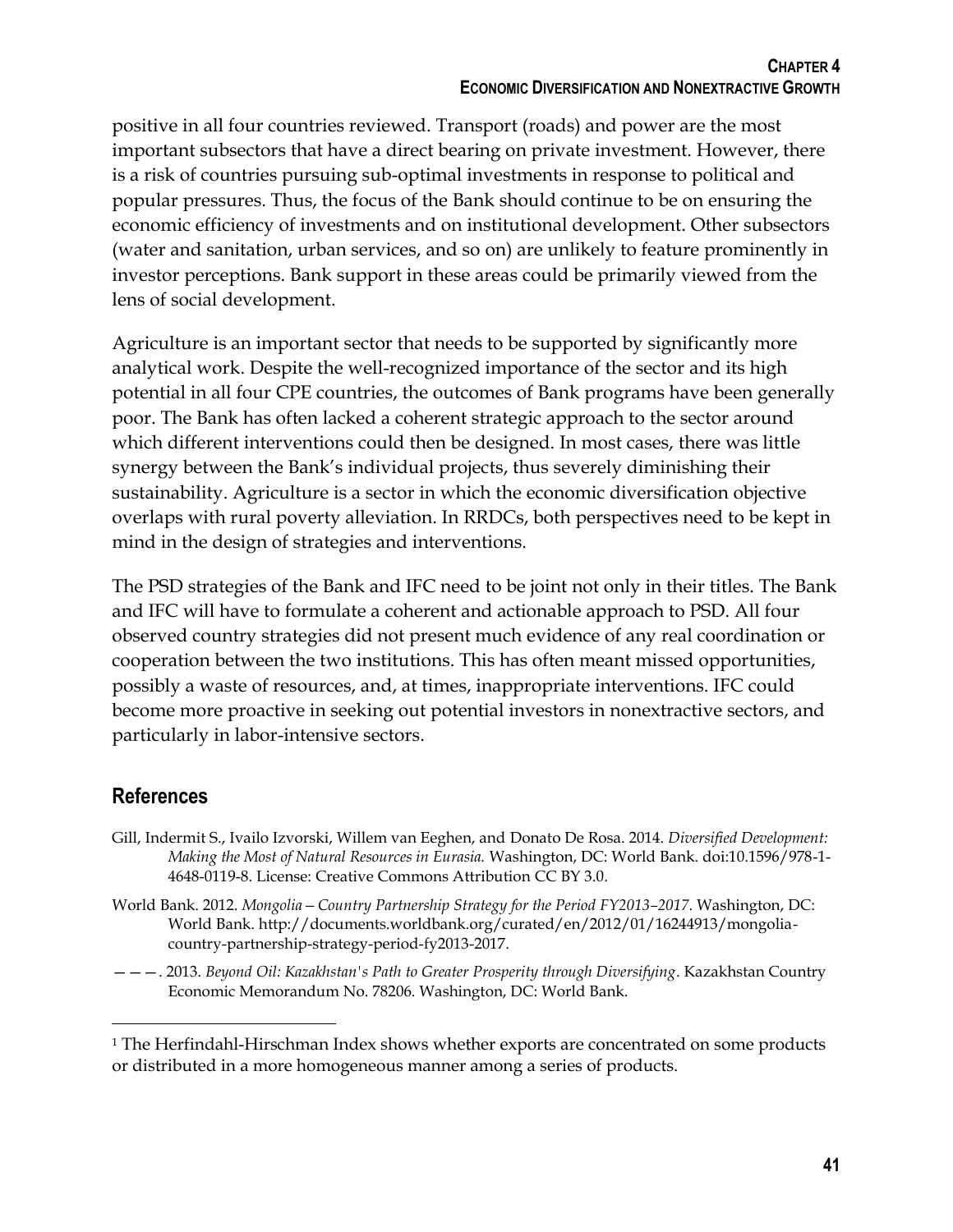$\overline{a}$ 

<sup>2</sup> According to the most conservative estimates, nonperforming loans amount to 30 to 35 percent of the total number of loans in Kazakhstan, thus making it the global "leader" in this respect.

<sup>3</sup> This aspect (e.g., skills) is discussed in chapter 5.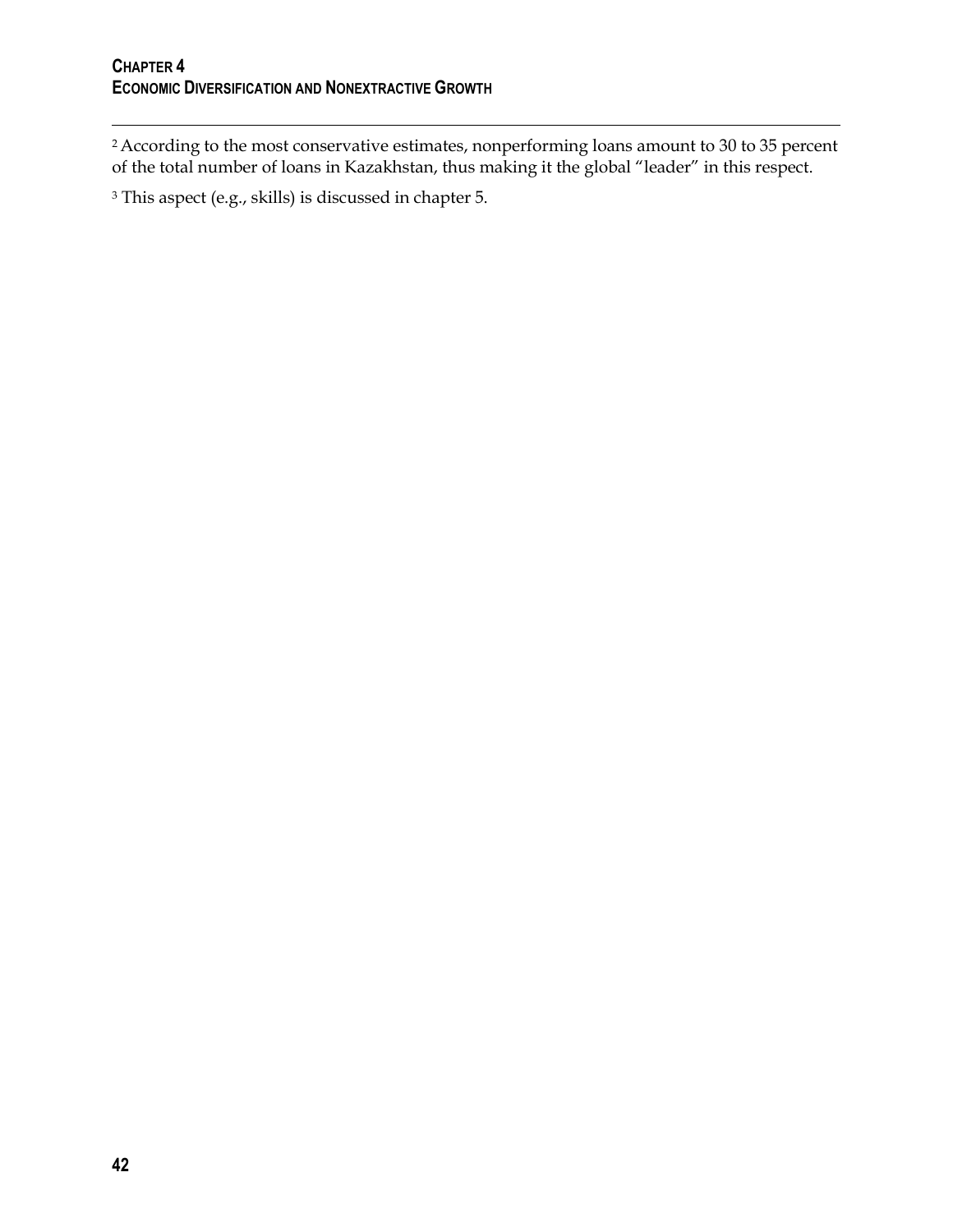# <span id="page-55-0"></span>**5. Inclusive Growth**

Inclusive growth encompasses both the Bank's focus on its twin goals of poverty reduction and sharing the benefits of growth, as well as the set of program interventions that contribute to achieving these goals in a sustainable fashion. These include: (i) the provision of social welfare and social safety nets that protect the poor and vulnerable; (ii) human development through education to raise the productivity of the poor and middle-income groups and health services; (iii) spatial programs of rural and urban development that focus on enhancing the quality of life and providing livelihoods opportunities for those who live in rural areas and urban slums; and (iv) the promotion of environmental sustainability.

The strategies adopted in the four review countries vary in the extent to which they have clearly internalized this set of challenges and made an informed choice about where to focus the Bank's efforts. The Bank program in **Mongolia** would seem to be a good practice example, with a strategic approach that is targeted to poverty reduction and shared growth; it very explicitly selects areas that will have the maximum impact. In other countries, Bank selectivity seems more arbitrary. In **Bolivia** and **Kazakhstan,** this seems to reflect the lack of interest of the government in Bank support in particular areas, whereas in **Zambia** it is mainly the lack of traction of particular programs that the Bank has supported in the past. In these countries however, there is a need to put the Bank program in this pillar into a clearer strategic framework to demonstrate the likely impact of the Bank's interventions on the achievement of the twin goals.

The implications of resource revenues for poverty reduction and social development in resource-rich developing countries (RRDCs) are not qualitatively different than the challenges that all developing countries face in promoting inclusive growth. However, the analysis of the four cluster Country Program Evaluations (CPEs) suggests the following five areas where the Bank needs to focus more intensively in RRDCs than in many other borrowing countries. The first area relates to the setting of the objectives, while the others are the four key program areas needed to address the objectives in RRDCs.

(a) **Poverty focus**. In the upward swing of the resource cycle, RRDC governments can become complacent about whether the benefits of growth are reaching the poor. Vested interests in sectors such as contracting and commercial transport become powerful and pressure the governments to undertake the kind of public construction works (airports, major highways, public buildings, and so on) which may have limited impact on poverty reduction over the medium- and even the long term. In this context, the Bank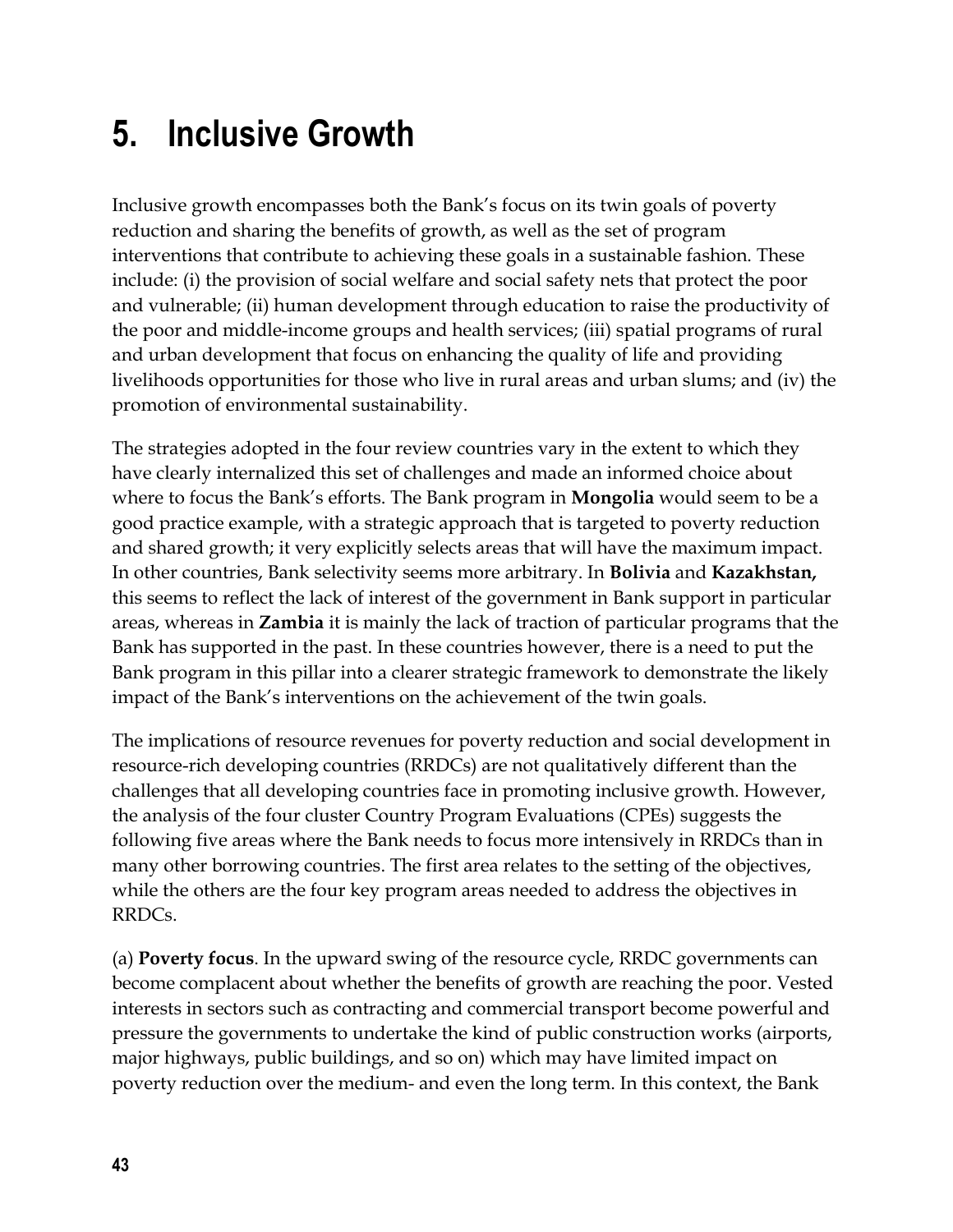### **CHAPTER 5 INCLUSIVE GROWTH**

needs to build on its diagnostic work to monitor progress and to advocate for a continued focus on poverty reduction and shared prosperity.

(b) **Social transfers**. RRDC governments are likely to be under more pressure than others to support cash transfers that allow the public at large to feel that they are deriving their share of the benefits that flow from resource exploitation. The risk is that these transfers are often poorly designed and do not meet their objectives. The Bank has an important role to play in helping governments design and implement cash transfer programs that are fiscally sustainable and that address the most urgent needs of the poor. This becomes particularly important during the downward part of the resource cycle when budgetary expenditures come under pressure. At such times, the Bank needs to advocate, and may need to provide direct support, for ensuring that the safety net for the most vulnerable is adequately funded and reaching those who are most in need.

(c) **Education and skills development**. Sustained poverty reduction requires investment in human development to build the skills and capacity needed to raise productivity and stay competitive. The availability of substantial revenues from mineral, oil, and gas resources in RRDCs has helped many of their governments achieve the Millennium Development Goal (MDG) of universal education coverage. Although the importance of this should not be underestimated, there needs to be more emphasis on enhanced education quality and skills development if the investment in human development is to have a significant impact on productivity, competitiveness, and poverty reduction. In this situation, the Bank needs to focus on and support improvement in the quality of the education system and put into place an effective monitoring system to assess quality issues.

(d) **Reaching the rural poor**. In many RRDCs, one sees the evolution of two different economies—a relatively prosperous, rapidly-growing urban economy with an expanding population, infrastructure, and large amounts of both public and private investment on the one hand, and a rural economy that is a backwater with stagnant productivity and little investment (other than for a primary school classroom) on the other. Most of the poverty is concentrated in the rural sector, where governments often lack the structures and instruments for reaching the rural poor. To support inclusive growth, the Bank needs to provide a focus on rural poverty, including piloting approaches for reaching the rural poor, and supporting the scaling up of successful approaches.

(e) **Environmental impact**. In many RRDCs, the extractive sectors are often a direct cause of environmental degradation, which needs to be addressed through effective regulations and monitoring. The Bank therefore needs to supplement its regular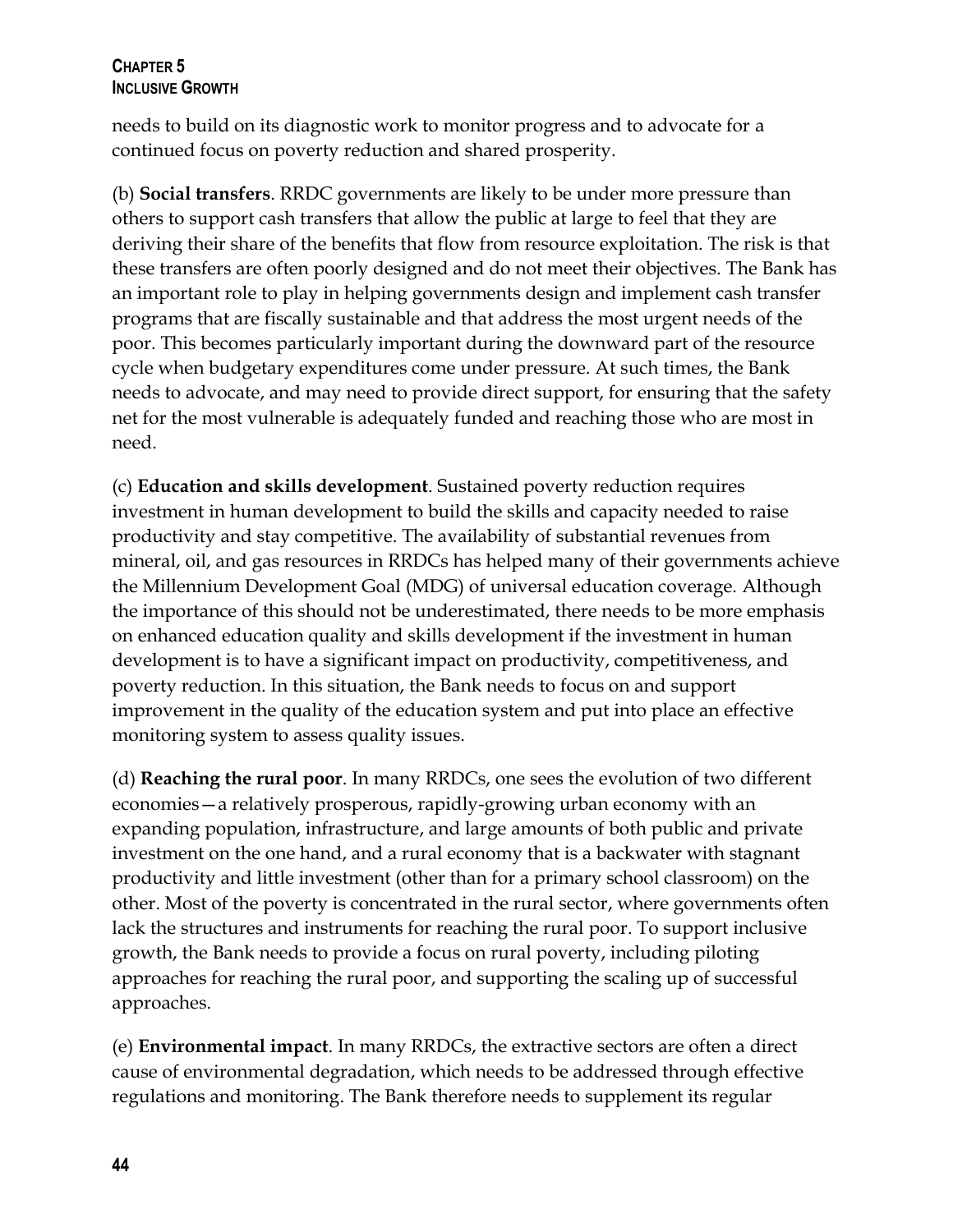program of environmental support in these countries with a special focus on the environmental implications of extractive industries.

### <span id="page-57-0"></span>**Outcomes and World Bank Group Contribution**

### **POVERTY FOCUS**

The evaluation period covers the upswing of the price cycle between 2004 and 2013 (except for the global crises in the years 2008–09), when buoyant prices for oil, gas, and minerals not only led to increased production, but also to exploration and development of new sources. Rapid expansion and growth in the extractive sectors contributed to relatively fast rates of growth in all four CPE countries, which led to significant poverty reduction and improvement in most human development indicators (table 5.1). The only area in which there was limited progress was made was inequality.

|                                                                                          | <b>Bolivia</b><br><b>Kazakhstan</b> |                     |       | Mongolia            | Zambia          |                     |      |                     |
|------------------------------------------------------------------------------------------|-------------------------------------|---------------------|-------|---------------------|-----------------|---------------------|------|---------------------|
| Indicator                                                                                | 2004                                | Latest <sup>a</sup> | 2004  | Latest <sup>a</sup> | 2004            | Latest <sup>a</sup> | 2004 | Latest <sup>a</sup> |
| GDP per capita (US\$)                                                                    | 955                                 | 3,151               | 2,874 | 12,276              | 798             | 4,170               | 557  | 1,802               |
| Poverty headcount ratio<br>at national poverty lines<br>(% of population)                | 63                                  | 45                  | 34    | 3                   | 34              | 27                  | N/A  | 61                  |
| Urban poverty<br>headcount ratio at<br>national poverty lines<br>(% of urban population) | 54                                  | 37                  | 23    | 1                   | 29              | 23                  | N/A  | 28                  |
| Rural poverty<br>headcount ratio at<br>national poverty lines<br>(% of rural population) | 78                                  | 61                  | 47    | 5                   | 43              | 36                  | N/A  | 78                  |
| Primary enrollment (%<br>gross)                                                          | 107                                 | 91                  | 105   | 106                 | 109             | 109                 | 106  | 108                 |
| Life expectancy                                                                          | 64                                  | 67                  | 66    | 70                  | 65              | 68                  | 46   | 58                  |
| Infant mortality (per<br>1,000 live births)                                              | 46                                  | 31                  | 30    | 15                  | 39              | 26                  | 81   | 56                  |
| Gini coefficient                                                                         | 55                                  | 47                  | 30    | 29                  | 33 <sup>b</sup> | 37 <sup>c</sup>     | 51   | 57                  |

#### <span id="page-57-1"></span>**Table 5.1. Select Economic Performance, Poverty, and Human Development Indicators**

*Source:* World Development Indicators Database.

*Note:* GDP = gross domestic product; N/A = not available.

a. Latest data available.

b. Figure from 2002.

c. Figure from 2007.

**Kazakhstan** made steady progress on all key indicators, including an increase in life expectancy; a reduction in maternal and infant mortality rates; and achievement of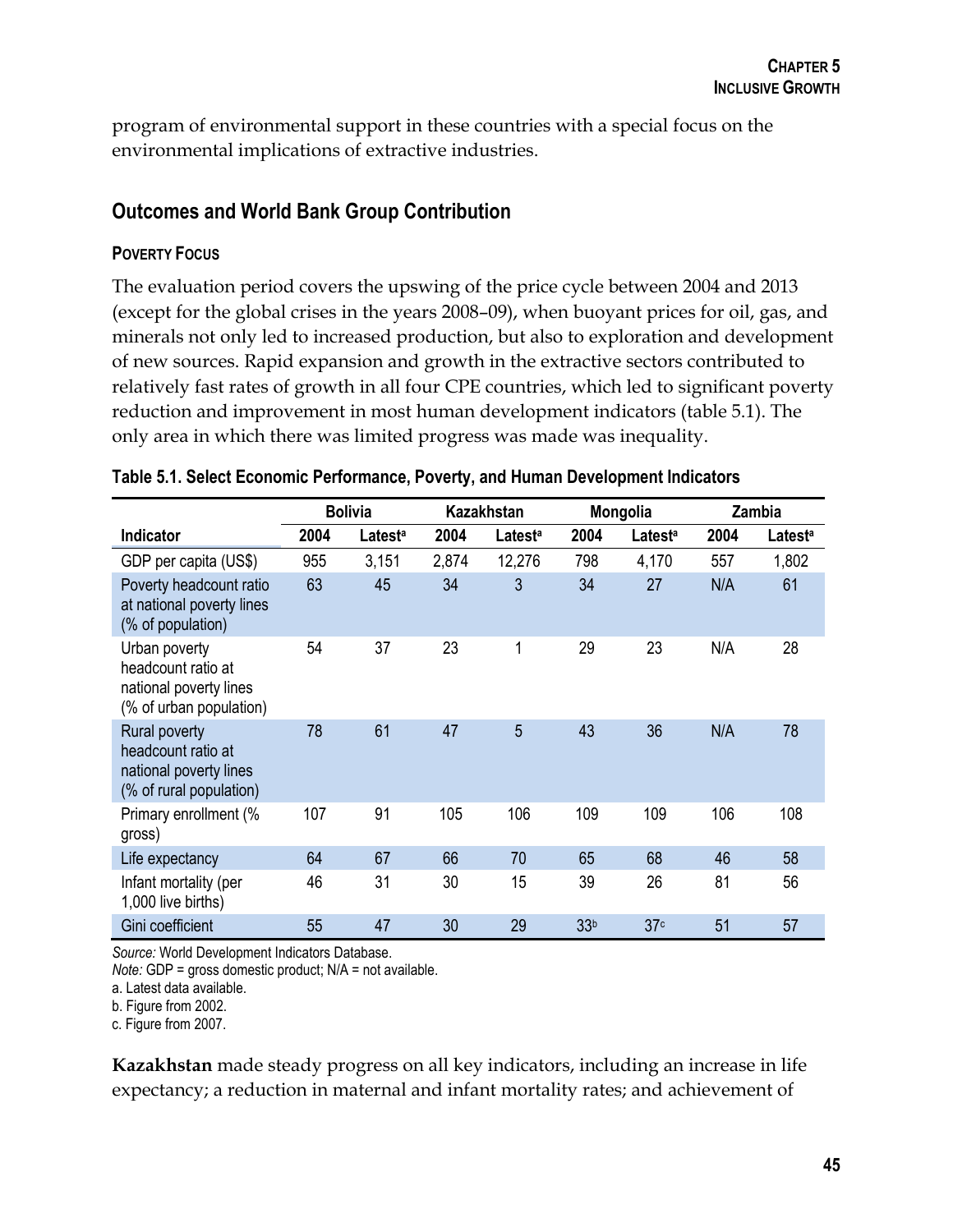### **CHAPTER 5 INCLUSIVE GROWTH**

three of the MDGs (reduction of poverty by half; universal primary education; and gender equality in education). Poverty data show a very impressive decline from 34 to 3 percent,<sup>1</sup> although the numbers are hard to confirm as the Bank's last poverty assessment in the country was conducted in 2004. In **Mongolia,** the decline in poverty was most impressive between 2010 and 2012, falling by an average of 5 percentage points per year. Whereas poverty has declined, the gap between rich and poor in Mongolia has widened, with the gains in income for the better-off outstripping the impact of rapid growth on the poor. **Bolivia** has seen the most impressive reduction in extreme poverty, despite slightly lower growth rates compared to the other three countries. This could be explained by the expansion of small businesses; growing employment in the services sector; direct transfers to the poor from an increased share of rents from natural gas; and shifts in the terms of trade in favor of agricultural products from which many of the rural poor derive their income. The outlier in this group is **Zambia**, where despite growth, poverty incidence remains very high. Rural poverty, at 74 percent, is more than double the level in urban areas. There was a steady increase in inequality over the review period, reflecting a high concentration of growth in urban areas and among the large commercial farmers and entrepreneurial and professional groups.

In **Bolivia**, **Mongolia**, and **Kazakhstan**, a number of factors contributed to poverty reduction, including a combination of: cash transfers; growth of employment in the services sector (urban poverty); and a sustained program of outreach to rural areas with the promotion of education, health, infrastructure, and support for livelihoods. Productivity improvements did not seem to have played a significant role. The story in **Zambia** is a complex one. Although the government did not derive much in the way of revenues from copper mines, a great deal of additional fiscal space was created through the country's Highly-Indebted Poor Countries completion in 2005, as well as higher revenues through the growth of the urban economy and commercial agriculture. While initially there was a major expansion of expenditures on health and education, in more recent years, resources have been used for a substantial increase in public sector salaries and for expanding the country's physical infrastructure. Very little growth has reached the small farmers in rural Zambia as government expenditures have targeted mainly the urban core of the country. As a consequence, the rural poverty headcount has increased with population growth.

As experience in the four CPE countries shows, the direct impact of growth in extractive industries through employment generation (directly, or indirectly, through demand for inputs, or development of downstream processing) could be rather limited: for example, the Oyu Tolgoi copper mine in **Mongolia**, one of the largest in the world, is expected to cost about \$20 billion to develop (until 2019). It is expected to account for about 30 percent of the country's gross domestic product (GDP) at full production, but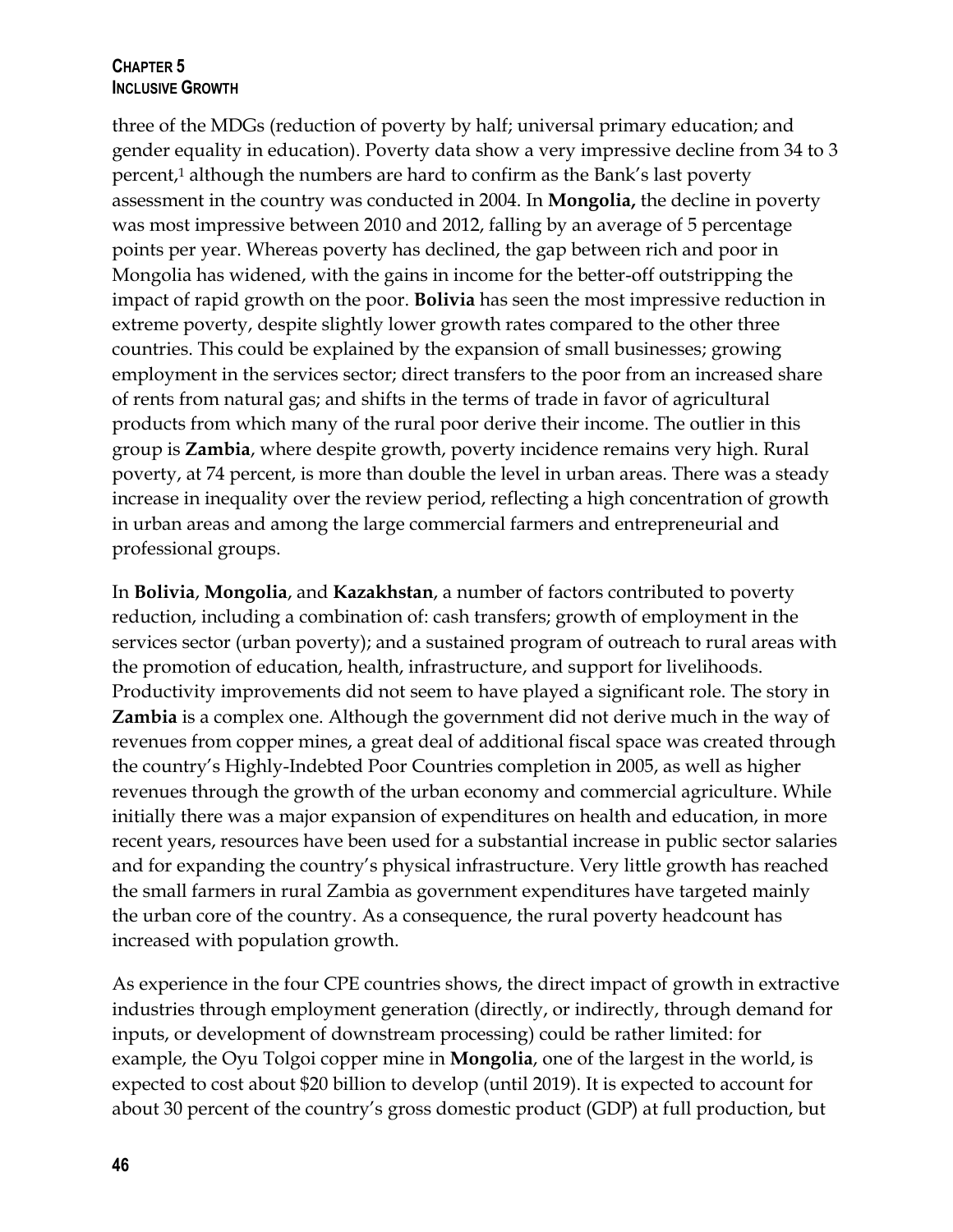will have only 3,000 to 4,000 employees at that point. In addition, in most RRDCs, the extractive industries have made little use of tradable domestic inputs, or led to the development of downstream processing.<sup>2</sup> The multinational companies that develop these resources generally have facilities elsewhere that they use for the sourcing of inputs or processing of outputs.

The limited spill-over from extractive industries puts most of the weight on governments to meet the expectations of the public at large. During periods of new oil, gas, or mining development, there is increasing buildup of political pressure on governments to meet expectations that the resources will translate rapidly into higher incomes and provision of more and better public services. In **Mongolia** and **Zambia**, this has made it difficult to resist populist calls for the pro-cyclical use of resources. In both countries, governments have amplified the impact of the resource boom by running up sizeable budget deficits, using expansionary monetary policies, and borrowing abroad. The Bank's role in this situation is to ensure that government revenues derived from natural resources are used in ways that maximize their impact for achieving sustainable poverty reduction.

Effective advocacy requires both analytic work and policy dialogue on poverty reduction. Yet these have not been a prominent feature of the Bank program in most reviewed countries. In **Zambia**, where the issue is most urgent, the Bank's analytic work on poverty culminated in the 2012 Poverty Assessment entitled *Stagnant Poverty and Inequality in a Natural Resource-Based Economy.* In spite of wide dissemination, the report seems to have had little traction. In the other three countries, some work was done at the beginning of the evaluation period. However, there has been no subsequent poverty analysis. The last two strategies of the Bank Group in **Kazakhstan** do not mention poverty reduction as an explicit objective, nor do they track poverty indicators.

Effective poverty analysis requires reliable data on poverty, and this, in turn, implies arrangements for monitoring through regular surveys. The Bank has been active in both **Zambia** and **Mongolia** on supporting arrangements for collecting better poverty data, and aligning the surveys supported by the Bank with those of the national statistics bureaus. In Mongolia, this led to the adoption of a new methodology in 2012 to make a quantitative assessment of poverty rates and assess poverty dynamics. This is a noteworthy achievement compared to the mid-2000s, when the official poverty numbers were estimated using inconsistent poverty lines—and drawing erroneous conclusions on poverty trends over time.

### **SOCIAL TRANSFERS**

Developing country governments provide cash transfers in several ways, among them: (i) the pension system to the elderly; (ii) unconditional cash transfers (which can be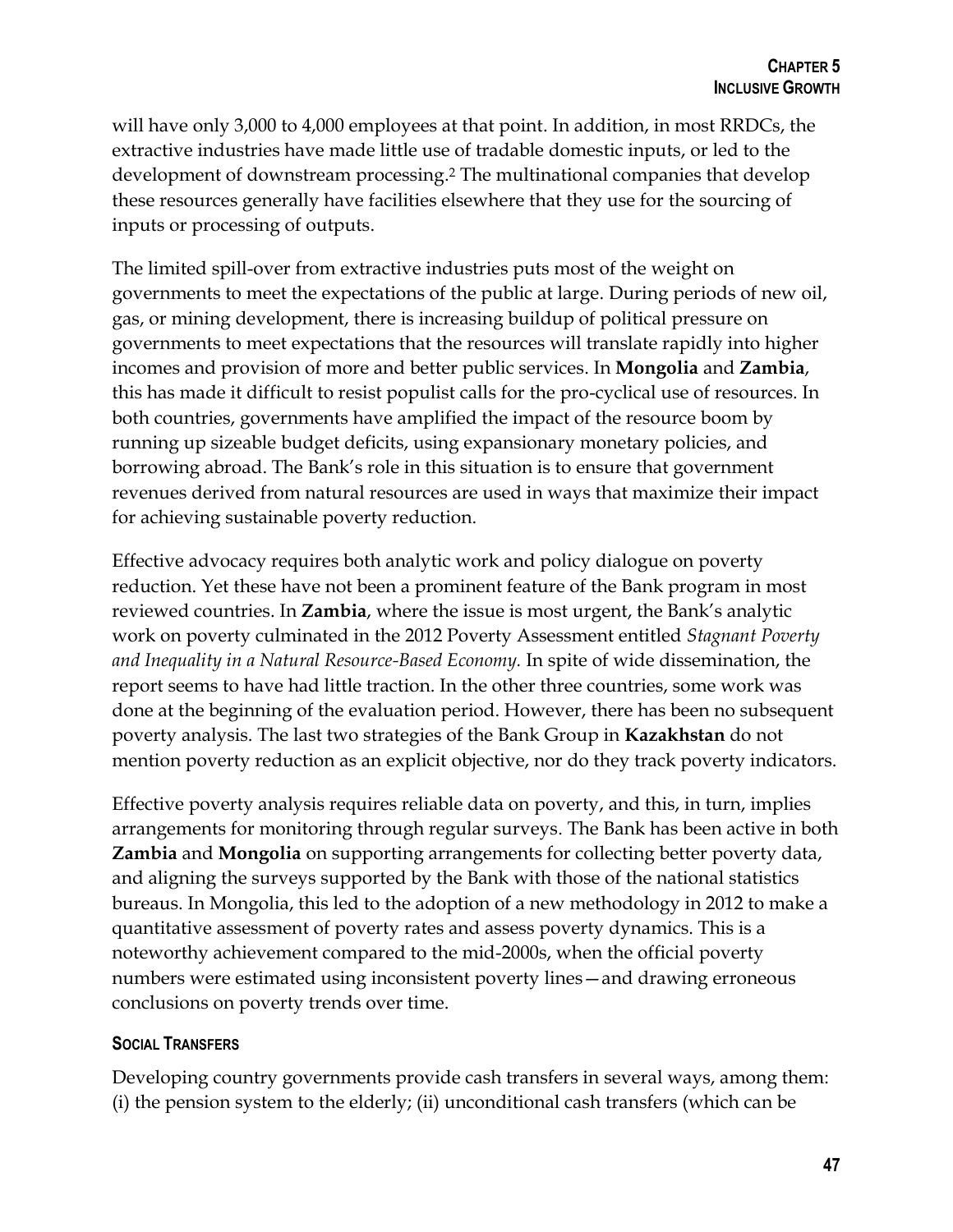### **CHAPTER 5 INCLUSIVE GROWTH**

universal, but are usually social welfare payments to vulnerable groups); and (iii) conditional cash transfers that promote the achievement of various educational- or health-related goals.

The Bank has been actively engaged in policy advice and analysis on pensions in three of the four countries reviewed. Advice on pension reform was an important part of the Bank's policy dialogue in **Kazakhstan**, driven by strong demand from the government.<sup>3</sup> The Bank also conducted timely analytical work at the request of the **Mongolian** government to evaluate the pension scheme and propose policy reforms.

In addition to pensions, countries need to put into place comprehensive social safety nets. This is becoming an increasingly urgent issue in many RRDCs, where governments are under growing pressure to spread the natural resource wealth in the most direct and efficient manner. A key element in the Bank approach has been to advocate for programs targeted to the poor. This reflects the evidence that universal programs have substantial leakages of funds to the non-poor and are likely to be fiscally unsustainable. Moreover, targeted programs are difficult to administer, require information on incomes, and are subject to elite capture and diversion of resources. In addition to policy advice, this has meant that governments would need to put in place the administrative capacity for effective implementation.

The difficulty of moving in this direction is evidenced by the Bank's engagement with the **Mongolian** government over its universal Child Money Program (CMP). In 2005, the CMP was introduced on a targeted basis, and in 2006, it was expanded to universal coverage. The Bank's analytical work clarified for policy makers the limited impact of the universal program on poverty reduction—and its fiscally high and unsustainable cost. As a result, the government adopted the Social Welfare Law (SWL) in 2012 to overhaul the system through the introduction of the Poverty Targeted Benefit (based on a proxy means test), and a substantial consolidation of benefit programs. However, this became a contentious issue in the subsequent election and, to date, the law has still not been implemented.

Given its importance for both fiscal stability and poverty reduction, the Bank needs to be involved in supporting the design of appropriately scaled and efficient cash transfers in RRDCs. Politically, it is often difficult to withdraw a benefit once it has been given. Therefore, it is important that the Bank engage with governments during the early phases of resource exploitation when significant revenues begin to flow into the budget. In this way, it can help governments design a modular approach that can be expanded over time in relation to fiscal affordability. In addition, the Bank needs to assist governments in carrying out periodic monitoring and evaluation regarding the poverty impact of fiscal transfers. Bank engagement in this area with RRDCs is especially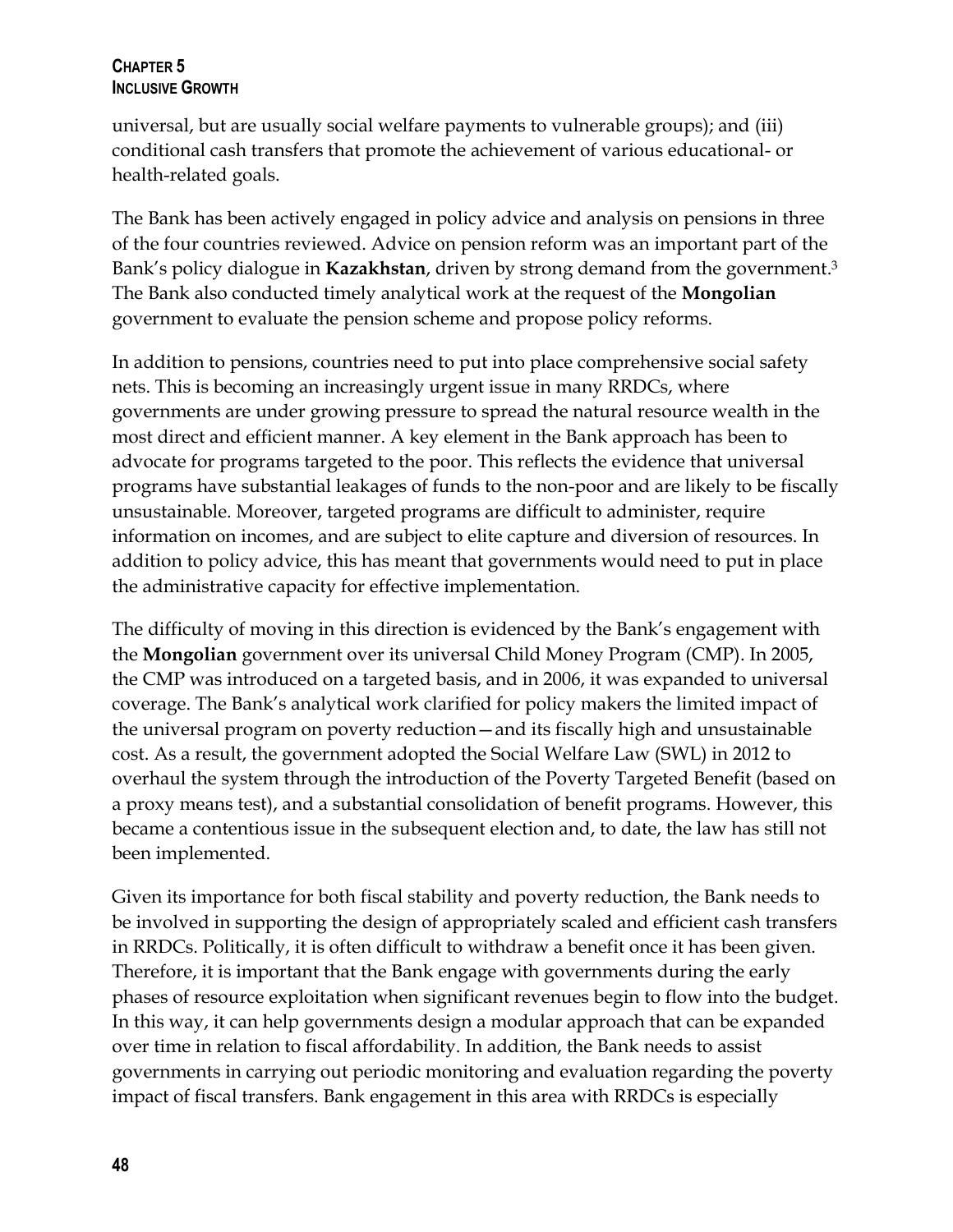important given the inherent instability of mineral and oil resource revenues, and the likelihood that when price or production shocks occur, poorly designed transfer programs will not be sustainable. <sup>4</sup>

### **EDUCATION AND SKILLS DEVELOPMENT**

All of the CPE countries were making substantial progress toward achieving the access to education objectives of the MDGs. The growing concern (especially in the poorer countries) was that the system was not meeting the needs of the labor market (producing the new skills that a rapidly growing and diversifying economy was likely to require) and achieving the productivity gains necessary to escape poverty and reduce vulnerability. Bank programs in all countries concentrated on improving education quality, mainly primary and secondary. However, there were very few attempts to address skills development and vocational training.<sup>5</sup>

In spite of a relatively limited role for the Bank in **Kazakhstan,** it has had a visible impact in basic education, where it focused on supporting the government's efforts to improve quality. The Bank's contribution is widely credited by the Independent Evaluation Group's interlocutors in introducing universal pre-school education. The Bank has made a major contribution to enhancing the quality of primary education in **Mongolia** through policy dialogue and its lending program. Bank projects introduced reforms in rural primary schools that are now being scaled up at the national level through government policies. In **Bolivia**, the Bank had traditionally successfully supported primary education reform, as well as education decentralization. During the evaluation period, the Bank shifted its support from national reforms to smaller scale municipal pilots, as the then new government showed little interest in policy reform and Bank assistance. The possibility of the pilot programs to serve as a testing ground for broader reforms has not materialized, as the government has not been interested in sectorwide reforms.

The Bank's involvement in improving the quality of education has achieved an important first step of building awareness, but it now needs to move to a second stage. The Bank is playing an important role in keeping the focus on quality and on helping governments develop programs in this area. This would seem to be a major comparative advantage of the Bank. However, to move beyond advocacy, the Bank needs to strengthen its analytic work to identify the steps needed for better quality and curriculum reform, help put monitoring systems in place, and evaluate the structure of secondary and tertiary educational institutions and the policy framework for skills development.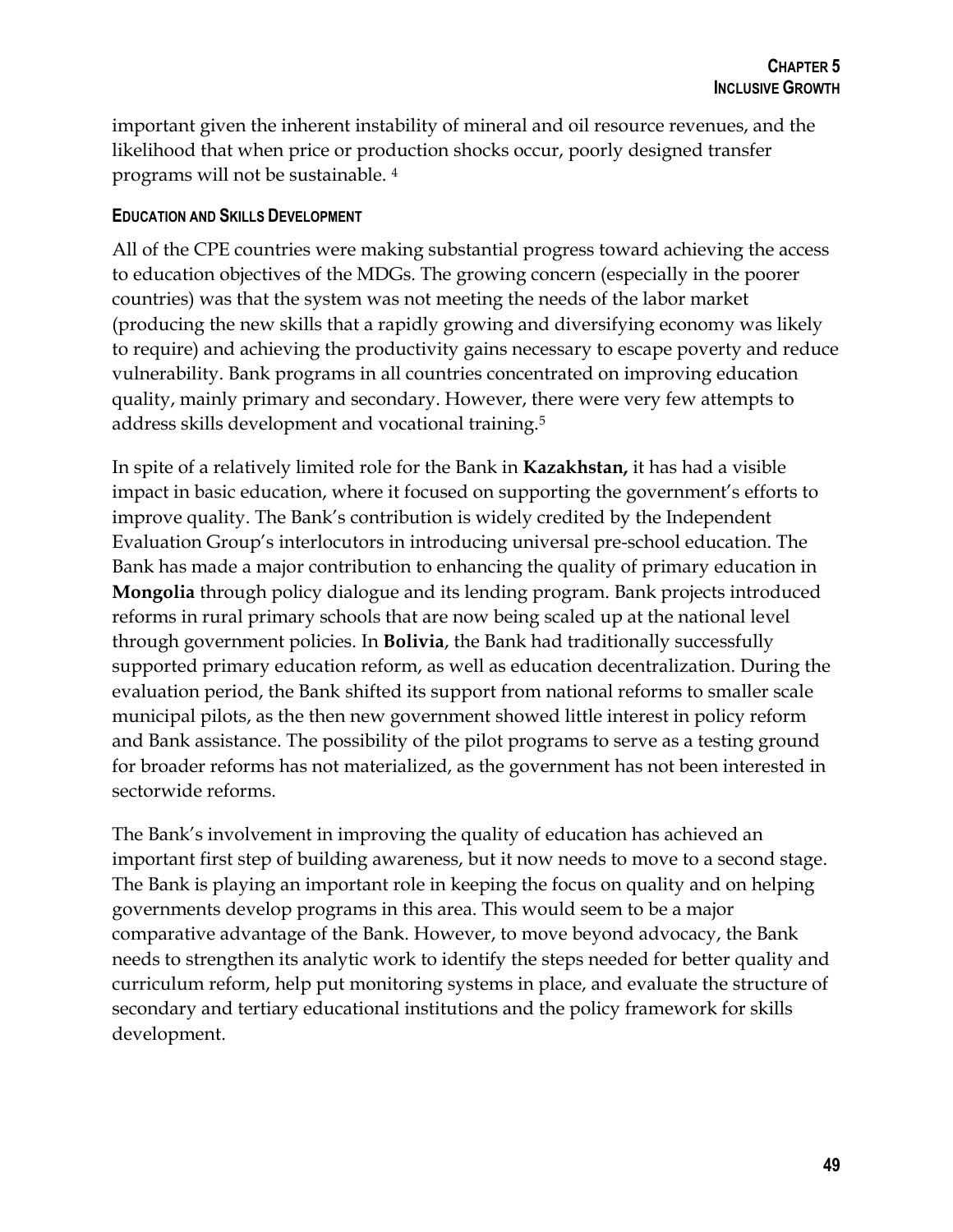### **CHAPTER 5 INCLUSIVE GROWTH**

### **REACHING THE RURAL POOR**

In most of the reviewed countries, poverty is becoming more and more concentrated in the rural areas. The key cities and mining towns benefit more directly from the earnings from natural resources. Their incomes rise with the demand for labor in construction and services. The traditional farming population is often poorly placed to meet the additional demand for more and better quality foodstuffs and other crops. As a consequence, they benefit little from this growth, except through labor migration and remittances. The evidence suggests that an active program of rural development and the promotion of agricultural value chains is needed to achieve a significant impact on rural poverty.

The most striking example of Bank support for rural development comes from **Mongolia**, where rural living conditions have dramatically changed for the better since the mid-2000s. The Bank's program covers several activities that seem well coordinated on the ground and have jointly produced important learning and synergies. Mission evidence suggests that the rural program as a whole merits recognition as best practice. Bank-supported projects created synergies that reinforced support for higher living standards for herder households, and the adaptation of the traditional nomadic way of life in a modern, growing economy.<sup>6</sup>

Some important lessons for future livelihood support can be derived from these country studies. The **Mongolia** experience shows the impact that the Bank can have through a holistic approach to rural development, capturing the synergies from a number of separate programs focused on rural development. The Bank is following a similar approach in its program in **Bolivia**. The poverty assessment in **Zambia** takes the opposite line, arguing that: "marginal improvements in economic and social indicators can be accomplished through targeted interventions in the rural economy, but enduring, structural income growth and the widespread reduction of poverty will only be achievable through broad-based employment creation in the urban industrial and service sectors." The cross-country view which this cluster CPE enables, would strongly support the argument that this is not an either/or proposition. An entirely urbanfocused program would leave a large reservoir of rural poverty in countries such as **Zambia,** and some of the newly-emerging RRDCs for many years into the future.

### **ENVIRONMENTAL IMPACT**

The four countries in the cluster have all been richly endowed with natural resources, including land, forests, water, and biodiversity. In every case, their rich natural endowment has been gradually degrading under a variety of pressures arising from their unregulated economic development, ranging from overgrazing and the expansion of the agricultural frontier, to the growth of air and water pollution from industrial and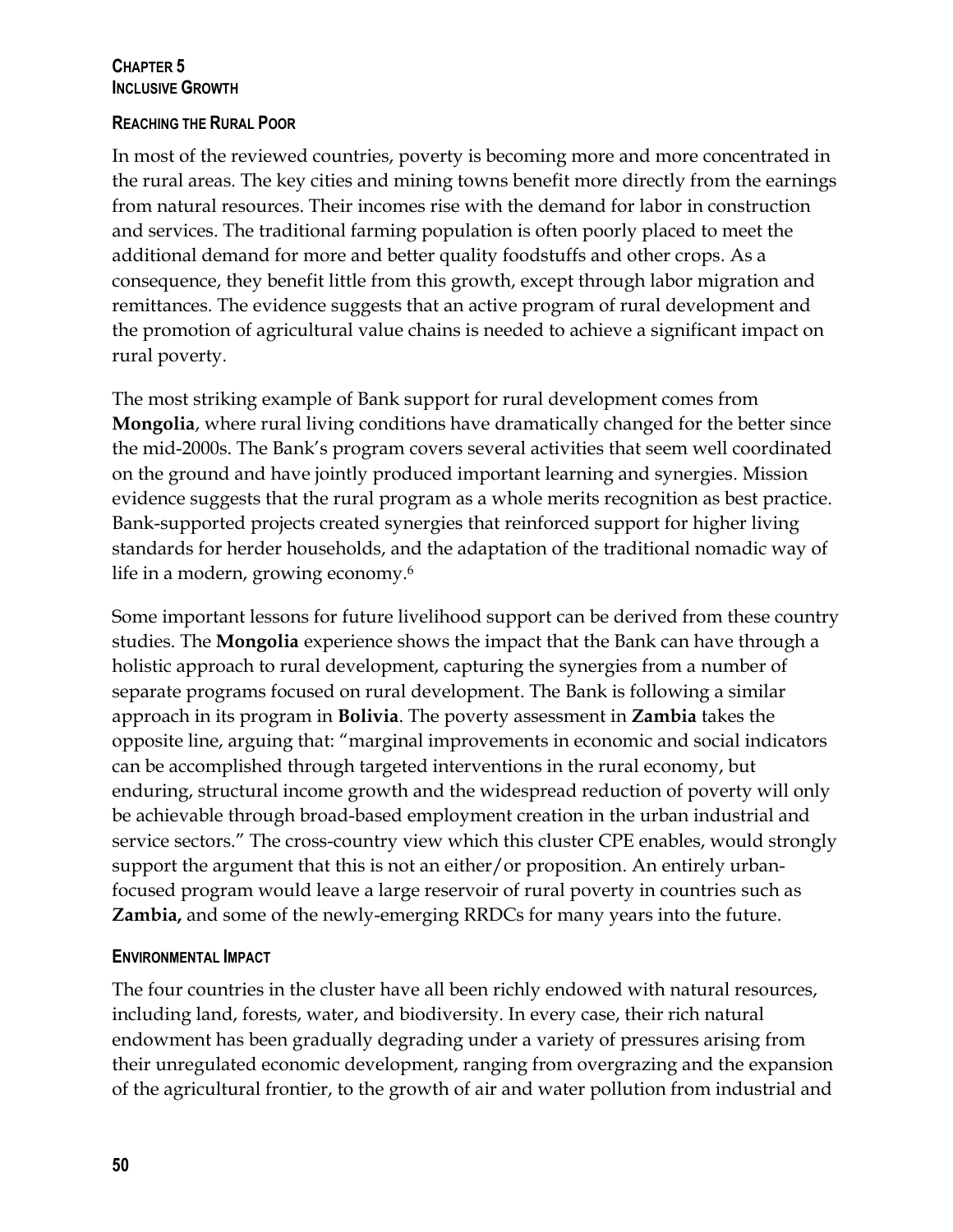extractive activities. Some of these pressures have been aggravated by the countries' vulnerability to climate change, with the attendant increase in the frequency of extreme weather events. In every case, the countries' response had been limited by inadequate policy frameworks and weak institutional capacity to enforce the applicable environmental laws and regulations. Underlying these common elements, each country was facing a set of very specific challenges.

The mitigation of extractive industry environmental impacts was a major focus in Zambia and Mongolia, and was addressed through safeguards in Kazakhstan. In **Zambia**, the Copperbelt Environment Project mitigated environmental liabilities to facilitate the privatization of the copper industry. However, continuing reports about mining sector chemical spills have raised concerns about the long-term sustainability of the benefits. In **Mongolia**, a wide array of complementary components in various projects have helped to deepen the understanding of the potential impacts of mining development, strengthen the policy and institutional framework, and prepare the infrastructure for managing the environmental and social impacts of mining. In addition, the International Finance Corporation's (IFC) involvement with Mongolia's two largest mining projects provides comfort that their environmental and social management provisions are in line with international norms. In **Kazakhstan**, the Bank and IFC's early petroleum projects helped to: successfully update enterprise environmental and social policies and procedures; introduced sophisticated pollution abatement technologies; and cleaned up past damage.

The strengthening of the institutional and policy framework for the environment was part of every Bank intervention. In **Bolivia**, the Bank helped create institutions and organizations needed to manage and conserve biodiversity. In **Zambia,** Bank projects helped strengthen national park management and environmental control capacity. Nevertheless, the long-term sustainability of these projects' achievements has been affected by a lack of general support from the government for policy, legal, and institutional reforms. In **Mongolia**, the Bank directly contributed to the expansion of the Ministry of Environment's mandate and power, and helped promote the development of a vibrant civil society constituency. In **Kazakhstan**, the successful remediation of past legacy issues<sup>7</sup> helped strengthen the capacity of key environmental agencies. Indeed, their continuing sustainability appears assured by their very visible success and continuing government support.

### <span id="page-63-0"></span>**Conclusions**

In all four RRDCs, the commodity price boom and economic growth led to broad improvements in poverty and human development indicators, but also led to a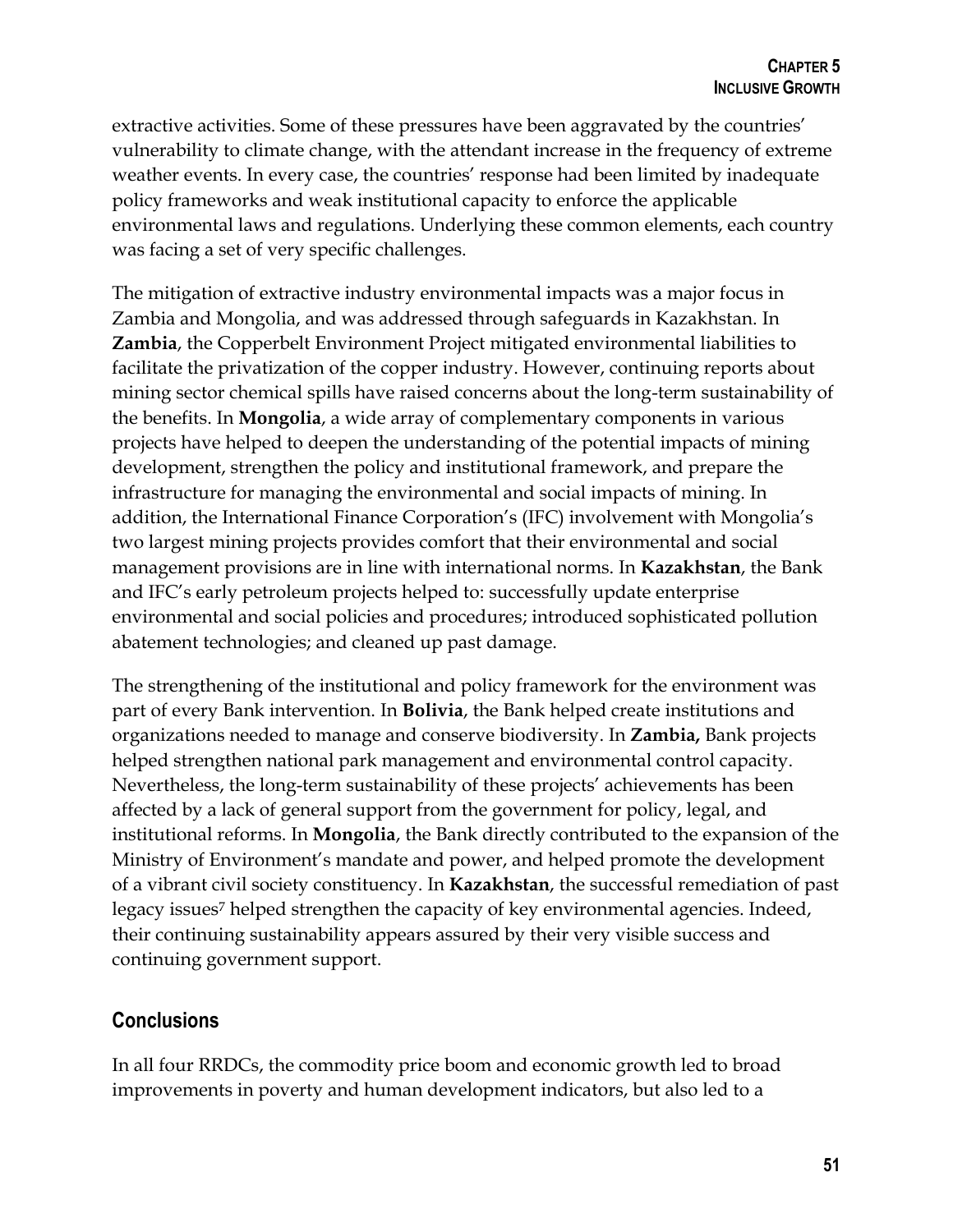### **CHAPTER 5 INCLUSIVE GROWTH**

widening income gap and rising inequality. The outcomes of Bank Group activities aimed at helping countries share the benefits of growth with the wider population and improve human development outcomes were generally positive (with the exception of Bolivia, because of a fundamental mismatch with the interests of the line ministries). This occurred despite the generally small (and declining) size of Bank programs in these areas and the diminishing interest of the authorities. The reasons for a given country's lack of enthusiasm varied from general skepticism about the utility of Bank advice on poverty and education to the unwillingness to acknowledge the persistent poverty problem for political reasons. However, the high impact of Bank activities in these areas relative to their size serves as proof of the Bank's comparative advantage and global expertise. Further, it also underlines the importance of this aspect of the Bank's mandate as a global development institution. The following findings emerge from the experience in the four countries reviewed:

- There is a need to design a program of advocacy for poverty reduction and better sharing of the benefits of growth. It should be based on poverty analysis, support for improved data collection, and poverty monitoring.
- Early and sustained engagement in the design of targeted cash transfers is necessary. The Bank has sometimes been reluctant to intervene in this area because it tends to be highly politicized. Subsequently, when the fiscal situation deteriorates, the International Monetary Fund and the Bank have little choice except to condition support on a government's agreement to change the system of poorly-designed transfers.
- There is a need to emphasize education quality and skills development as a key factor in raising the productivity of the poor. Although governments in all of the reviewed countries are putting substantial resources into the education sector, the benefits are less clear at this stage.<sup>8</sup> The Bank's focus on quality is well founded. An effective start has been made through creating a consensus around the need for quality improvements. These efforts need to be taken to the next stage through broad-based programs that start with good analytic work and better monitoring of education outcomes. Good practice interventions such as the Rural Education and Development (READ) project in Mongolia should be widely disseminated.
- A well-designed rural development program should be a key feature of Bank involvement in RRDCs. Whereas the growth generated by extractive industries development generally reaches the urban areas through demand for construction workers and the services sector, it does not trickle down to the rural economy at a pace that is likely to impact poverty and living standards. Bank programs can help steer government expenditures and focus toward the rural economy. What is particularly encouraging is how successful many of the Bank rural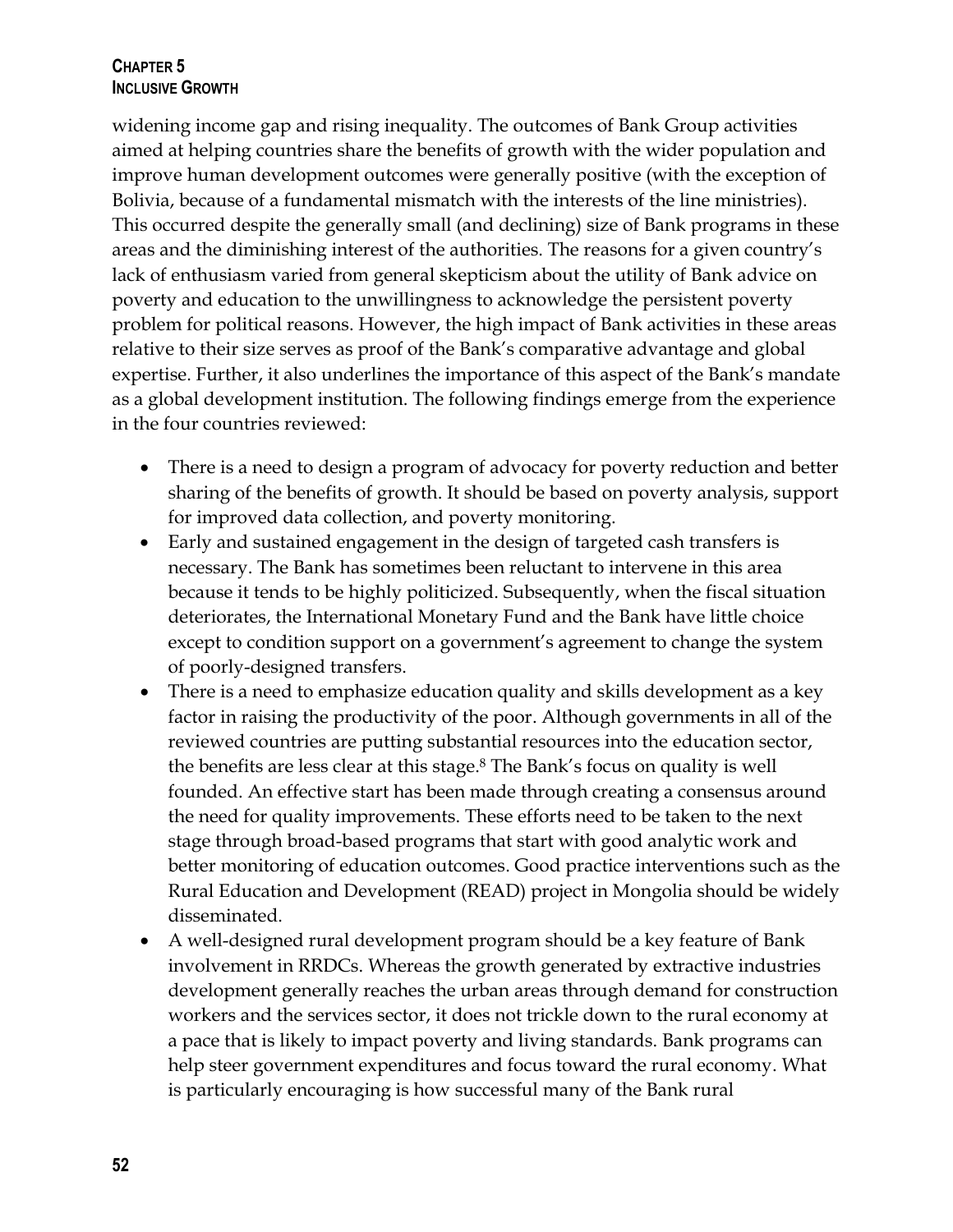development interventions have been. The Mongolian rural program is a major achievement and merits wider dissemination in the Bank and other countries.

 Continued support for the mitigating environmental impacts of extractive industries and dealing with past legacy issues is important. This has been an area of satisfactory Bank Group interventions, as it had successfully brought both the public and private sectors to a realization of the costs of neglect—as well as the impact of a better environment on the population's quality of life.

 $\overline{a}$ 

<sup>3</sup> A report of the World Bank offered guidance on tackling the issue of income adequacy for future pensioners in a sustainable way. It was used by the Bank and the government to inform a high-level brainstorming session in 2012 on the topic of pension reform.

<sup>4</sup> Chile is an example of a resource-rich country that has set aside funds generated by the sale of natural resources to act as a hedge against the fluctuations of global commodity prices and provide a buffer to economic crises. During the global crises of 2008–09, a large part of the resources drawn from the Stabilization Fund allowed financing of bonus (direct unconditional transfers) for the bottom 40 percent of the population.

<sup>5</sup> There was only one Bank project on technical and vocational training and it was in Kazakhstan. The Technical and Vocational Education Modernization Project (FY10: ongoing, expected to close in 2015) was too early to evaluate.

<sup>6</sup> The Bank's projects have changed the way herders provide for livestock pasture and fodder needs; have access to the closest source of water; receive warnings about bad weather; buy livestock insurance; benefit from improved primary education for their children; receive better medical services; participate in local planning and investment decisions; and use energy to watch television, store food, and communicate with their families by mobile telephones.

<sup>7</sup> The most famous one is the partial restoration of the Northern Aral Sea that transformed a massive region that had become uninhabitable into one where people are returning and restoring their livelihoods.

<sup>8</sup> In Botswana, the Finance Ministry has become increasingly frustrated by the lack of improvement in education quality outcomes despite steady increases in expenditures in the sector. It has decided to stop increasing outlays until the Ministry of Education can demonstrate better quality outcomes.

<sup>&</sup>lt;sup>1</sup> The poverty line in Kazakhstan is set at \$2.25 per day, which is considered very low for an upper-middle-income country (approaching a high-income country threshold).

<sup>2</sup> An exception is Botswana, where the government has required De Beers to move its headquarters, and a significant proportion of diamond cutting and polishing, to the capital of Gaborone.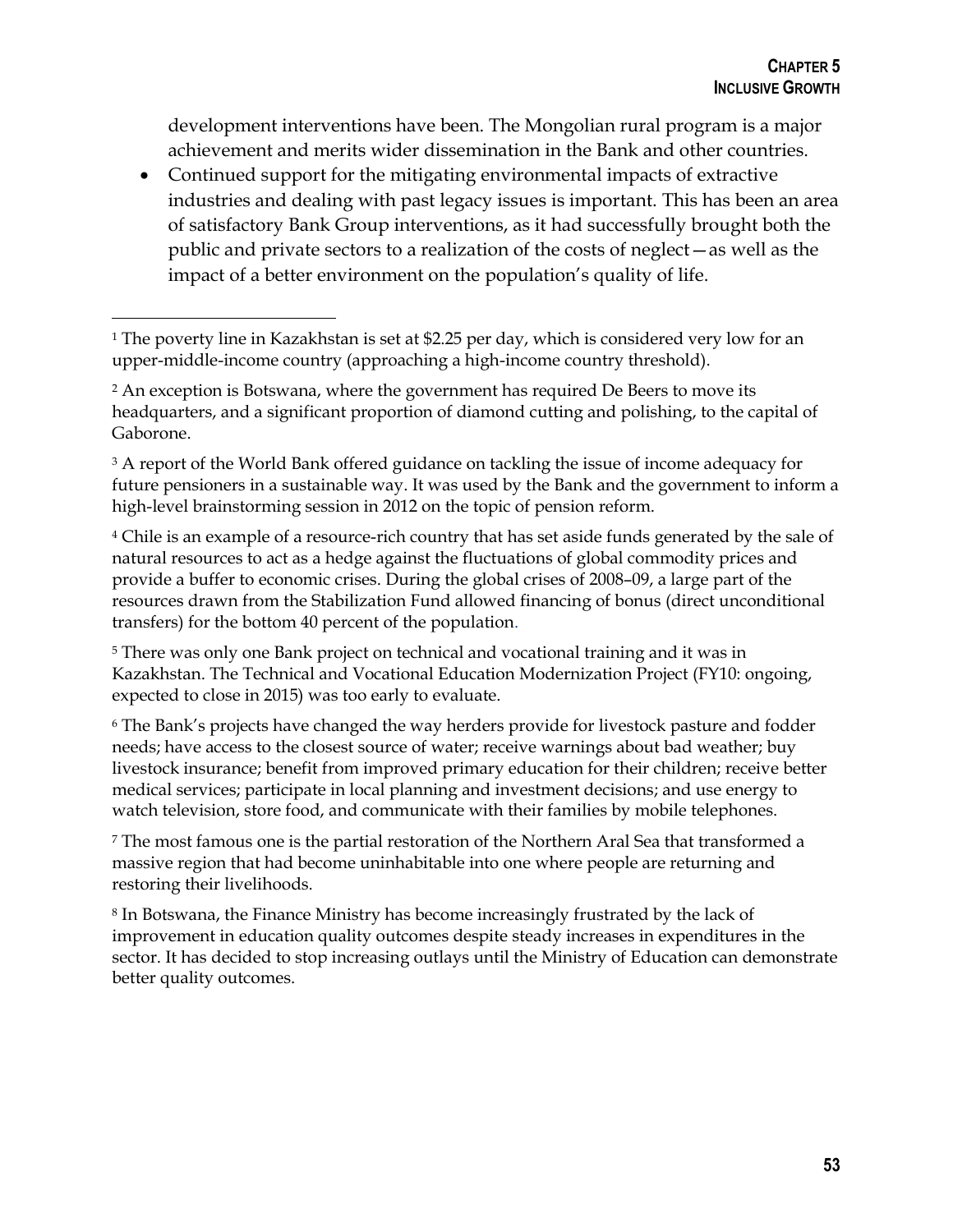# <span id="page-66-0"></span>**6. Main Findings**

This review concludes that although the challenges identified in resource-rich developing countries (RRDCs) are not unique, they manifest themselves with particular intensity in three closely interrelated areas: (i) management of revenues from an exhaustible resource; (ii) growth and employment in the nonextractive sectors; and (iii) inclusive growth and reduction of poverty. The close links between these areas need to be defined and structured as a coherent strategy, emphasizing the areas important in a particular country context, with a set of measurable progress indicators.<sup>1</sup>

The over-arching strategic role of the Bank Group in RRDCs is to assist them in using the revenues generated from natural resources efficiently, effectively, and sustainably in support of poverty reduction and shared growth. In the four countries reviewed in this clustered Country Program Evaluation (CPE), the Bank Group did not use a consistent basis for choosing the issues to include in the dialogue with resource rich countries. Each of the four stories played out in a unique way that depended on how the country team at the time decided to react to differing country circumstances. They did not seem to derive from any Bank-wide approach to working with RRDCs. The mineral wealth affected country dialogues as the Bank Group adapted its strategy to the situation. However, this was usually more in a negative way of limiting the issues that entered into the dialogue.

The main challenge for the Bank Group in most RRDCs today is how to stay relevant and competitive. As all of these countries are now able to raise funds from alternative sources, including from private capital markets, the Bank Group may not have the same ability to influence as many sectors as before. As their incomes rise, all RRDCs tend to become more demanding clients, requiring the Bank to be prepared to develop highly selective and flexible programs, follow strategies with a long-term horizon, and act decisively when there is a window of opportunity. There needs to be recognition that the Bank Group's value proposition is no longer just its financial resources, but the knowledge and global experience it can share with the authorities and private sector clients, whether provided through lending, investment, or analytic and advisory work. This may call for a more modest scope of interventions, keeping the focus on the key challenges.

The Bank Group dialogue in RRDCs has seen intense highs and lows, yielding lessons for a more mature relationship in the future. In some countries, there is the legacy of a difficult past relationship and the Bank needs to overcome a residual lack of trust. As all four countries advance on most of the development indicators and rely less on external resources to meet their financing needs, there is an opportunity for the Bank to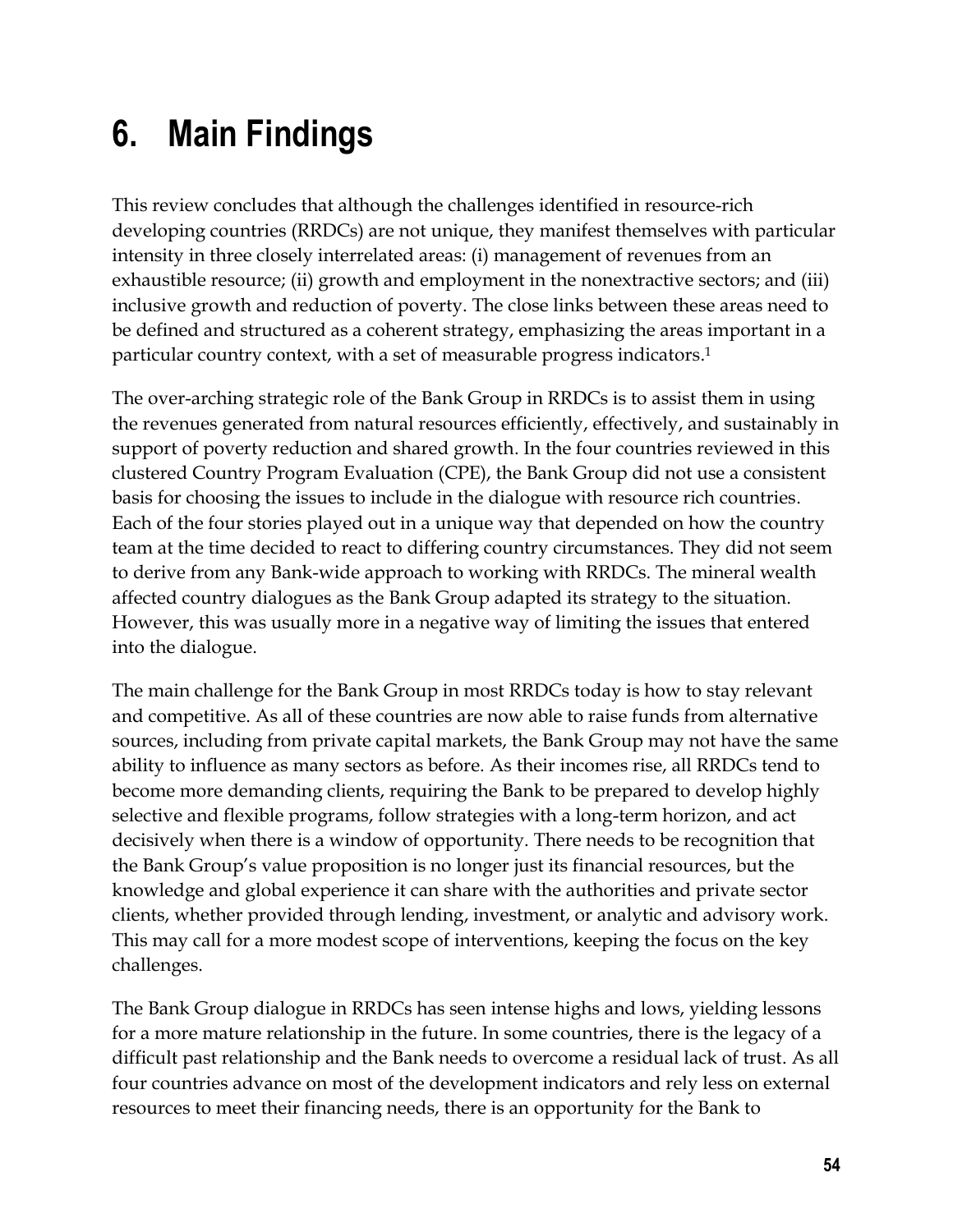construct a new type of partnership based on shared goals and mutual commitment. This partnership, however, should still allow for a collegial and candid discussion of areas where views on policy priorities may differ.

The increasingly demand-driven nature of Bank Group programs in RRDCs and clientled selectivity can impose limitations on fulfilling the Bank's mandate as a global development institution, leaving some gaps, including an insufficient amount of attention to poverty analysis. The Bank's programs often lacked attention to the demand side of reforms for the sake of pleasing the client. In the future, the Bank could be more proactive in engaging local partners to advance transparency and accountability, as well as in contributing to the building of local capacity.

The quality of the Bank's increasingly intensive analytic and advisory activities (AAA) work has been consistently high, but its effectiveness has been uneven, if measured by actual follow-up on policy advice, which was sporadic. Demand-driven, knowledgebased programs can be useful instruments for strengthening partnerships. However, their effectiveness can be limited by an inadequate monitoring and evaluation framework, a lack of disclosure of policy recommendations, and insufficient engagement by local partners.

### <span id="page-67-0"></span>**Management of Resources**

The Bank Group is well-positioned and technically equipped to effectively assist the RRDCs in implementing policies and strengthening institutions that promote the prudent management of natural resources. The Bank, jointly with the International Monetary Fund (IMF), should maintain a dialogue on macroeconomic and fiscal policies and help countries build fiscal buffers during the upswing phase of commodity prices. It should be prepared to step in with exceptional budget support in case of an abrupt downturn in prices. Further, it would be important to undertake analysis to develop realistic contingency plans for dealing with price downturns. Fiscal rules proved to be useful in this regard. However, even in the absence of such rules, the Bank could systematically monitor and analyze performance and provide governments and the public with this information, as well as information on the performance of key comparator countries.

Policy consensus across the political spectrum is a critical ingredient for success in the sustainable management of natural resource revenues. The Bank can contribute to promoting this consensus by building relationships of personal trust and capacity building at key government agencies. It also can encourage public demand for reforms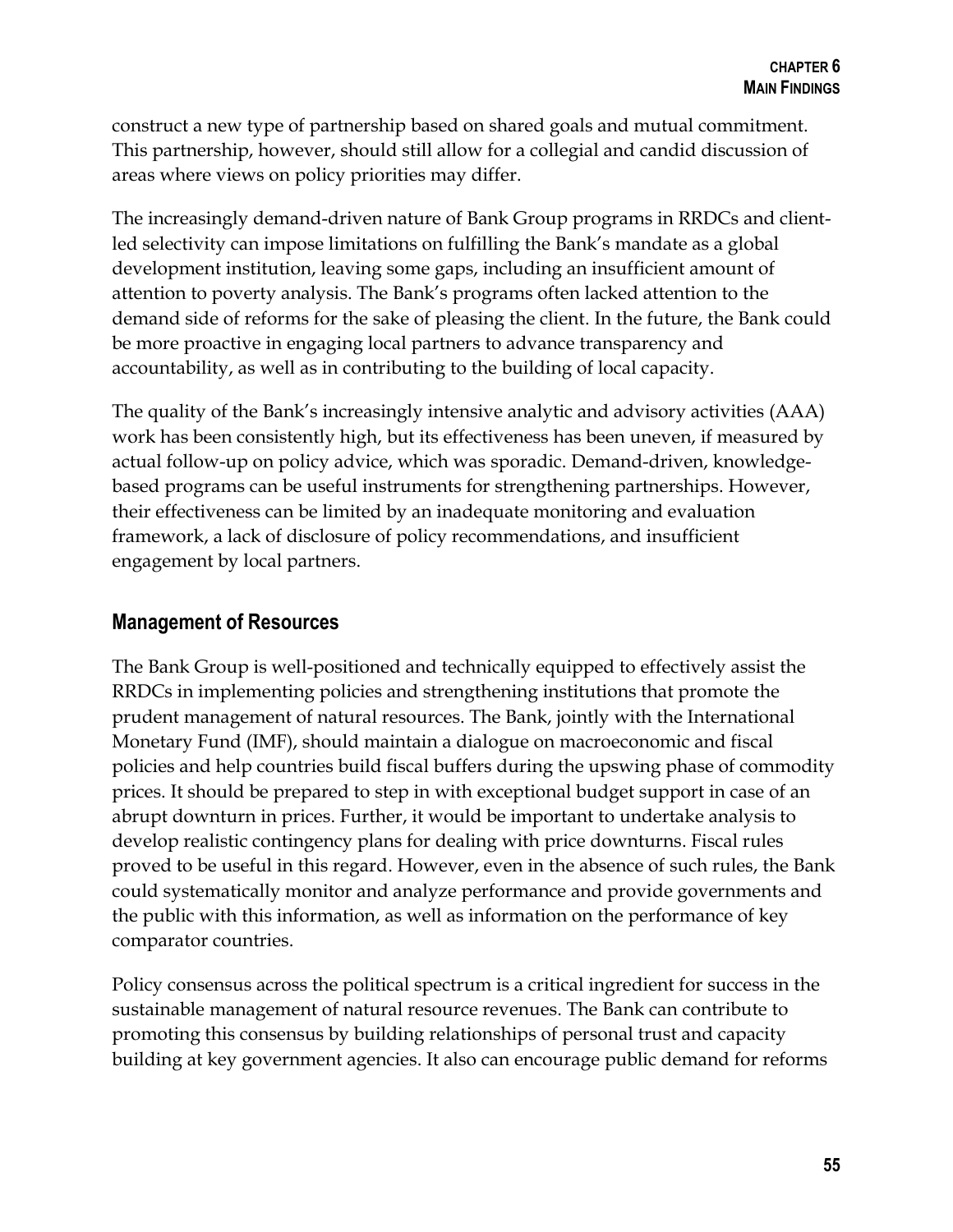### **CHAPTER 6 MAIN FINDINGS**

through the engagement of local stakeholders and a wide dissemination of policy advice.

Bank Group support for the Extractive Industries Transparency Initiative (EITI) process was an effective demand-side instrument, and a visible platform for civil society to discuss and demand more transparency and accountability. Experience with the EITI confirms its usefulness as an effective instrument for promoting transparency and accountability, even beyond the extractives sector.

### <span id="page-68-0"></span>**Economic Diversification and Nonextractive Growth**

Economic diversification and the growth of nonextractive, labor-intensive sectors proved to be an elusive target in all of the countries reviewed. Bank Group strategies and analytical products acknowledged the importance of economic diversification away from extractive industries, but struggled to define diversification as a specific objective, as well as to specify any outcome measures/indicators for it in results frameworks. Based on the experience in these CPE countries, as well as more successful cases such as Chile, the most important steps a government can take are focusing on the fundamentals: maintaining macroeconomic stability, investing in infrastructure, improving the business climate, and encouraging private investment. The Bank Group's implicit strategy of focusing on infrastructure, agriculture, and private sector development was relevant. However, the effectiveness of separate elements of the Bank Group program in these areas was highly uneven, and the impact of these interventions in terms of achieving diversification was not evident.

All observed Bank Group country strategies did not present much evidence of any real coordination or cooperation between the Bank and the International Finance Corporation (IFC) on promoting economic diversification in RRDCs. This has often meant missed opportunities for taking advantage of synergies. IFC has generally struggled to structure investment transactions, except for the financial sector. In most RRDCs, IFC is now one of the many funding sources available, and its value proposition was not always clearly articulated to private companies. In the future, IFC should take a longer-term view for its engagement in RRDCs, working with the Bank. It should consider originating new investment transactions and advisory service projects, in particular for infrastructure and agribusiness, where IFC has a comparative advantage and global expertise.